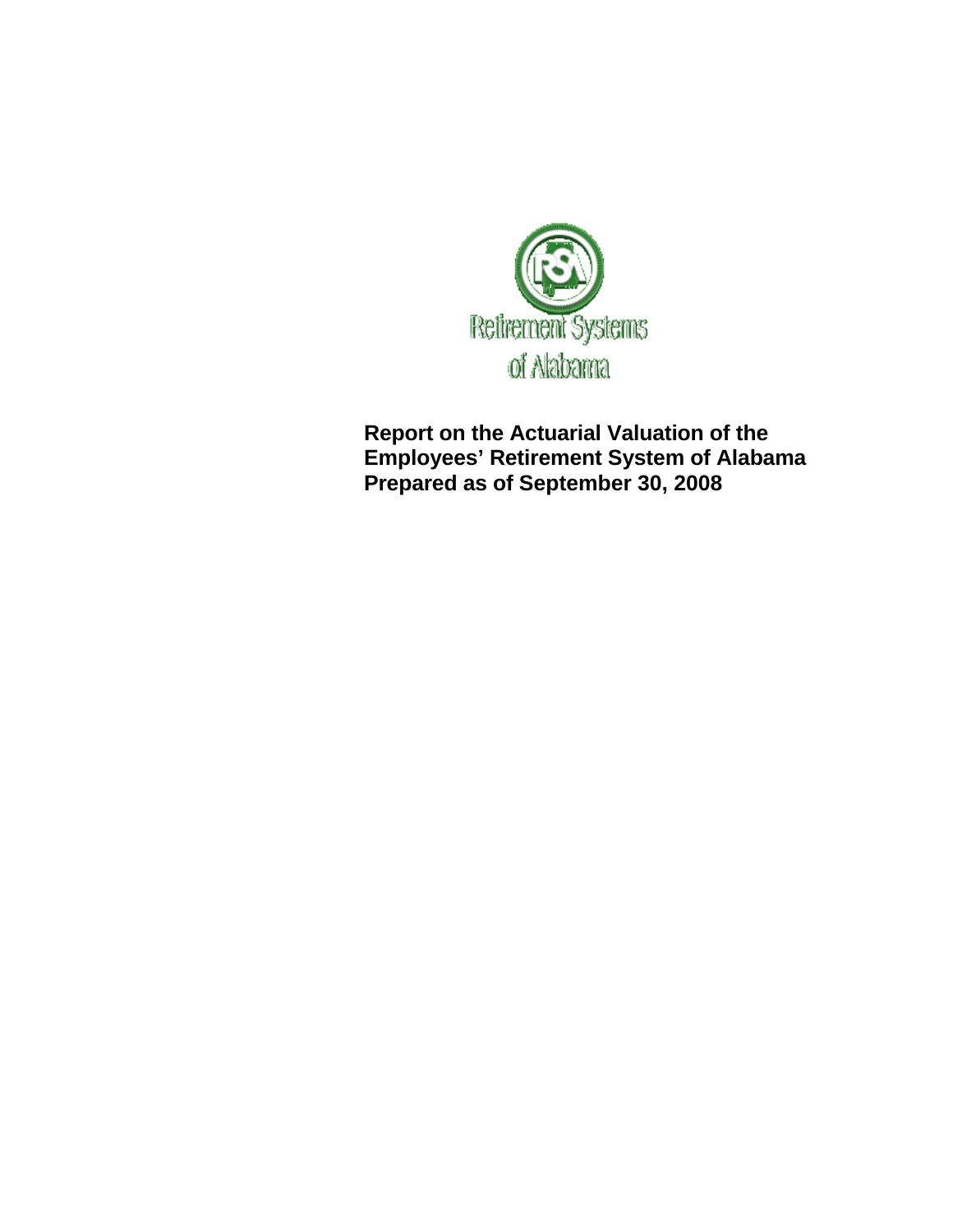

June 22, 2009

Board of Control Employees' Retirement System of Alabama State Capitol Montgomery, AL 36104

Members of the Board:

In this report are submitted the results of the annual actuarial valuation of the Employees' Retirement System of Alabama, prepared as of September 30, 2008 in accordance with Section 36-27-23(p) of the act governing the operation of the System.

The purpose of this report is to provide a summary of the funded status of the system as of September 30, 2008, to recommend rates of contribution and to provide accounting information under Governmental Accounting Standards Board Statements No. 25 and 27 (GASB 25 and 27). While not verifying the data at source, the actuary performed tests for consistency and reasonability. The valuation liabilities include the pay increases granted to active State employees under Act 2007-297.

On the basis of this valuation, it is recommended that the State make contributions to the Retirement System for State employees (members other than State policemen) at the rate of 12.94% of payroll. It is also recommended that the State make contributions to the Retirement System for State policemen at the rate of 32.28% of payroll for the fiscal year ending September 30, 2011. The contribution rates for local employers for the fiscal year beginning October 1, 2010 will be submitted in a separate report and will not include the impact of any employer-elected benefit improvements after September 30, 2008.

The promised benefits of the System are included in the actuarially calculated contribution rates which are developed using the entry age normal cost method. Five-year smoothed market value of assets is used for actuarial valuation purposes. Gains and losses are reflected in the unfunded accrued liability that is being amortized by regular annual contributions as a level percentage of payroll within a 20-year period for State Employees and State policemen, on the assumption that payroll will increase by 4.5% annually. The assumptions recommended by the actuary and adopted by the Board are in the aggregate reasonably related to the experience under the Fund and to reasonable expectations of anticipated experience under the Fund and meet the parameters for the disclosures under GASB 25 and 27.

> 3550 Busbee Pkwy, Suite 250, Kennesaw, GA 30144 Phone (678) 388-1700 • Fax (678) 388-1730 www.CavMacConsulting.com Offices in Englewood, CO • Kennesaw, GA • Hilton Head Island, SC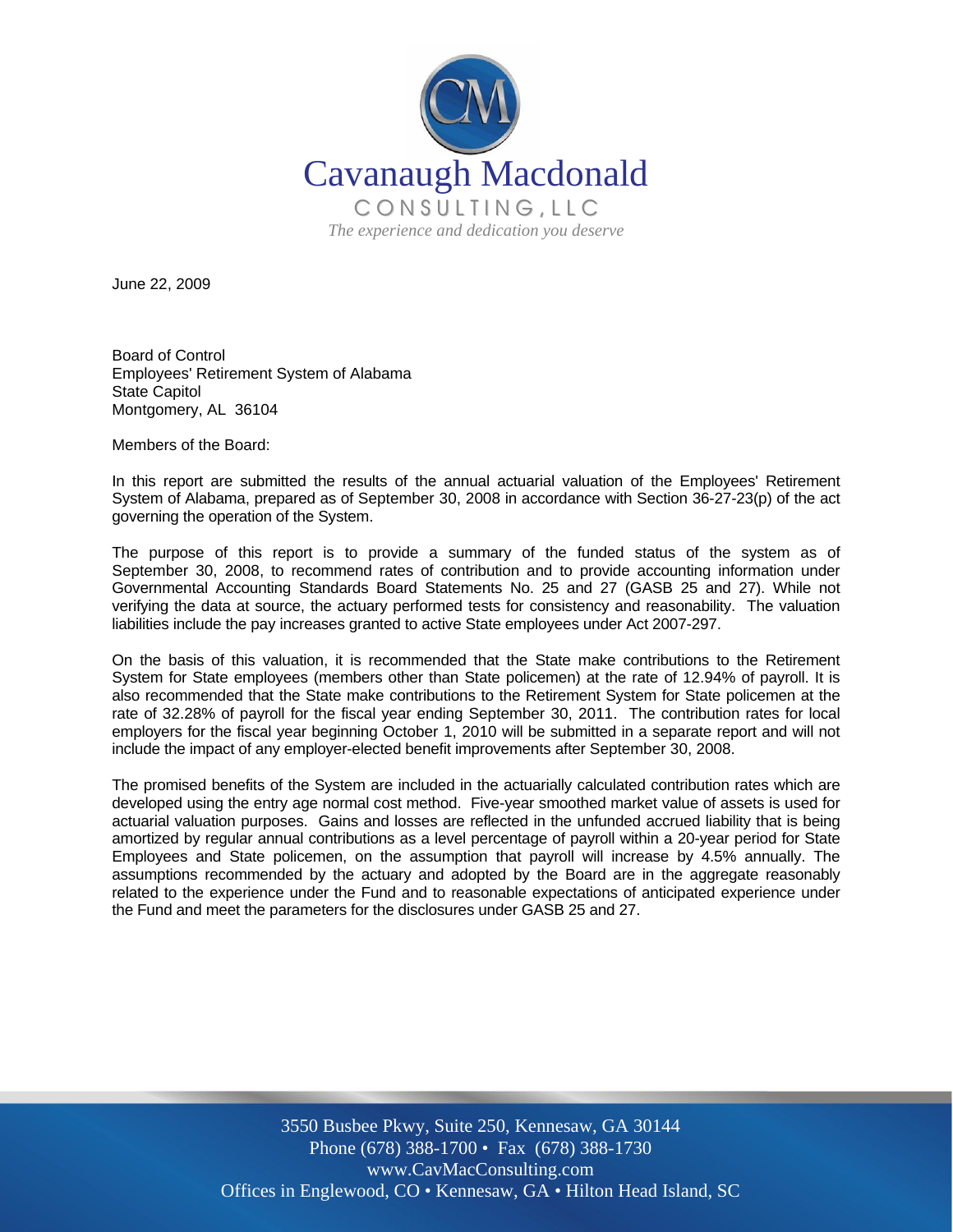

We have prepared the Schedule of Funding Progress and Trend Information shown in the financial section of the Comprehensive Annual Financial Report, and all supporting schedules including the Schedule of Active Member Valuation Data, the Solvency Test and the Analysis of Financial Experience shown in the actuarial section of the Comprehensive Annual Financial Report. All historical information that references a valuation date prior to September 30, 2004 was prepared by the previous actuarial firm.

This is to certify that the independent consulting actuary is a member of the American Academy of Actuaries and has experience in performing valuations for public retirement systems, that the valuation was prepared in accordance with principles of practice prescribed by the Actuarial Standards Board, and that the actuarial calculations were performed by qualified actuaries in accordance with accepted actuarial procedures, based on the current provisions of the retirement system and on actuarial assumptions that are internally consistent and reasonably based on the actual experience of the System.

Future actuarial results may differ significantly from the current results presented in this report due to such factors as the following: plan experience differing from that anticipated by the economic or demographic assumptions; changes in economic or demographic assumptions; increases or decreases expected as part of the natural operation of the methodology used for these measurements (such as the end of an amortization period or additional cost or contribution requirements based on the plan's funded status); and changes in plan provisions or applicable law. Since the potential impact of such factors is outside the scope of a normal annual actuarial valuation, an analysis of the range of results is not presented herein.

In our opinion the System is operating on an actuarially sound basis. Assuming that contributions to the System are made by the employer from year to year in the future at the rates recommended on the basis of the successive actuarial valuations, the continued sufficiency of the retirement fund to provide the benefits called for under the System may be safely anticipated.

The Table of Contents, which immediately follows, outlines the material contained in the report.

Respectfully submitted,

Edward A. Macdonald, ASA, FCA, MAAA Cathy Turcot President **President** President **Principal and Managing Director** Principal and Managing Director

EAM/CT:kc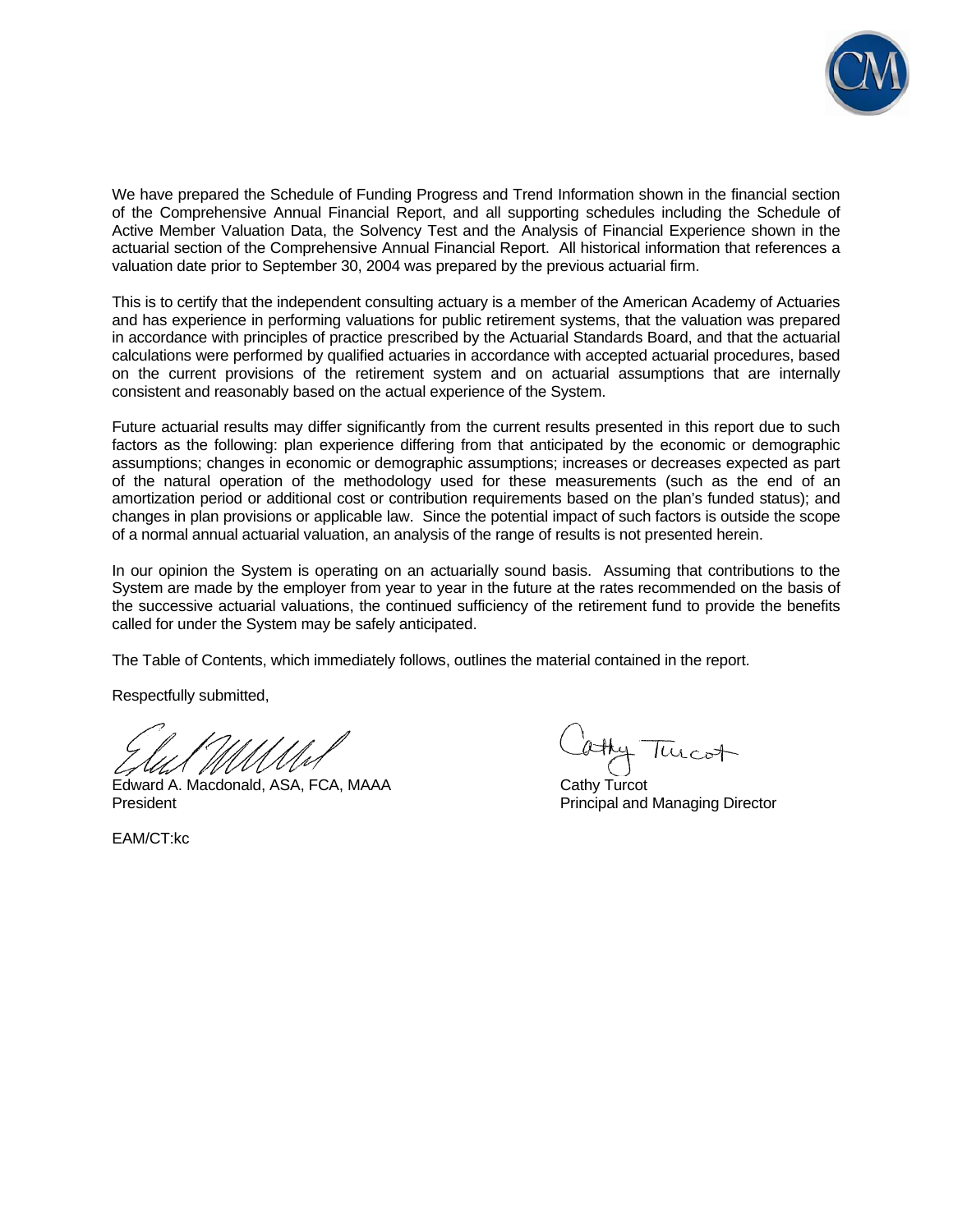

# **TABLE OF CONTENTS**

| <b>Section</b> | <b>Item</b>                         | Page No. |
|----------------|-------------------------------------|----------|
|                | <b>Summary of Principal Results</b> | 1        |
| $\mathsf{I}$   | Membership Data                     | 5        |
| Ш              | Assets                              | 8        |
| IV             | <b>Comments on Valuation</b>        | 10       |
| ٧              | Contributions Payable by Employers  | 11       |
| VI             | Analysis of Financial Experience    | 12       |
| VII            | Accounting Information              | 13       |

# **Schedule**

| A | Valuation Balance Sheet and Solvency Test                                | 16 |
|---|--------------------------------------------------------------------------|----|
| B | Development of the Actuarial Value of Assets                             | 21 |
|   | Summary of Receipts and Disbursements                                    | 25 |
| D | Outline of Actuarial Assumptions and Methods                             | 26 |
| Е | <b>Actuarial Cost Method</b>                                             | 31 |
| F | Summary of Main Plan Provisions as Interpreted<br>for Valuation Purposes | 32 |
| G | Schedules of Active Membership Data                                      | 38 |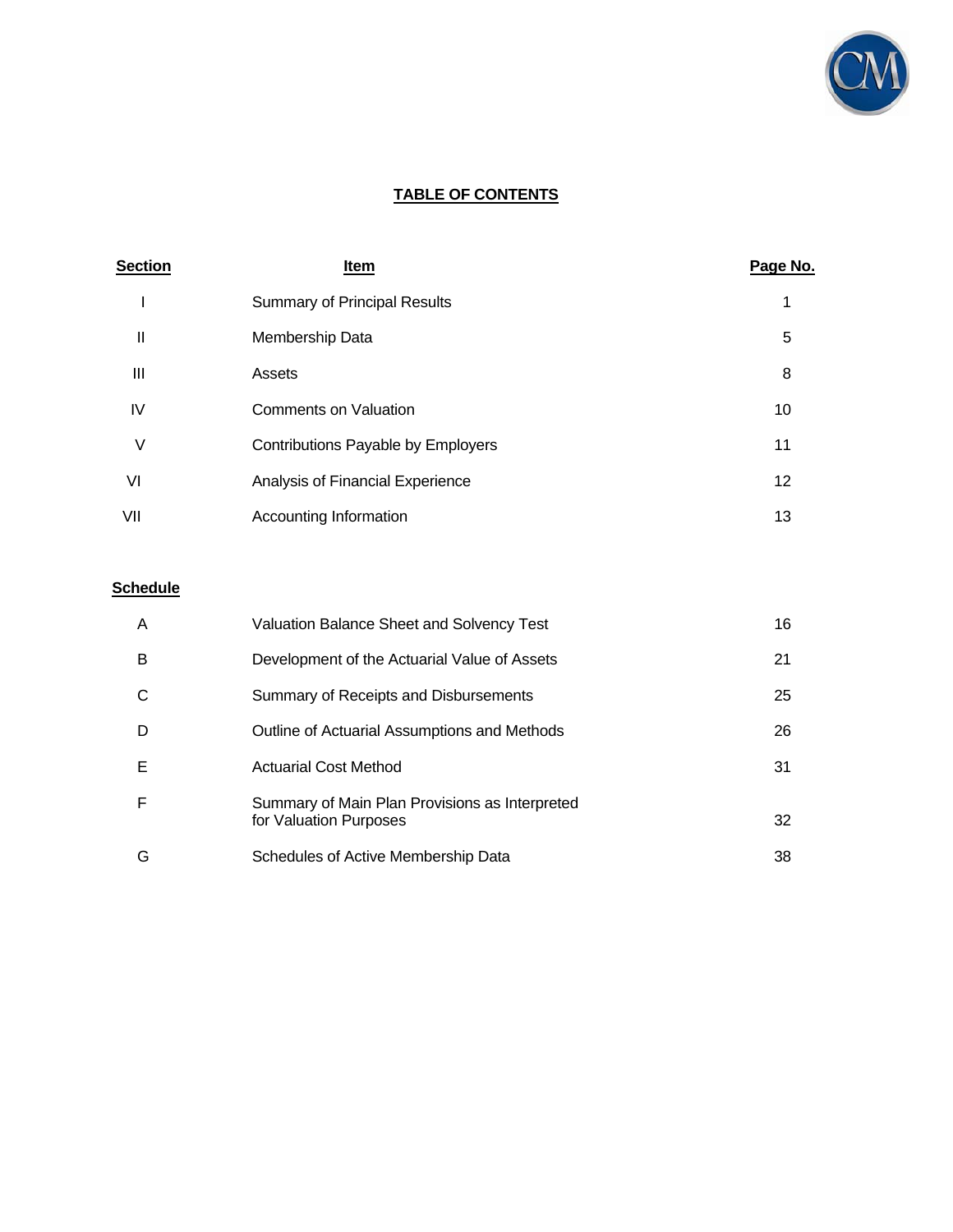

#### **REPORT ON THE ACTUARIAL VALUATION OF THE EMPLOYEES' RETIREMENT SYSTEM OF ALABAMA PREPARED AS OF SEPTEMBER 30, 2008**

#### **SECTION I - SUMMARY OF PRINCIPAL RESULTS**

1. For convenience of reference, the principal results of the valuation and a comparison with the preceding year's results for State Employees, Local Employees and State Policemen are summarized below:

| <b>VALUATION DATE</b>                       | September 30, 2008  | September 30, 2007  |
|---------------------------------------------|---------------------|---------------------|
| Number of active members                    | 33,341              | 33,065              |
| Annual compensation <sup>1</sup>            | \$<br>1,382,536,439 | \$<br>1,303,226,956 |
| Number of retired members and beneficiaries | 17,973              | 17,516              |
| Annual retirement allowances <sup>1</sup>   | \$<br>340, 354, 654 | \$<br>323,923,099   |
| Number of DROP participants                 | 1,610               | 1,518               |
| Annual compensation <sup>1</sup>            | \$<br>96,900,333    | \$<br>89,784,060    |
| Annual allowances                           | 45,679,912          | 43,373,423          |
| Assets                                      |                     |                     |
| Actuarial value                             | \$<br>4,912,248,475 | \$<br>4,922,133,307 |
| Market value                                | 4,244,638,516       | 5,203,219,169       |
| Unfunded accrued liability                  | \$<br>1,701,549,508 | \$<br>1,454,993,836 |
| <b>CONTRIBUTIONS FOR FISCAL YEAR ENDING</b> | September 30, 2011  | September 30, 2010  |
| Employer contribution rate:                 |                     |                     |
| Normal                                      | 4.90%               | 4.84%               |
| <b>Accrued liability</b>                    | 7.71                | 6.77                |
| Death benefit                               | 0.15                | 0.15                |
| Administration                              | 0.18                | 0.18                |
| Total                                       | 12.94%              | 11.94%              |
| Amortization period                         | 20 years            | 20 years            |

## **SUMMARY OF PRINCIPAL RESULTS FOR STATE EMPLOYEES**

<sup>1</sup>Amounts shown do not reflect any increase in effect after the valuation date.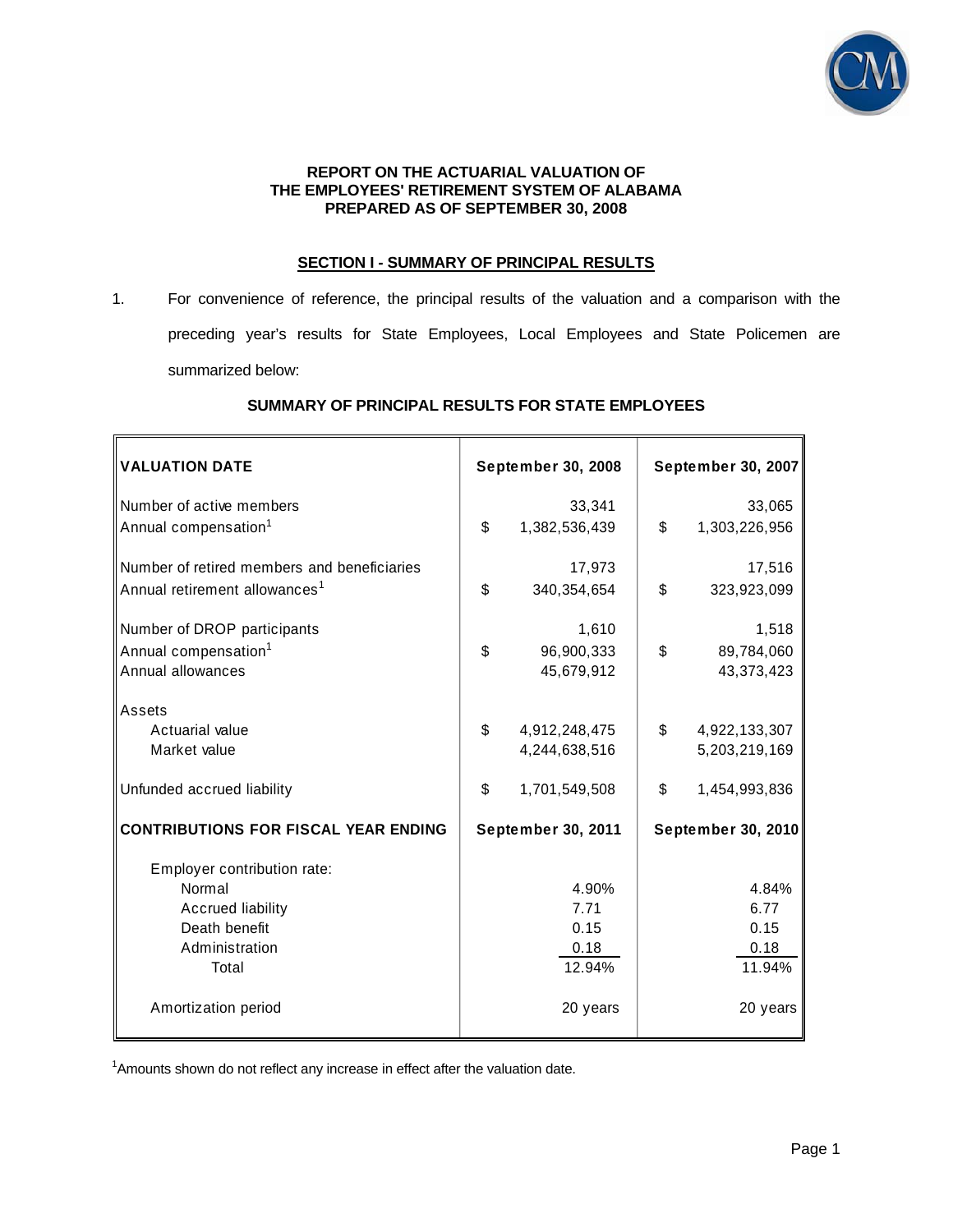

| <b>VALUATION DATE</b>                       | <b>September 30, 2008</b> | <b>September 30, 2007</b> |
|---------------------------------------------|---------------------------|---------------------------|
| Number of active members                    | 755                       | 730                       |
| Annual compensation <sup>1</sup>            | \$<br>46,881,655          | \$<br>44,872,765          |
| Number of retired members and beneficiaries | 770                       | 747                       |
| Annual retirement allowances <sup>1</sup>   | \$<br>30,200,305          | \$<br>28,488,584          |
| Number of DROP participants                 | 34                        | 35                        |
| Annual compensation <sup>1</sup>            | \$<br>2,871,596           | \$<br>2,778,321           |
| Annual allowances                           | 1,866,571                 | 1,902,954                 |
| Assets                                      |                           |                           |
| Actuarial value                             | \$<br>350,685,611         | \$<br>350,437,005         |
| Market value                                | 303,647,352               | 369,785,053               |
| Unfunded accrued liability                  | \$<br>138,371,614         | \$<br>124,971,531         |
| <b>CONTRIBUTIONS FOR FISCAL YEAR ENDING</b> | September 30, 2011        | <b>September 30, 2010</b> |
| Employer contribution rate:                 |                           |                           |
| Normal                                      | 13.30%                    | 13.23%                    |
| <b>Accrued liability</b>                    | 18.65                     | 17.01                     |
| Death benefit                               | 0.15                      | 0.15                      |
| Administration                              | 0.18                      | 0.18                      |
| Total                                       | 32.28%                    | 30.57%                    |
| Amortization period                         | 20 years                  | 20 years                  |

# **SUMMARY OF PRINCIPAL RESULTS FOR STATE POLICEMEN**

 $1$ Amounts shown do not reflect any increase in effect after the valuation date.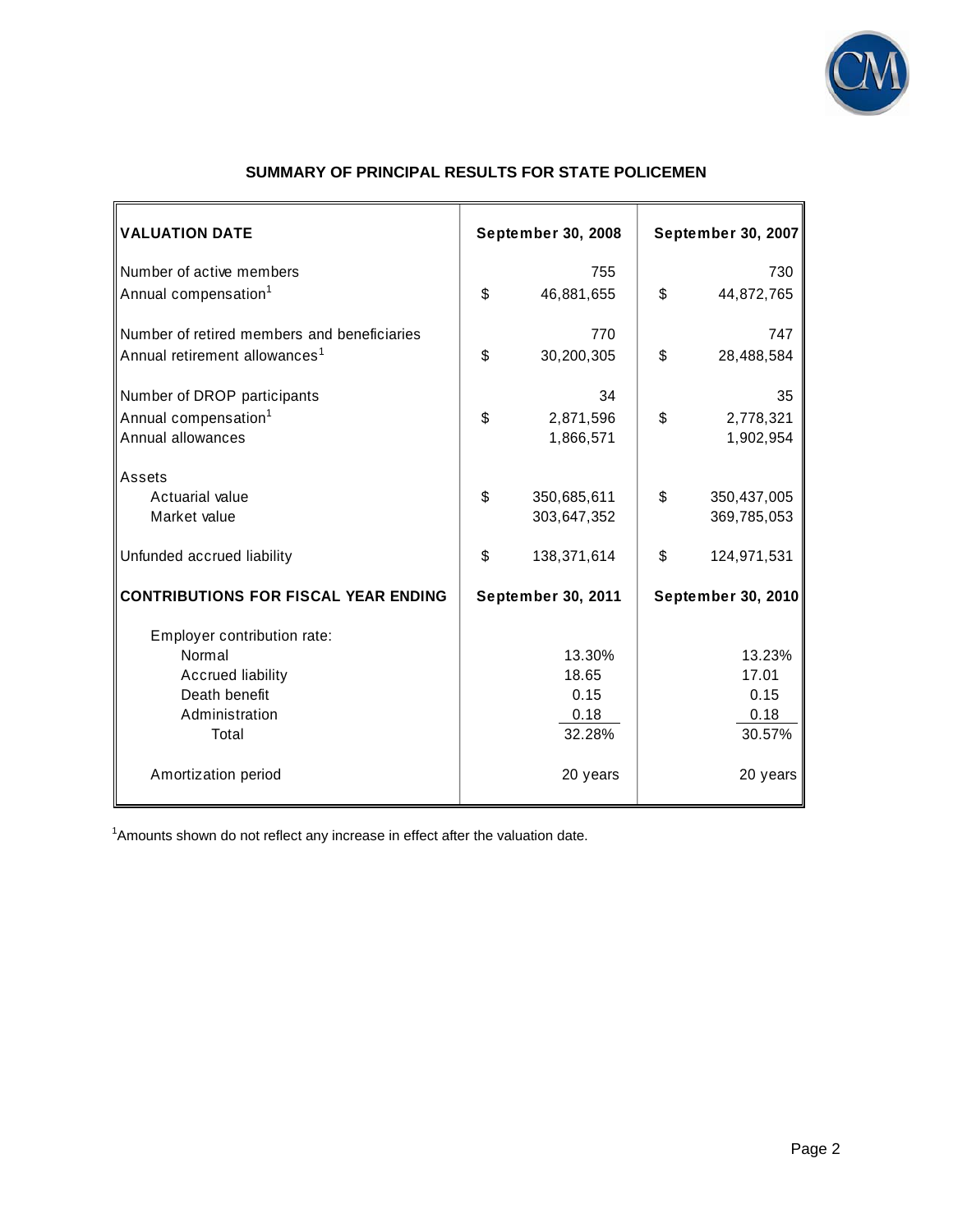

| <b>VALUATION DATE</b>                       | September 30, 2008  | September 30, 2007        |
|---------------------------------------------|---------------------|---------------------------|
| Number of active members                    | 53,906              | 52,873                    |
| Annual compensation <sup>1</sup>            | \$<br>1,940,278,613 | \$<br>1,821,332,440       |
| Number of retired members and beneficiaries | 16,202              | 15,550                    |
| Annual retirement allowances <sup>1</sup>   | \$<br>257, 169, 797 | \$<br>239,712,251         |
| Number of DROP participants                 | 540                 | 486                       |
| Annual compensation <sup>1</sup>            | \$<br>30,339,956    | \$<br>26,315,002          |
| Annual allowances                           | 14,763,675          | 12,943,159                |
| Assets                                      |                     |                           |
| Actuarial value                             | \$<br>4,642,832,248 | \$<br>4,498,326,504       |
| Market value                                | 4,017,013,672       | 4,771,688,275             |
| Unfunded accrued liability                  | \$<br>1,332,998,973 | \$<br>1,019,478,962       |
| <b>CONTRIBUTIONS FOR FISCAL YEAR ENDING</b> | September 30, 2011  | <b>September 30, 2010</b> |
| Employer contribution rate:                 |                     |                           |
| Normal                                      | Varies              | Varies                    |
| <b>Accrued liability</b>                    | Varies              | Varies                    |
| Death benefit                               | 0.15                | 0.15                      |
| Administration<br>Total                     | 0.18<br>Varies      | 0.18<br>Varies            |
|                                             |                     |                           |
| Amortization period                         | Varies              | Varies                    |

# **SUMMARY OF PRINCIPAL RESULTS FOR LOCAL EMPLOYEES**

<sup>1</sup>Amounts shown do not reflect any increase in effect after the valuation date.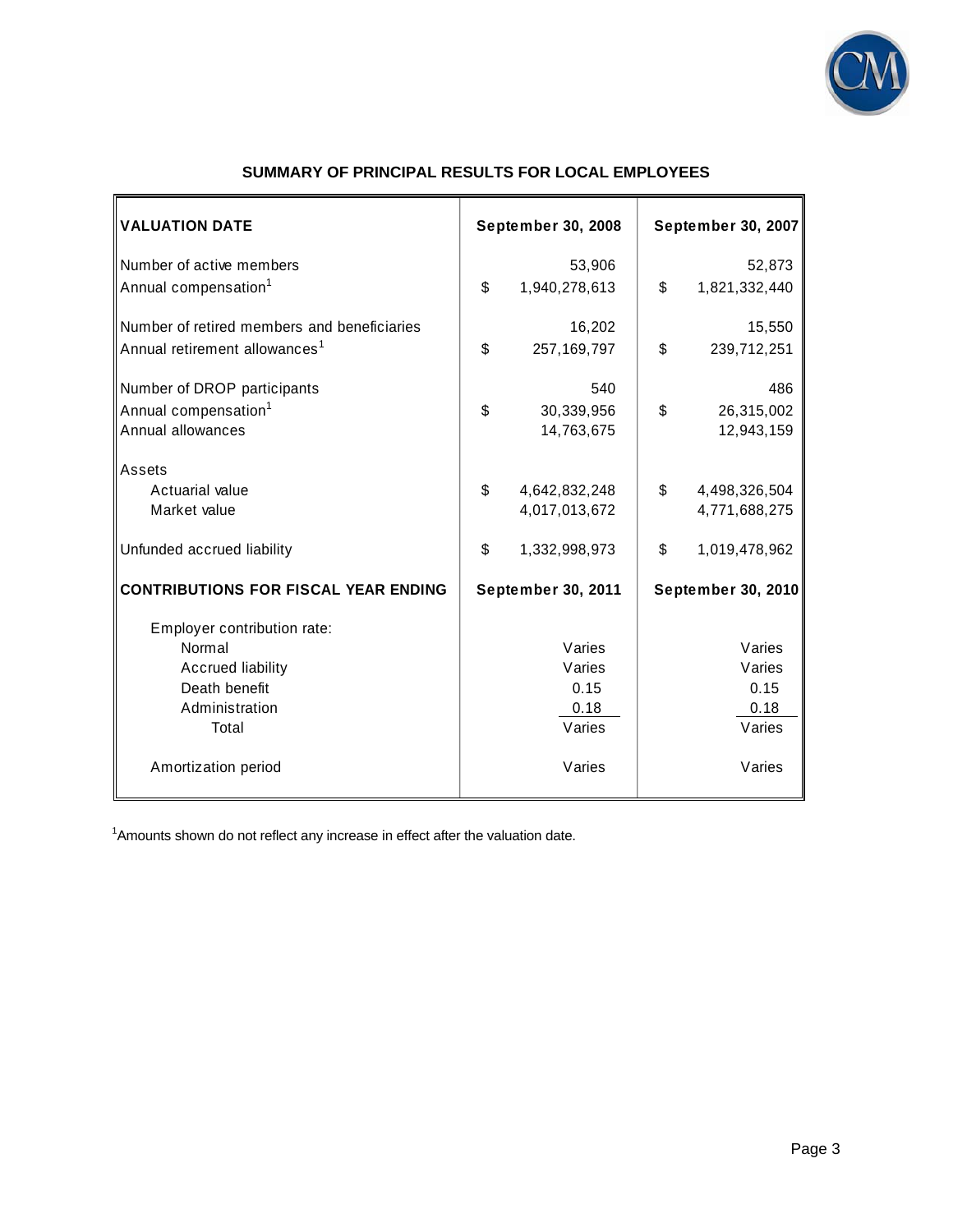

| <b>VALUATION DATE</b>                       |    | September 30, 2008 | September 30, 2007     |
|---------------------------------------------|----|--------------------|------------------------|
| Number of active members                    |    | 88,002             | 86,668                 |
| Annual compensation <sup>1</sup>            | \$ | 3,369,696,707      | \$<br>3, 169, 432, 161 |
| Number of retired members and beneficiaries |    | 34,945             | 33,813                 |
| Annual retirement allowances <sup>1</sup>   | \$ | 627,724,756        | \$<br>592, 123, 934    |
| Number of DROP participants                 |    | 2,184              | 2,039                  |
| Annual compensation <sup>1</sup>            | \$ | 130,111,885        | \$<br>118,877,383      |
| Annual allowances                           |    | 62,310,158         | 58,219,536             |
| Assets                                      |    |                    |                        |
| Actuarial value                             | \$ | 9,905,766,334      | \$<br>9,770,896,816    |
| Market value                                |    | 8,565,299,540      | 10,344,692,497         |
| Unfunded accrued liability                  | \$ | 3,172,920,095      | \$<br>2,599,444,329    |

#### **SUMMARY OF PRINCIPAL RESULTS FOR ALL GROUPS**

<sup>1</sup>Amounts shown do not reflect any increase in effect after the valuation date.

- 2. The valuation indicates that employer contributions at the rate of 12.94% of payroll for State employees and 32.28% for State policemen and varying rates for local employees, along with member contributions of 10.00% for State policemen, 6.00% for certified police officers, firefighters, and correctional officers and 5.00% for other State and local employees, are sufficient to support the benefits of the System. Comments on the valuation results as of September 30, 2008 are given in Section IV and further discussion of the contribution levels is set out in Section V. The valuation results for local employees do not include the impact of any benefit improvements elected by local employers after the valuation date. The contribution rates for local employers for fiscal year beginning October 1, 2010 will be submitted in a separate report.
- 3. Schedule B shows the development of the actuarial value of assets. Schedule D of this report outlines the full set of actuarial assumptions and methods used in the current valuation. There have been no changes since the previous valuation.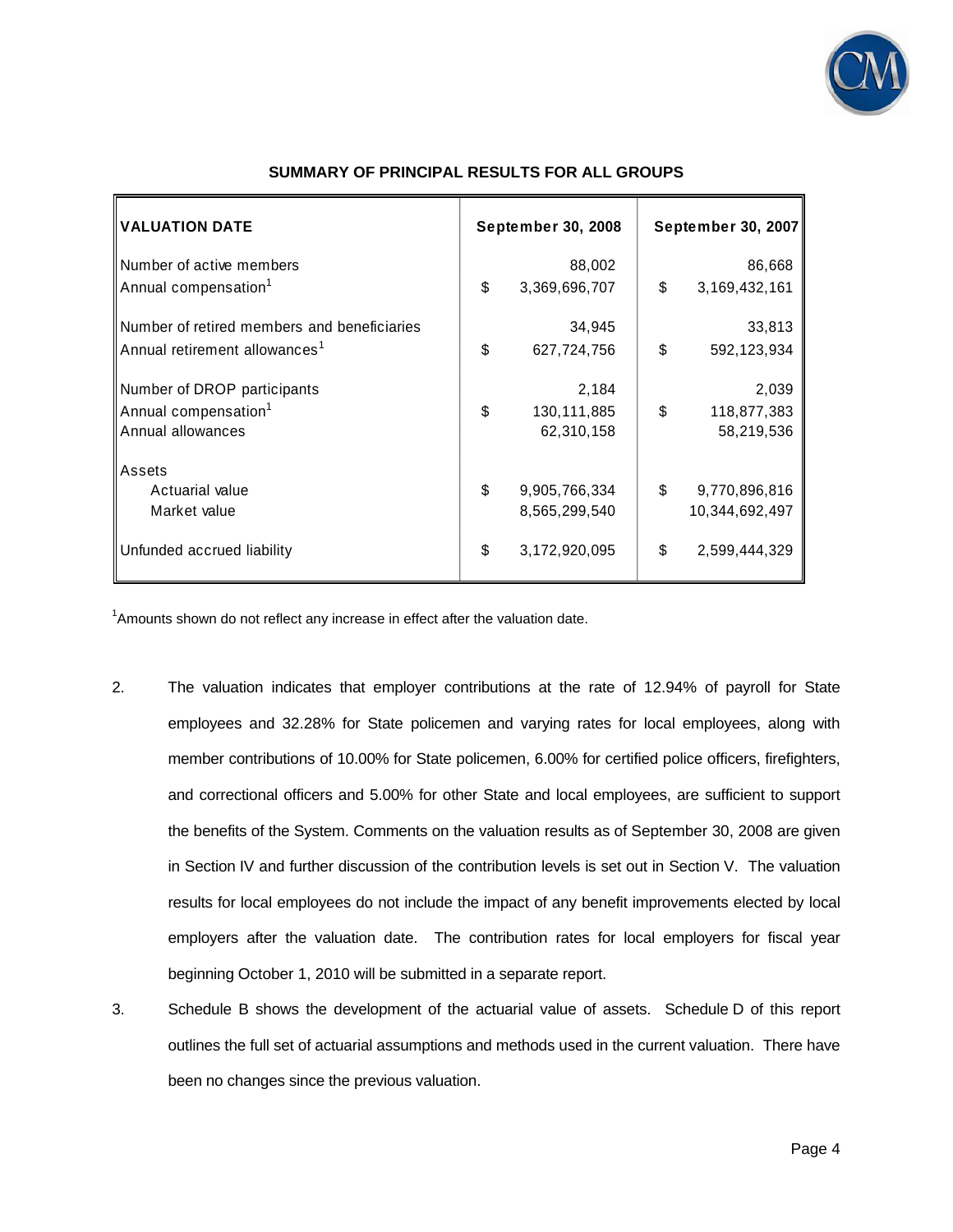

4. The valuation takes into account the effect of amendments to the System through the valuation date. Provisions of the System, as summarized in Schedule F, were taken into account in the current valuation. The valuation reflects the pay increases granted to State employees under Act 2007-297.

## **SECTION II – MEMBERSHIP DATA**

1. Data regarding the membership of the System for use as a basis of the valuation were furnished by the Retirement System office. The following table shows the number of active members and their annual compensation as of September 30, 2008 on the basis of which the valuation was prepared.

#### **TABLE 1**

## **THE NUMBER AND ANNUAL COMPENSATION OF ACTIVE MEMBERS AS OF SEPTEMBER 30, 2008**

| <b>GROUP</b>           | <b>NUMBER</b> | <b>COMPENSATION*</b> |
|------------------------|---------------|----------------------|
| <b>State Employees</b> | 33,341        | 1,382,536,439        |
| State Policemen        | 755           | 46,881,655           |
| Local Employees        | 53,906        | 1,940,278,613        |
| Total                  | 88,002        | 3,369,696,707        |

\*Does not include pay increases effective after the valuation date.

The table reflects the active membership for whom complete valuation data were submitted. The results of the valuation were adjusted to take into account an additional 11,399 non-contributing inactive members. In addition, there were 2,184 members with annual compensation of \$130,111,885 who were participating in the DROP program as of September 30, 2008.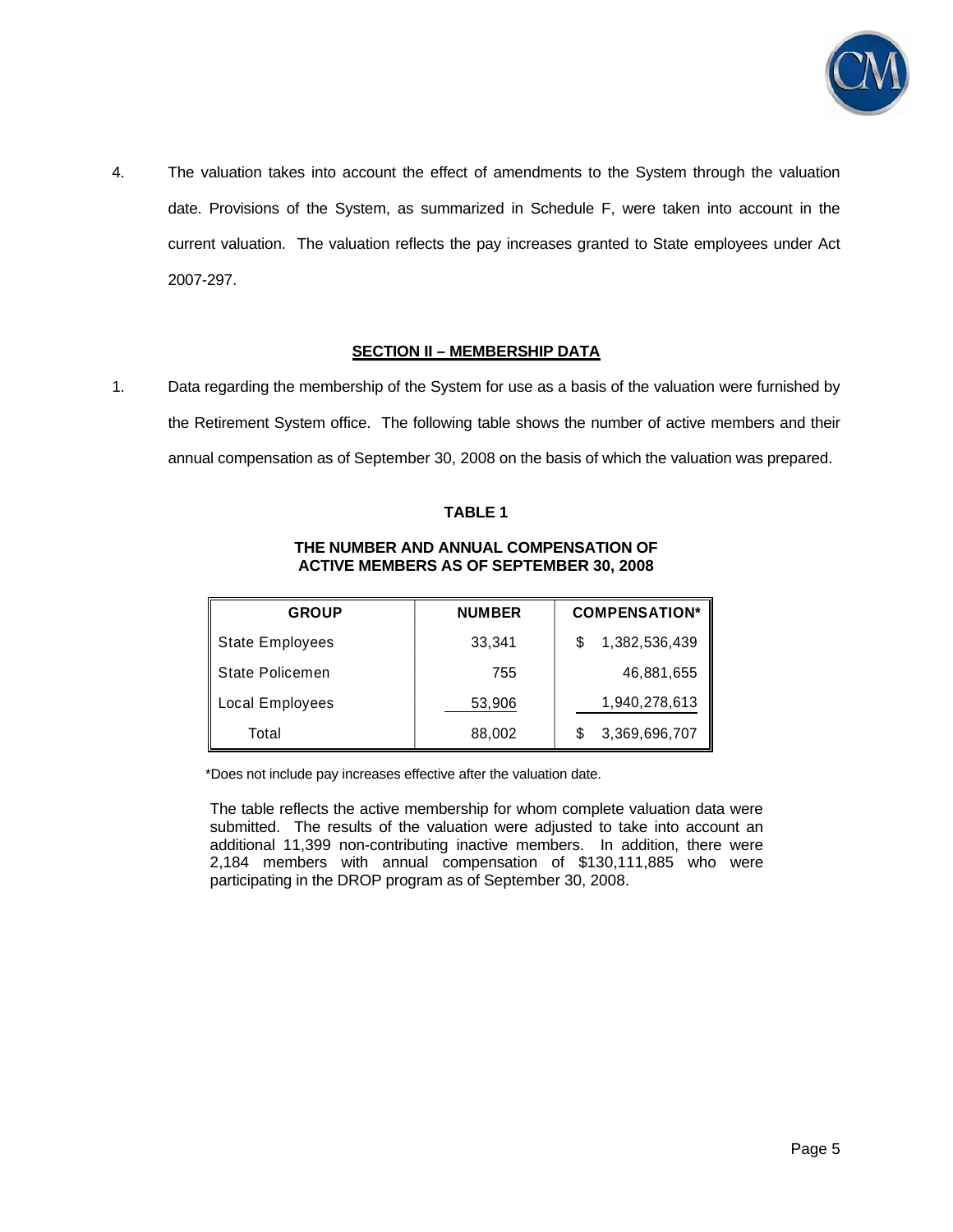

2. The following table shows a six-year history of active member valuation data.

1

# **TABLE 2**

| Valuation                |               | Annual          | Annual             | % Increase in      |
|--------------------------|---------------|-----------------|--------------------|--------------------|
| Date                     | <b>Number</b> | Payroll         | <b>Average Pay</b> | <b>Average Pay</b> |
| $9/30/2008$ <sup>1</sup> | 88,002        | \$3,369,696,707 | 38,291             | 4.71%              |
| $9/30/2007$ <sup>2</sup> | 86,668        | 3,169,432,161   | 36.570             | 4.65               |
| $9/30/2006$ <sup>3</sup> | 84.482        | 2,952,186,813   | 34.945             | 3.05               |
| $9/30/2005$ <sup>4</sup> | 82.830        | 2,808,823,045   | 33,911             | 4.94               |
| 9/30/2004 5              | 81.249        | 2,625,617,551   | 32,316             | 1.18               |
| $9/30/2003$ <sup>6</sup> | 82,304        | 2,628,626,363   | 31,938             | 3.12               |

#### **SCHEDULE OF ACTIVE MEMBER VALUATION DATA**

 In addition, there are 2,184 members with compensation of \$130,111,885 who are currently participating in the DROP. Employers of the Retirement System contribute on this payroll.

In addition, there are 2,039 members with compensation of \$118,877,383 who are currently participating in the DROP. Employers of the Retirement System contribute on this payroll.<br>a contribution there are 1.005 members with companentian of \$445,942,424 who are

In addition, there are 1,905 members with compensation of \$115,812,131 who are currently participating in the DROP. Employers of the Retirement System contribute on this payroll.<br><sup>4</sup> a saddition there are 4.752 members with comparability of \$05,505,473 who are

In addition, there are 1,753 members with compensation of \$95,585,173 who are currently participating in the DROP. Employers of the Retirement System contribute on this payroll.

In addition, there are 1,440 members with compensation of \$76,775,883 who are currently participating in the DROP. Employers of the Retirement System contribute on this payroll. 6

 In addition, there are 923 members with compensation of \$48,398,330 who are currently participating in the DROP. Employers of the Retirement System contribute on this payroll.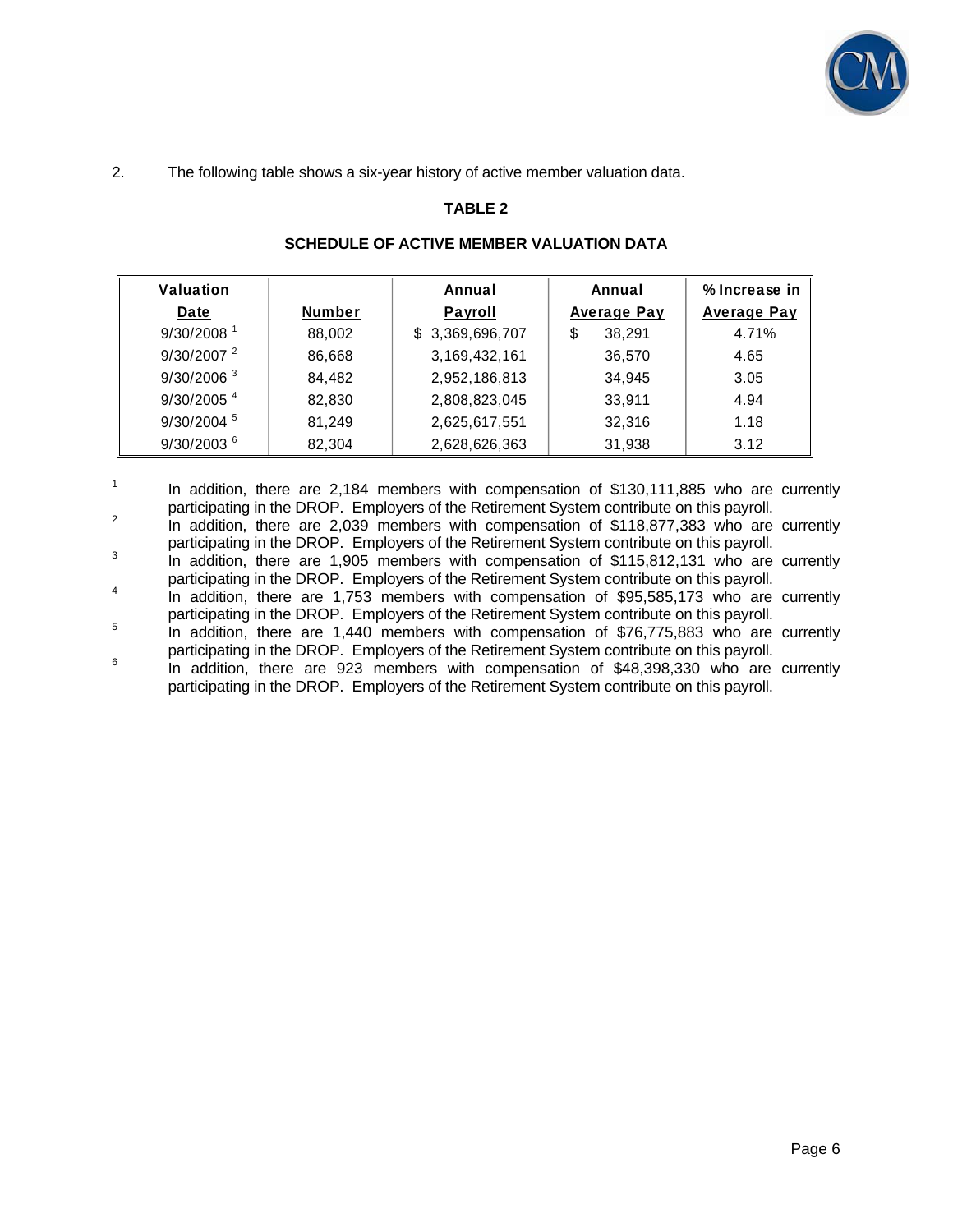

# 3. The following table shows the number and annual retirement allowances payable to retired

members and their beneficiaries on the roll of the Retirement System as of the valuation date.

#### **TABLE 3**

#### **THE NUMBER AND ANNUAL RETIREMENT ALLOWANCES<sup>1</sup> OF RETIRED MEMBERS AND BENEFICIARIES OF DECEASED MEMBERS ON THE ROLL AS OF SEPTEMBER 30, 2008**

|                                              | <b>GROUP</b>            |                         |                              |                         |  |
|----------------------------------------------|-------------------------|-------------------------|------------------------------|-------------------------|--|
| <b>TYPE OF</b>                               | <b>STATE</b>            | <b>STATE</b>            | <b>LOCAL</b>                 | <b>TOTAL</b>            |  |
| <b>RETIREMENT</b>                            | <b>EMPLOYEES</b>        | <b>POLICEMEN</b>        | <b>EMPLOYEES<sup>2</sup></b> |                         |  |
| Service:<br>Number<br>Annual Allowances      | 14,606<br>\$301,790,022 | 630<br>\$<br>27,298,763 | 13,026<br>\$227,288,855      | 28,262<br>\$556,377,640 |  |
| Disability:                                  | 1,856                   | 41                      | 1,455                        | 3,352                   |  |
| Number                                       | \$                      | \$                      | \$                           | \$                      |  |
| <b>Annual Allowances</b>                     | 22,584,440              | 1,038,819               | 16,491,694                   | 40,114,953              |  |
| Beneficiaries:                               | 1,511                   | 99                      | 1,721                        | 3,331                   |  |
| Number                                       | \$                      | \$                      | \$                           | \$                      |  |
| <b>Annual Allowances</b>                     | 15,980,192              | 1,862,723               | 13,389,248                   | 31,232,163              |  |
| DROP participants:                           | 1,610                   | 34                      | 540                          | 2,184                   |  |
| Number                                       | \$                      | \$                      | \$                           | \$                      |  |
| <b>Annual Allowances</b>                     | 45,679,912              | 1,866,571               | 14,763,675                   | 62,310,158              |  |
| Total:<br>Number<br><b>Annual Allowances</b> | 19,583<br>\$386,034,566 | 804<br>\$<br>32,066,876 | 16,742<br>\$271,933,472      | 37,129<br>\$690,034,914 |  |

<sup>1</sup> Amounts shown do not reflect any increase in effect after the valuation date.<br><sup>2</sup> In addition, there are 49 terminated vested members with annual deferred allowances totaling \$279,165.

4. Tables 1 through 3 of Schedule G show the distribution by age and service of the number and average annual compensation of active members included in the valuation.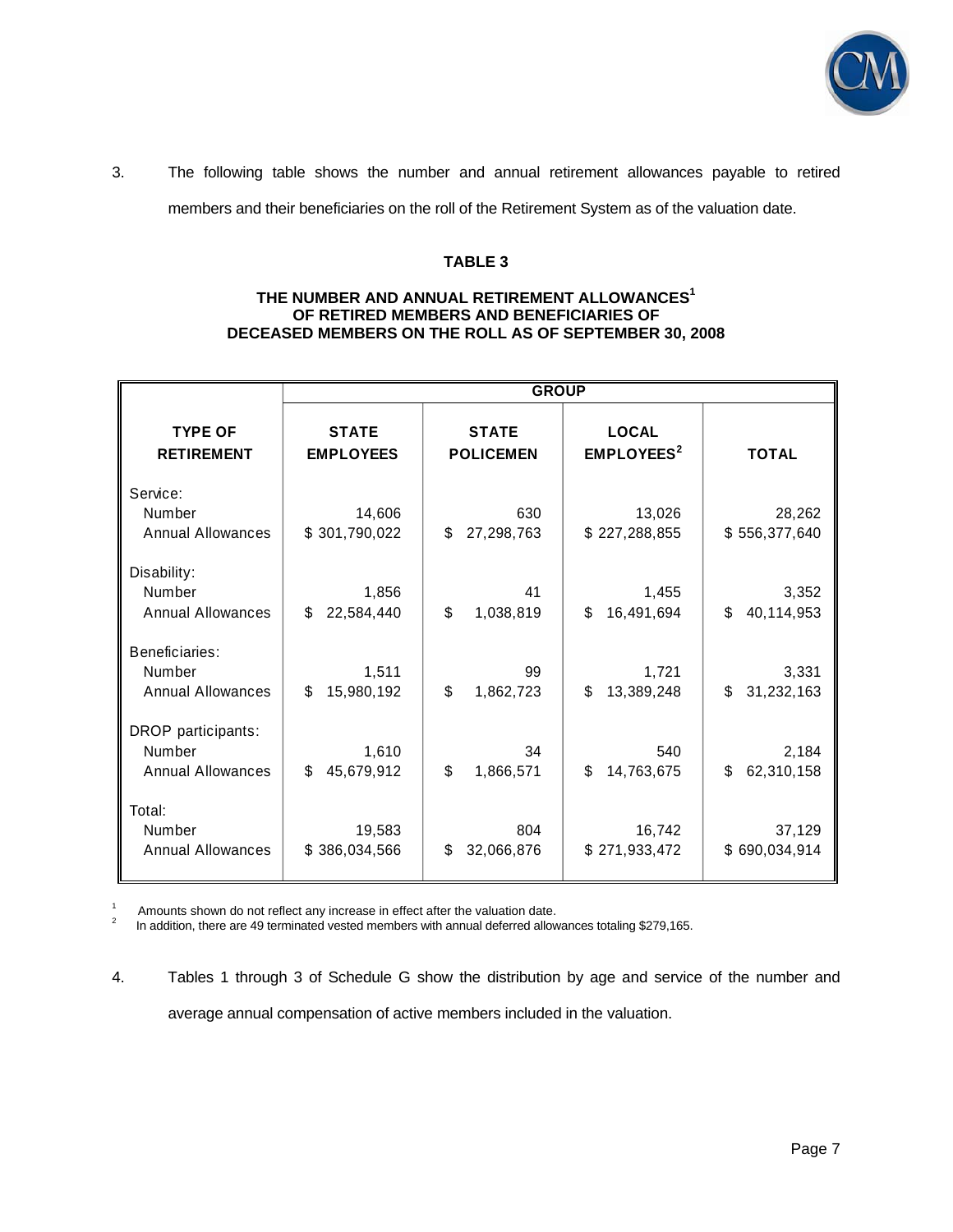

#### **SECTION III - ASSETS**

- 1. As of October 1, 2001, the retirement law provided for the maintenance of three funds for the purpose of recording the fiscal transactions of the System, namely, the Annuity Savings Fund, the Pension Accumulation Fund, and the Pre-Retirement Death Benefit Fund. Effective February 1, 2003, a separate fund was created for the DROP.
	- (a) Annuity Savings Fund

 The Annuity Savings Fund is the fund to which are credited all contributions made by members, except those contributions made by members who are participating in DROP, together with regular interest thereon. When a member retires or when a survivor allowance becomes payable or a member enters DROP, the amount of the member's accumulated contributions are transferred from the Annuity Savings Fund to the Pension Accumulation Fund. On September 30, 2008, the market value of assets credited to this Fund amounted to \$1,860,094,806 which represent the contributions of members to this date.

(b) Pension Accumulation Fund

 The Pension Accumulation Fund is the fund to which are credited all contributions made by the employers, except those contributions made to the Pre-Retirement Death Benefit Fund which was created October 1, 1983. When a member retires or when a survivor allowance becomes payable, the pension is paid from this fund. When a members enters DROP, the deferred pension is transferred from this fund to the DROP Fund. On September 30, 2008 the market value of assets credited to this fund amounted to \$6,485,519,888.

(c) DROP Fund

 The DROP Fund is the fund to which are credited deferred retirement benefits on behalf of members who elect to participate in the DROP, together with regular interest thereon. In addition, member contributions while participating in the DROP, together with regular interest therein, are credited to the Fund. At the end of the DROP deferral period, the member receives the amount of the deferred retirement benefits and contributions plus interest in the member's DROP account. On September 30, 2008, the market value of assets credited to this Fund amounted to \$219,684,846.

(d) Pre-Retirement Death Benefit Fund

 The Pre-Retirement Death Benefit Fund is the fund to which are credited contributions made by the employer for the special pre-retirement death benefit which became effective October 1, 1983. On September 30, 2008, the market value of assets credited to this fund amounted to \$25,693,928.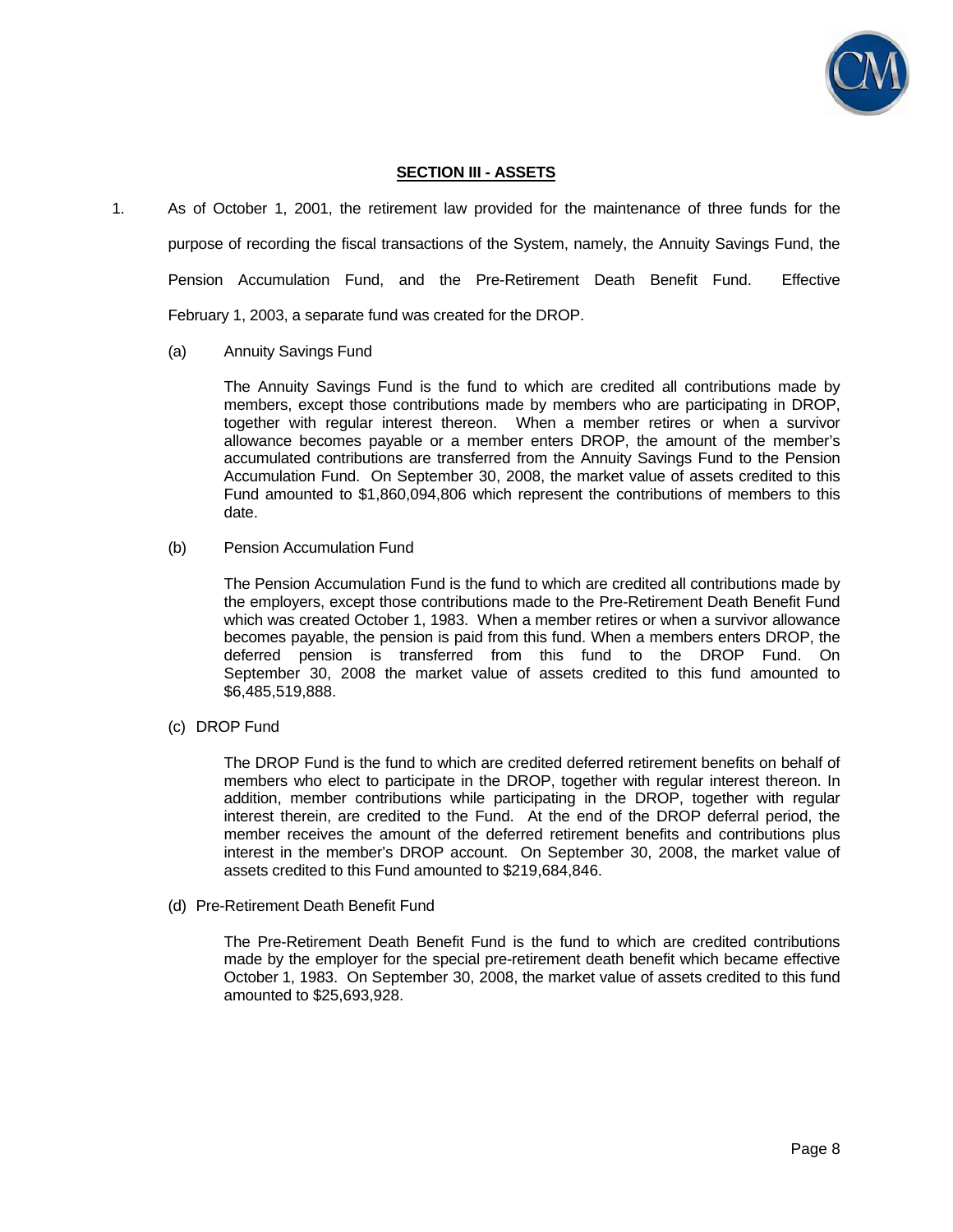

2. As of September 30, 2008 the total market value of assets exclusive of the Pre-Retirement Death

Benefit Fund amounted to \$8,565,299,540 as shown in the following table.

#### **TABLE 4**

#### **MARKET VALUE OF ASSETS BY FUND AS OF SEPTEMBER 30, 2008**

| <b>FUND</b>                         | <b>MARKET VALUE OF ASSETS</b> |
|-------------------------------------|-------------------------------|
| <b>Annuity Savings Fund</b>         | 1,860,094,806                 |
| Pension Accumulation Fund           | 6,485,519,888                 |
| DROP Fund                           | 219,684,846                   |
| <b>Total Market Value of Assets</b> | 8,565,299,540                 |

3. The five-year market related actuarial value of assets used for the current valuation was \$9,905,766,334. Schedule B shows the development of the actuarial value of assets as of September 30, 2008. The following table shows the actuarial value of assets allocated among state employees, state policemen and local employees.

#### **TABLE 5**

#### **COMPARISON OF ACTUARIAL VALUE OF ASSETS AT SEPTEMBER 30, 2008 AND SEPTEMBER 30, 2007**

| <b>GROUP</b>           | <b>SEPTEMBER 30, 2008</b><br><b>ACTUARIAL VALUE</b> | <b>SEPTEMBER 30, 2007</b><br><b>ACTUARIAL VALUE</b> |
|------------------------|-----------------------------------------------------|-----------------------------------------------------|
| <b>State Employees</b> | \$4,912,248,475                                     | \$4,922,133,307                                     |
| <b>State Policemen</b> | 350,685,611                                         | 350,437,005                                         |
| Local Employees        | 4,642,832,248                                       | 4,498,326,504                                       |
| <b>Total Assets</b>    | \$9,905,766,334                                     | \$9,770,896,816                                     |

4. Schedule C shows the receipts and disbursements of the System for the year preceding the valuation date and a reconciliation of the fund balances at market value.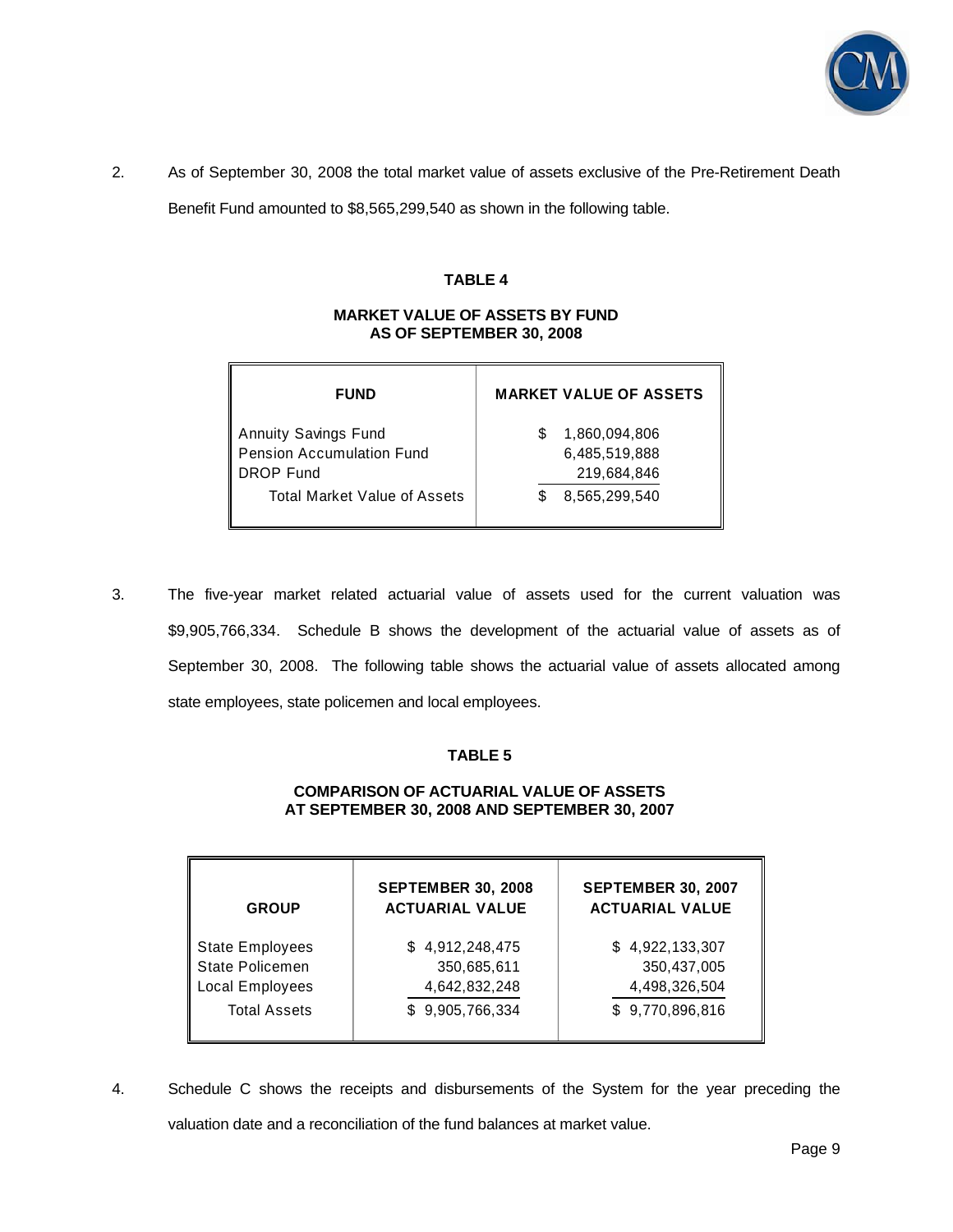

#### **SECTION IV - COMMENTS ON VALUATION**

- 1. Schedule A of this report contains the valuation balance sheets which show the present and prospective assets and liabilities of the System as of September 30, 2008. Separate balance sheets are shown for each employee group as well as in total for all groups.
- 2. The total valuation balance sheet shows that the System has total prospective liabilities of \$15,835,623,724, of which \$6,275,136,143 is for the prospective benefits payable on account of present retired members and beneficiaries of deceased members, and \$9,560,487,581 is for the prospective benefits payable on account of present active and inactive members. Against these liabilities the System has total present actuarial value of assets of \$9,905,766,334 as of September 30, 2008. The difference of \$5,929,857,390 between the total liabilities and the total present actuarial value of assets represents the present value of contributions to be made in the future. Of this amount, \$1,450,948,940 is the present value of future contributions expected to be made by members to the Annuity Savings Fund, and the balance of \$4,478,908,450 represents the present value of future contributions payable by the employers.
- 3. The employers' contributions to the System consist of normal contributions, accrued liability contributions and current disbursement cost-of-living benefit increase contributions. The valuation indicates that employer normal contributions at the rate of 4.90% of payroll are required to provide the benefits of the System for the average new member of the State employees system. For State policemen, employer normal contributions at the rate of 13.30% of payroll are required. For local employees, varying rates of employer normal contributions are required.
- 4. Prospective employer normal contributions at the above rates have a present value of \$1,305,988,355. When this amount is subtracted from \$4,478,908,450, which is the present value of the total future contributions to be made by the employers, there remains \$3,172,920,095 as the amount of future accrued liability contributions.
- 5. For State employees, it is recommended that the accrued liability contribution rate payable by the State be set at 7.71% of payroll. For State policemen, it is recommended that the accrued liability contribution rate payable by the State be set at 18.65% of payroll. These rates are sufficient to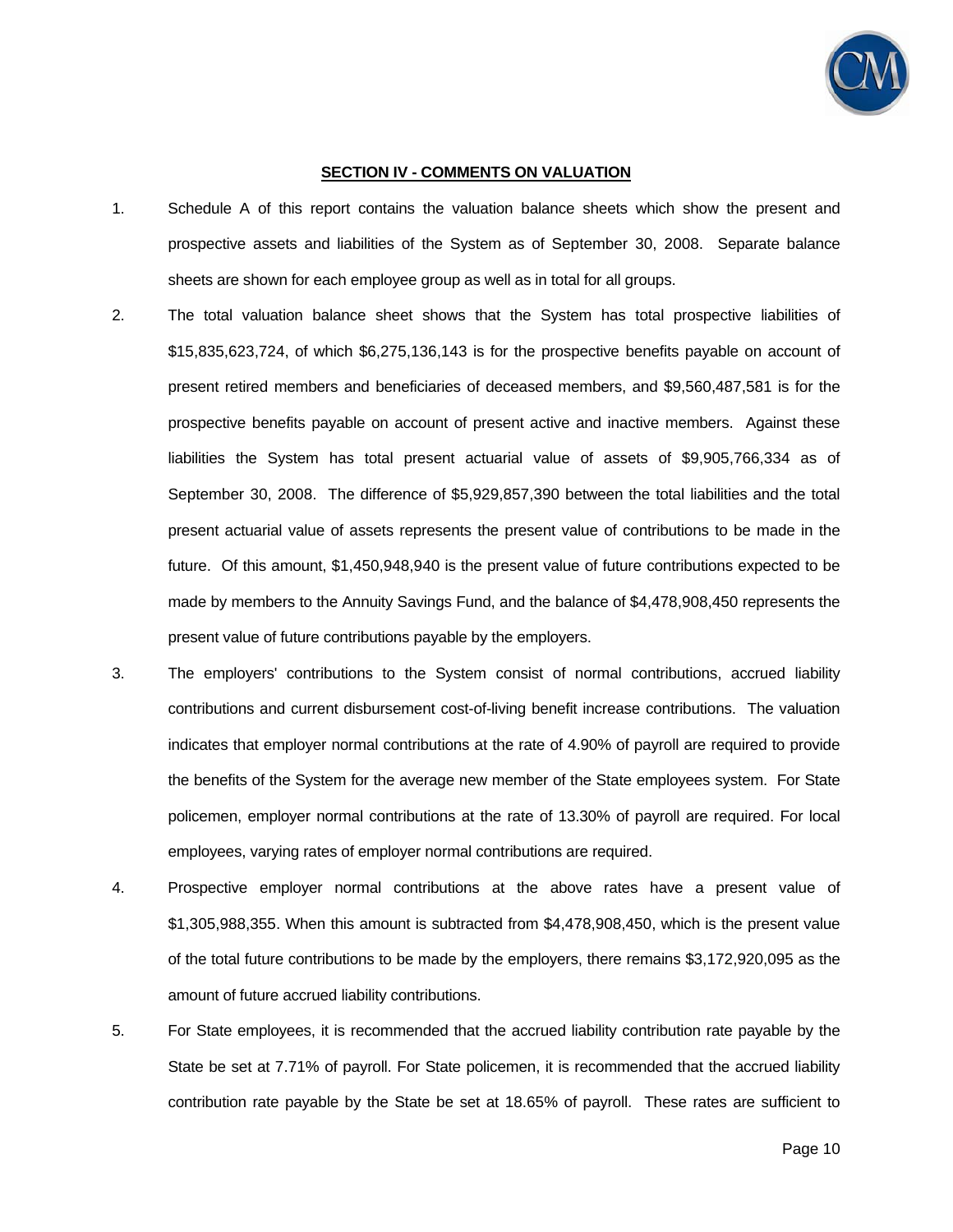

amortize the unfunded accrued liability of \$1,701,549,508 for State employees and \$138,371,614 for State policemen within 20 years on the assumption that the aggregate amount of accrued liability contribution will increase by 4.50% each year.

- 6. For all employers, an additional contribution of 0.15% of payroll will be required to meet the cost of the pre-retirement death benefit program established under Act No. 83-616.
- 7. For all employers, an additional contribution of 0.18% is required to cover the expenses of administering the System.

## **SECTION V - CONTRIBUTIONS PAYABLE BY EMPLOYERS**

- 1. The retirement act provides that the Board of Control shall certify to the chief fiscal officer of each employer the rates of contribution required to be paid by the employer.
- 2. On the basis of the actuarial valuation prepared as of September 30, 2008 it is recommended that the State make contributions at the following rates for the fiscal year beginning October 1, 2010:

## **TABLE 6**

|                                    | <b>PERCENTAGE OF MEMBERS'</b><br><b>COMPENSATION FOR FISCAL YEAR ENDING</b><br><b>SEPTEMBER 30, 2011</b> |                        |  |  |  |
|------------------------------------|----------------------------------------------------------------------------------------------------------|------------------------|--|--|--|
| <b>CONTRIBUTION</b>                | <b>STATE EMPLOYEES</b>                                                                                   | <b>STATE POLICEMEN</b> |  |  |  |
| Normal<br><b>Accrued liability</b> | 4.90%<br>7.71                                                                                            | 13.30%<br>18.65        |  |  |  |
| Death benefit                      | 0.15                                                                                                     | 0.15                   |  |  |  |
| Administration                     | 0.18                                                                                                     | 0.18                   |  |  |  |
| Total                              | 12.94%                                                                                                   | 32.28%                 |  |  |  |

# **RECOMMENDED CONTRIBUTION RATES**

3. Contribution rates for Local Employers will be submitted in a separate report. The rates for the fiscal year beginning October 1, 2010 will be determined as of September 30, 2008, and will only reflect employer-elected benefit improvements through the valuation date.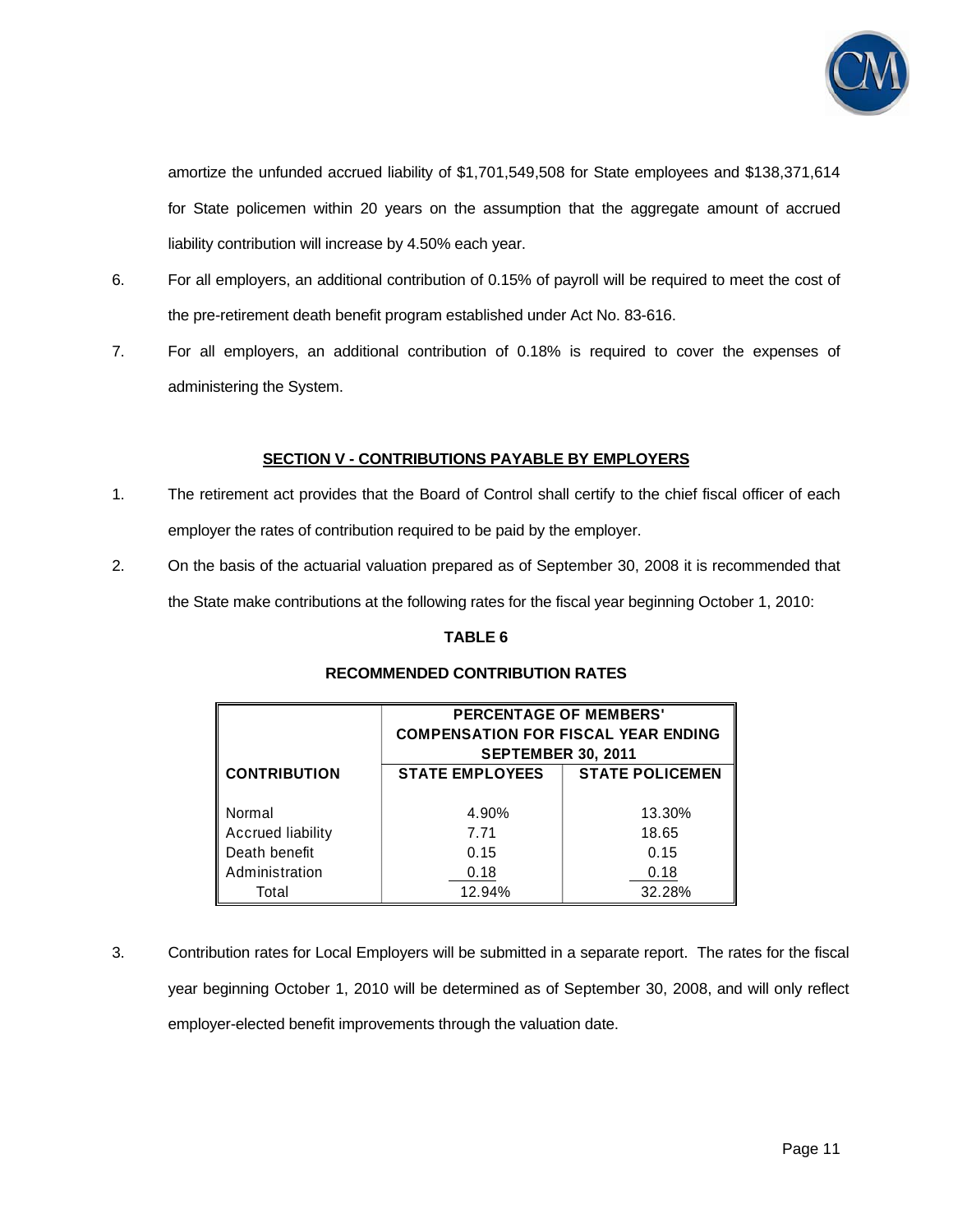

#### **SECTION VII – ANALYSIS OF FINANCIAL EXPERIENCE**

The following table shows the estimated gain or loss from various factors that resulted in an increase in the unfunded accrued liability during the year ending September 30, 2008. For State employees, the unfunded accrued liability increased \$246,555,672: for State policemen, the unfunded accrued liability increased \$13,400,083. Since the benefits, assumptions and accrued liability rates vary by location for the Local employees, we do not develop an analysis of financial experience for this group.

| <b>ITEM</b>                                                   | AMOUNT OF INCREASE / (DECREASE) |                        |
|---------------------------------------------------------------|---------------------------------|------------------------|
|                                                               | <b>STATE EMPLOYEES</b>          | <b>STATE POLICEMEN</b> |
| Interest (8.00%) added to previous unfunded accrued liability | \$<br>116.4                     | \$<br>10.0             |
| Accrued liability contribution                                | (74.9)                          | (8.3)                  |
| Experience:                                                   |                                 |                        |
| Valuation asset growth                                        | 227.6                           | 16.8                   |
| Pensioners' mortality                                         | 10.6                            | 1.1                    |
| Turnover and retirements                                      | 23.5                            | (2.3)                  |
| New entrants                                                  | 14.6                            | 5.1                    |
| Salary increases                                              | (97.7)                          | (9.8)                  |
| Method changes                                                | 0.0                             | 0.0                    |
| Amendments                                                    | 0.0                             | 0.0                    |
| Assumption changes                                            | 0.0                             | 0.0                    |
| <b>Miscellaneous</b>                                          | 26.5                            | 0.8                    |
| Total                                                         | \$<br>246.6                     | 13.4<br>\$             |

**ANALYSIS OF FINANCIAL EXPERIENCE** (in millions of dollars)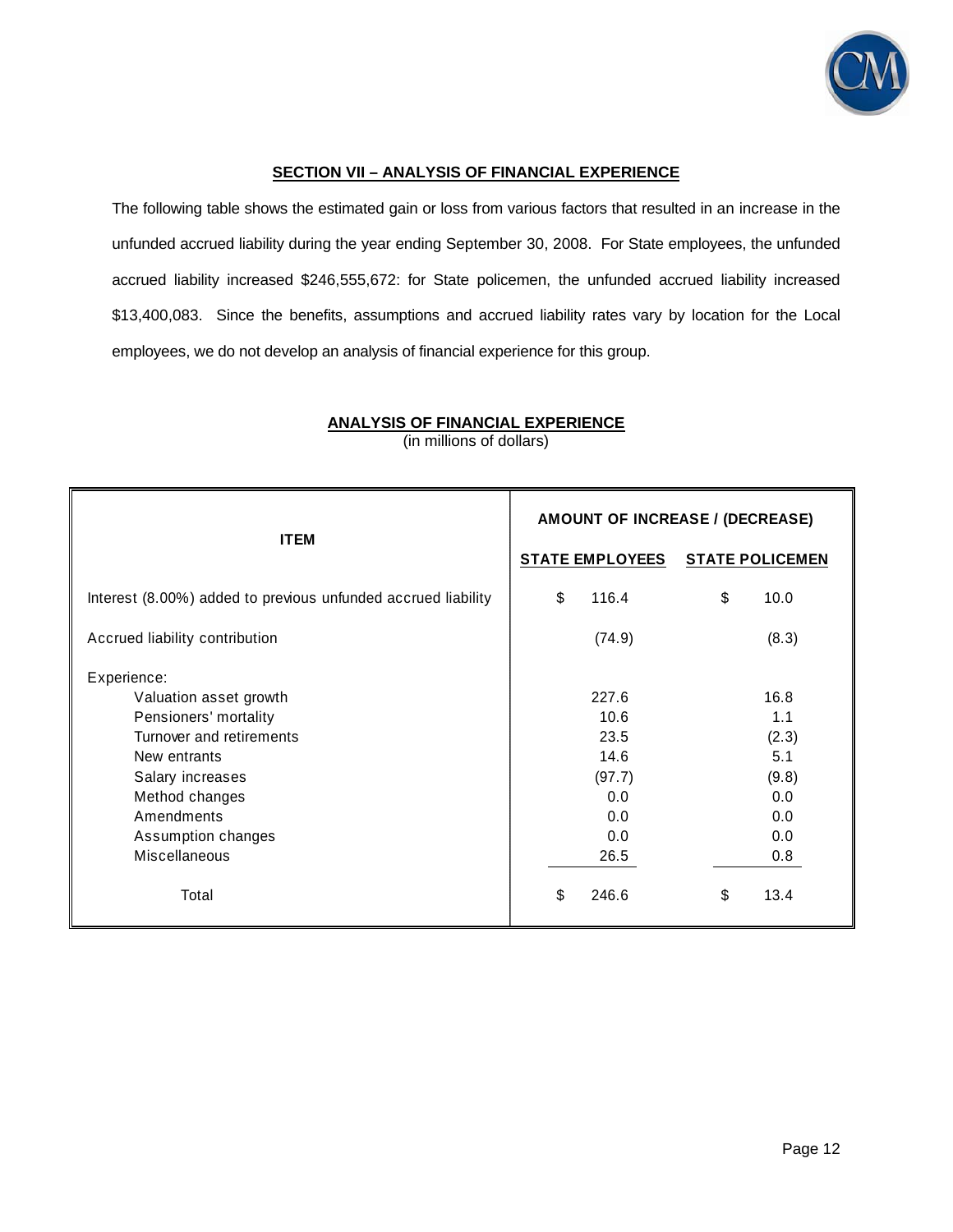

## **SECTION VII - ACCOUNTING INFORMATION**

1. Governmental Accounting Standards Board Statements 25 and 27 set forth certain items of required supplementary information to be disclosed in the financial statements of the System and the employer. One such item is a distribution of the number of employees by type of membership, as follows:

| <b>GROUP</b>                                                                | <b>NUMBER</b> |           |           |         |
|-----------------------------------------------------------------------------|---------------|-----------|-----------|---------|
|                                                                             | State         | State     | Local     |         |
|                                                                             | Employees     | Policemen | Employees | Total   |
| Retired and beneficiaries currently receiving                               |               |           |           |         |
| benefits                                                                    | 17,973        | 770       | 16,202    | 34,945  |
| <b>DROP</b> participants                                                    | 1,610         | 34        | 540       | 2,184   |
| Terminated employees entitled to benefits but<br>not yet receiving benefits | 3,752         | 16        | 7,680     | 11,448  |
| Active members                                                              | 33,341        | 755       | 53,906    | 88,002  |
| Total                                                                       | 56,676        | 1,575     | 78,328    | 136,579 |

#### **NUMBER OF ACTIVE AND RETIRED MEMBERS AS OF SEPTEMBER 30, 2008**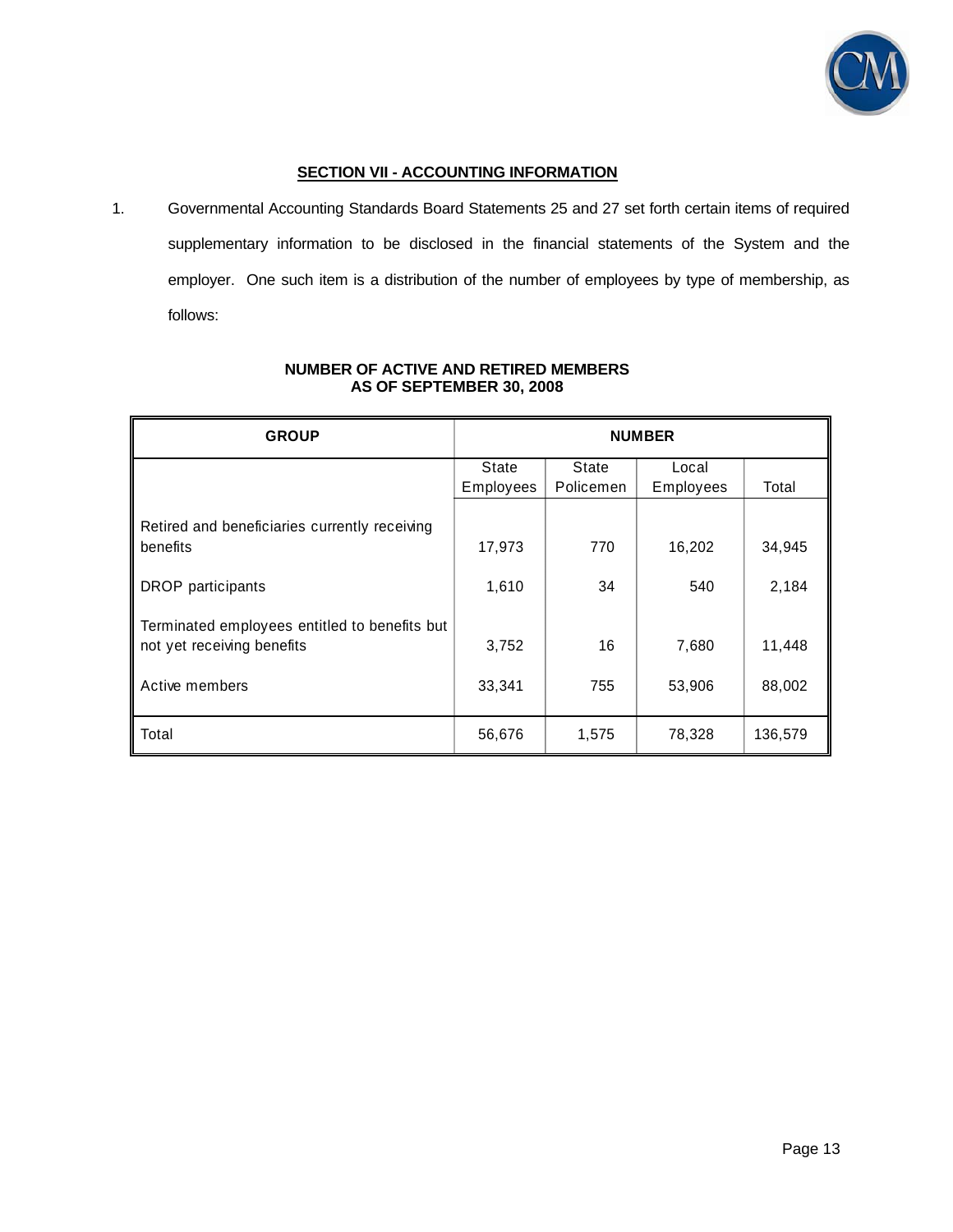

2. Another such item is the schedule of funding progress as shown below.

| <b>SCHEDULE OF FUNDING PROGRESS</b> |  |
|-------------------------------------|--|
|                                     |  |

(Dollar amounts in thousands)

|           | Actuarial   | Actuarial       |                         |        |                     |                       |
|-----------|-------------|-----------------|-------------------------|--------|---------------------|-----------------------|
|           | Value of    | Accrued         | Unfunded                |        |                     | UAAL as a             |
| Actuarial | Plan        | Liability (AAL) | AAL                     | Funded | Covered             | Percentage of         |
| Valuation | Assets      | Entry Age       | (UAAL)                  | Ratio  | Payroll             | <b>Covered Payoll</b> |
| Date      | (a)         | (b)             | $(b - a)$               | (a/b)  | (c)                 | $((b-a)/c)$           |
|           |             |                 |                         |        |                     |                       |
|           |             |                 | <b>TOTAL ALL GROUPS</b> |        |                     |                       |
| 9/30/2003 | \$8,312,500 | \$9,124,279     | \$811,779               | 91.1%  | \$2,677,025         | 30.3%                 |
| 9/30/2004 | 8,563,945   | 9,546,478       | 982,533                 | 89.7   | 2,702,393           | 36.4                  |
| 9/30/2005 | 8,935,358   | 10,634,976      | 1,699,618               | 84.0   | 2,982,122           | 57.0                  |
| 9/30/2006 | 9,287,531   | 11,457,564      | 2,170,033               | 81.1   | 3,070,146           | 70.7                  |
| 9/30/2007 | 9,770,897   | 12,370,342      | 2,599,445               | 79.0   | 3,389,156           | 76.7                  |
| 9/30/2008 | 9,905,766   | 13,078,687      | 3,172,921               | 75.7   | 3,553,330           | 89.3                  |
|           |             |                 |                         |        |                     |                       |
|           |             |                 | <b>STATE EMPLOYEES</b>  |        |                     |                       |
| 9/30/2003 | \$4,512,192 | \$4,842,323     | \$330,131               | 93.2%  | \$1,179,996         | 28.0%                 |
| 9/30/2004 | 4,590,564   | 5,081,338       | 490,774                 | 90.3   | 1,155,614           | 42.5                  |
| 9/30/2005 | 4,683,805   | 5,631,264       | 947,459                 | 83.2   | 1,276,902 1         | 74.2                  |
| 9/30/2006 | 4,765,294   | 5,884,307       | 1,119,013               | 81.0   | 1,289,743           | 86.8                  |
| 9/30/2007 | 4,922,133   | 6,377,127       | 1,454,994               | 77.2   | 1,490,522 3         | 97.6                  |
| 9/30/2008 | 4,912,248   | 6,613,798       | 1,701,550               | 74.3   | 1,531,217 3         | 111.1                 |
|           |             |                 | <b>STATE POLICEMEN</b>  |        |                     |                       |
| 9/30/2003 | \$332,147   | \$365,232       | \$33,085                | 90.9%  | \$37,978            | 87.1%                 |
| 9/30/2004 | 332,311     | 383,241         | 50,930                  | 86.7   | 38,985              | 130.6                 |
| 9/30/2005 | 336,068     | 436,335         | 100,267                 | 77.0   | 45,861 <sup>2</sup> | 218.6                 |
| 9/30/2006 | 342,051     | 451,702         | 109,651                 | 75.7   | 45,304 <sup>2</sup> | 242.0                 |
| 9/30/2007 | 350,437     | 475,409         | 124,972                 | 73.7   | 50,987 3            | 245.1                 |
| 9/30/2008 | 350,686     | 489,058         | 138,372                 | 71.7   | 51,495 3            | 268.7                 |
|           |             |                 |                         |        |                     |                       |
|           |             |                 | <b>LOCAL EMPLOYEES</b>  |        |                     |                       |
| 9/30/2003 | \$3,468,161 | \$3,916,725     | \$448,564               | 88.5%  | \$1,459,050         | 30.7%                 |
| 9/30/2004 | 3,641,071   | 4,081,900       | 440,829                 | 89.2   | 1,507,794           | 29.2                  |
| 9/30/2005 | 3,915,485   | 4,567,377       | 651,892                 | 85.7   | 1,659,359           | 39.3                  |
| 9/30/2006 | 4,180,186   | 5,121,555       | 941,369                 | 81.6   | 1,735,099           | 54.3                  |
| 9/30/2007 | 4,498,327   | 5,517,806       | 1,019,479               | 81.5   | 1,847,647           | 55.2                  |
| 9/30/2008 | 4,642,832   | 5,975,831       | 1,332,999               | 77.7   | 1,970,618           | 67.6                  |
|           |             |                 |                         |        |                     |                       |

<sup>1</sup> Includes pay increases granted under Act 2005-316.<br><sup>2</sup> Includes pay increases granted under Act 2005-231.

<sup>3</sup> Includes pay increases granted under Act 2007-297.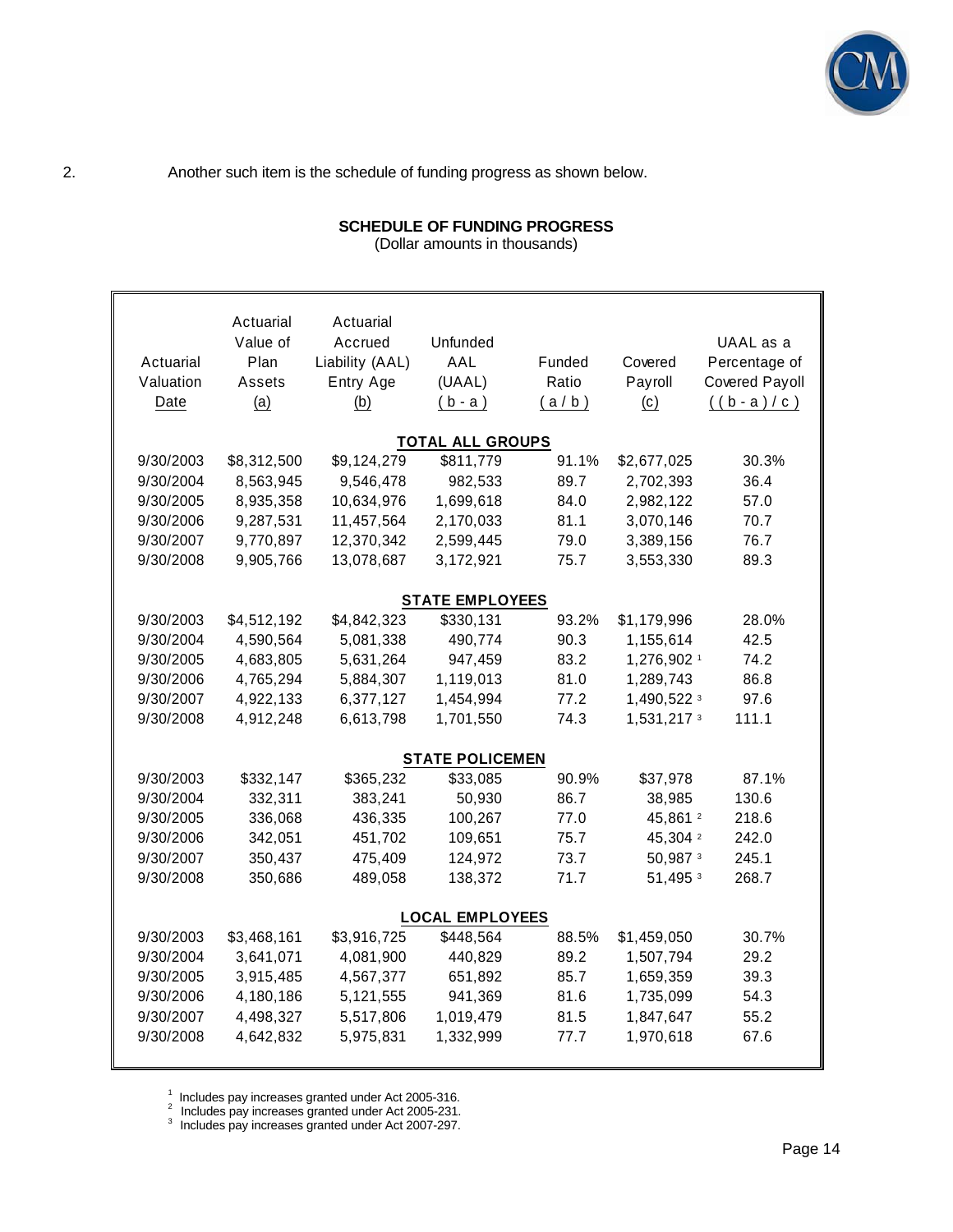

# 3. The information presented in the required supplementary schedules was determined as part of the actuarial

valuation at September 30, 2008. Additional information as of the latest actuarial valuation follows.

|                               | <b>State</b><br><b>Employees</b> | <b>State</b><br><b>Policemen</b> | Local<br><b>Employees</b>               |
|-------------------------------|----------------------------------|----------------------------------|-----------------------------------------|
| Valuation date                | 9/30/2008                        | 9/30/2008                        | 9/30/2008                               |
| Actuarial cost method         | Entry age                        | Entry age                        | Entry age                               |
| Amortization method           | Level percent<br><b>Open</b>     | Level percent<br><b>Open</b>     | Level percent<br>Open                   |
| Remaining amortization period | 20 years                         | 20 years                         | Within 20 years -<br>Varies by employer |
| Asset valuation method        | 5 year smoothed<br>Market        | 5 year smoothed<br>market        | 5 year smoothed<br>market               |
| Actuarial assumptions:        |                                  |                                  |                                         |
| Investment rate of return*    | 8.00%                            | 8.00%                            | 8.00%                                   |
| Projected salary increases*   | $4.61 - 7.75%$                   | $4.61 - 7.75%$                   | $4.61 - 7.75%$                          |
| Cost-of-living adjustment     | None                             | None                             | None                                    |
| *Includes inflation at        | 4.50%                            | 4.50%                            | 4.50%                                   |

# **TREND INFORMATION**

|               | Annual                 | Percent                | <b>Net</b>                |
|---------------|------------------------|------------------------|---------------------------|
| Year          | <b>Pension Cost</b>    | of APC                 | <b>Pension Obligation</b> |
| <b>Ending</b> | <b>APC</b>             | Contributed            | (NPO)                     |
|               |                        |                        |                           |
|               |                        | <b>State Employees</b> |                           |
| 9/30/2006     | \$80,678,747           | 100%                   | \$0                       |
| 9/30/2007     | 102,258,702            | 100                    | 0                         |
| 9/30/2008     | 138,343,938            | 100                    | 0                         |
|               |                        |                        |                           |
|               | <b>State Policemen</b> |                        |                           |
| 9/30/2006     | \$9,781,694            | 100%                   | \$0                       |
| 9/30/2007     | 12,068,537             | 100                    | 0                         |
| 9/30/2008     | 16,271,620             | 100                    | 0                         |
|               |                        |                        |                           |
|               | <b>Local Employees</b> |                        |                           |
| 9/30/2006     | Varies                 | Varies                 | Varies                    |
| 9/30/2007     | Varies                 | Varies                 | Varies                    |
| 9/30/2008     | Varies                 | Varies                 | Varies                    |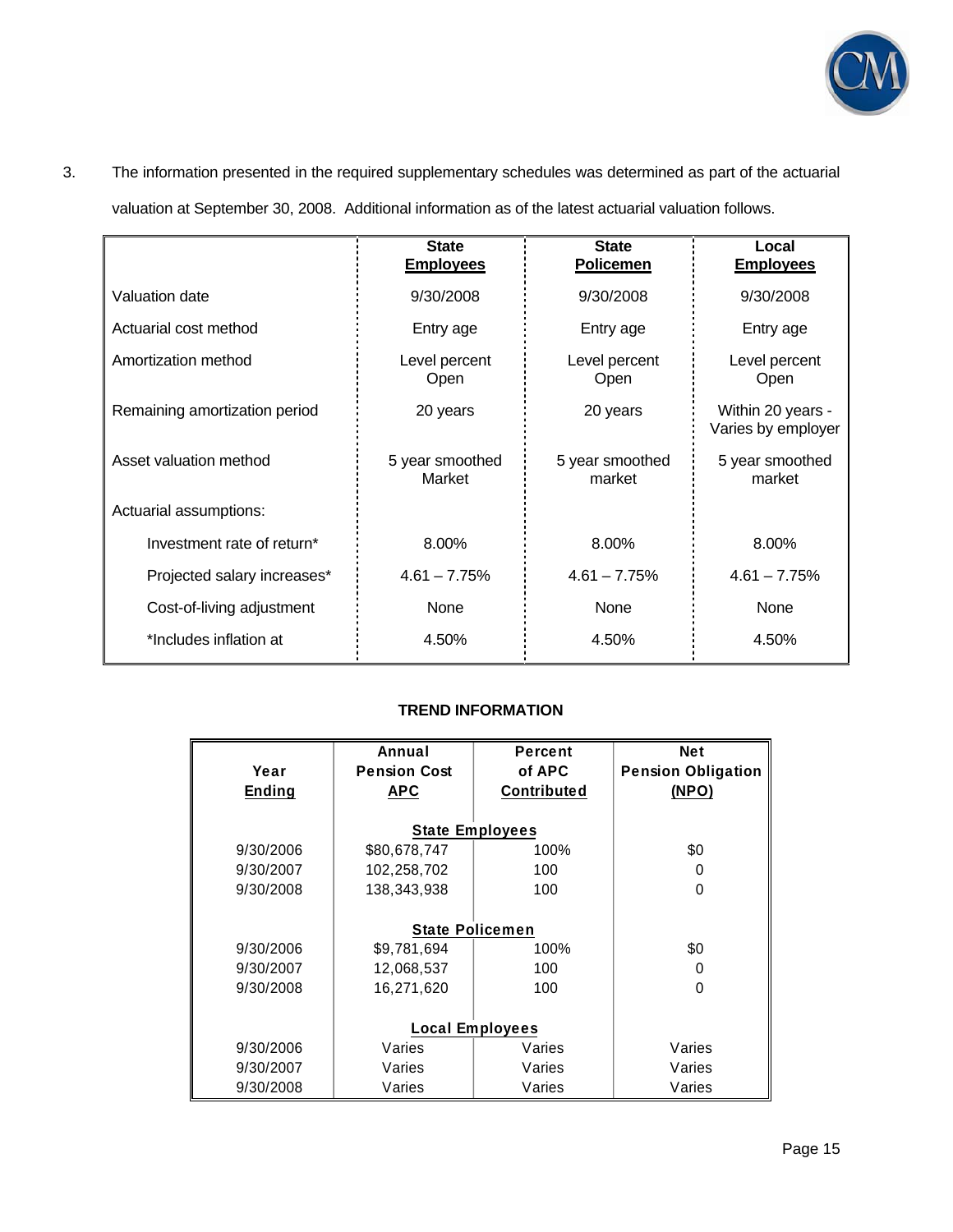

# **SCHEDULE A**

## **VALUATION BALANCE SHEET SHOWING THE PRESENT AND PROSPECTIVE ASSETS AND LIABILITIES OF THE EMPLOYEES' RETIREMENT SYSTEM OF ALABAMA**

## **TOTAL - ALL GROUPS**

|                                                                                                                                                                          | <b>SEPTEMBER 30, 2008</b>            | <b>SEPTEMBER 30, 2007</b>            |
|--------------------------------------------------------------------------------------------------------------------------------------------------------------------------|--------------------------------------|--------------------------------------|
| <b>ASSETS</b>                                                                                                                                                            |                                      |                                      |
| Actuarial Value of Present Assets                                                                                                                                        | \$<br>9,905,766,334                  | \$<br>9,770,896,816                  |
| Present value of future members' contributions<br>to the Annuity Savings Fund                                                                                            | \$<br>1,450,948,940                  | \$<br>1,390,333,140                  |
| Present value of future employer contributions to<br>the Pension Accumulation Fund                                                                                       |                                      |                                      |
| Normal contributions<br>Unfunded accrued liability contributions                                                                                                         | \$<br>1,305,988,355<br>3,172,920,095 | \$<br>1,246,369,588<br>2,599,444,329 |
| Total prospective employer contributions                                                                                                                                 | \$<br>4,478,908,450                  | \$<br>3,845,813,917                  |
| <b>Total assets</b>                                                                                                                                                      | \$<br>15,835,623,724                 | \$<br>15,007,043,873                 |
| <b>LIABILITIES</b>                                                                                                                                                       |                                      |                                      |
| Present value of benefits payable on account of<br>retired members and beneficiaries of deceased<br>members now drawing retirement allowances<br>(includes DROP members) | \$<br>6,275,136,143                  | \$<br>5,911,861,461                  |
| Present value of prospective benefits payable on<br>account of present active and inactive members<br>Service retirement allowances<br>Disability retirement allowances  | \$<br>8,953,559,657<br>359,027,377   | \$<br>8,521,218,396<br>342,790,403   |
| Survivor allowances<br>Refunds of members' contributions                                                                                                                 | 28,969,104<br>218,931,443            | 27,273,256<br>203,900,357            |
| Total                                                                                                                                                                    | \$<br>9,560,487,581                  | \$<br>9,095,182,412                  |
| <b>Total liabilities</b>                                                                                                                                                 | 15,835,623,724<br>S                  | 15,007,043,873<br>\$                 |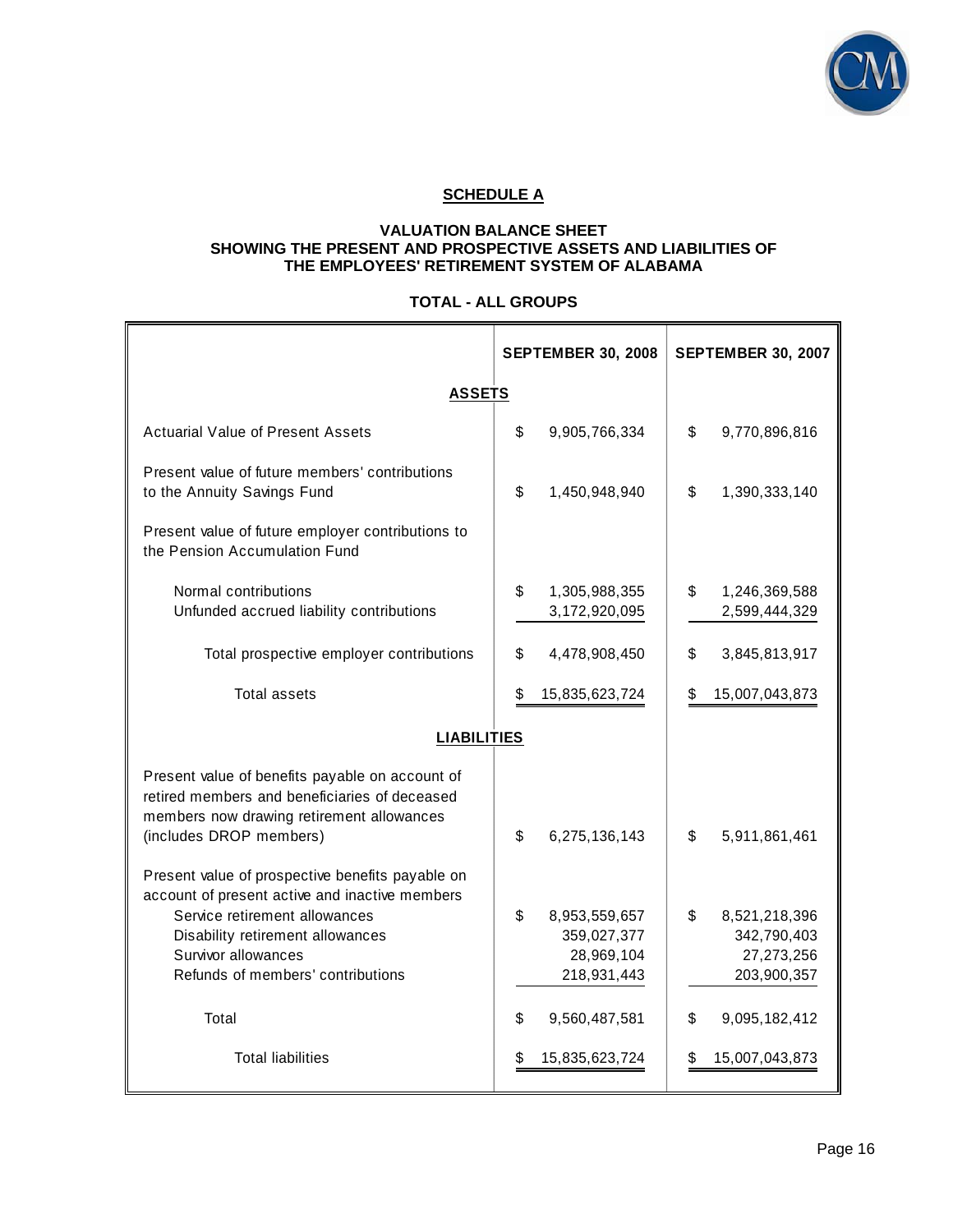

# **SCHEDULE A** (Continued)

#### **VALUATION BALANCE SHEET SHOWING THE PRESENT AND PROSPECTIVE ASSETS AND LIABILITIES OF THE EMPLOYEES' RETIREMENT SYSTEM OF ALABAMA**

## **STATE EMPLOYEES**

|                                                                                                                                               |                    | <b>SEPTEMBER 30, 2008</b> |                | <b>SEPTEMBER 30, 2007</b> |  |  |
|-----------------------------------------------------------------------------------------------------------------------------------------------|--------------------|---------------------------|----------------|---------------------------|--|--|
| <b>ASSETS</b>                                                                                                                                 |                    |                           |                |                           |  |  |
| <b>Actuarial Value of Present Assets</b>                                                                                                      | \$                 | 4,912,248,475             | \$             | 4,922,133,307             |  |  |
| Present value of future members' contributions<br>to the Annuity Savings Fund                                                                 | \$                 | 569,969,004               | \$             | 557,994,354               |  |  |
| Present value of future employer contributions to<br>the Pension Accumulation Fund                                                            |                    |                           |                |                           |  |  |
| Normal contributions                                                                                                                          | \$                 | 542,668,777               | \$             | 524,393,965               |  |  |
| Unfunded accrued liability contributions                                                                                                      |                    | 1,701,549,508             |                | 1,454,993,836             |  |  |
| Total prospective employer contributions                                                                                                      | \$                 | 2,244,218,285             | \$             | 1,979,387,801             |  |  |
| <b>Total assets</b>                                                                                                                           | \$                 | 7,726,435,764             | \$             | 7,459,515,462             |  |  |
|                                                                                                                                               | <b>LIABILITIES</b> |                           |                |                           |  |  |
| Present value of benefits payable on account of<br>retired members and beneficiaries of deceased<br>members now drawing retirement allowances | \$                 | 3,528,132,579             | $\mathfrak{S}$ | 3,351,257,849             |  |  |
| Present value of prospective benefits payable on<br>account of present active and inactive members                                            |                    |                           |                |                           |  |  |
| Service retirement allowances                                                                                                                 | \$                 | 3,940,806,633             | \$             | 3,858,619,732             |  |  |
| Disability retirement allowances<br>Survivor allowances                                                                                       |                    | 166,733,636<br>10,077,821 |                | 164,076,210<br>9,772,467  |  |  |
| Refunds of members' contributions                                                                                                             |                    | 80,685,095                |                | 75,789,204                |  |  |
| Total                                                                                                                                         | \$                 | 4, 198, 303, 185          | \$             | 4,108,257,613             |  |  |
| <b>Total liabilities</b>                                                                                                                      |                    | 7,726,435,764             |                | 7,459,515,462             |  |  |

\*Adjustments made due to changes in timing of prior year local employer lump sum contributions.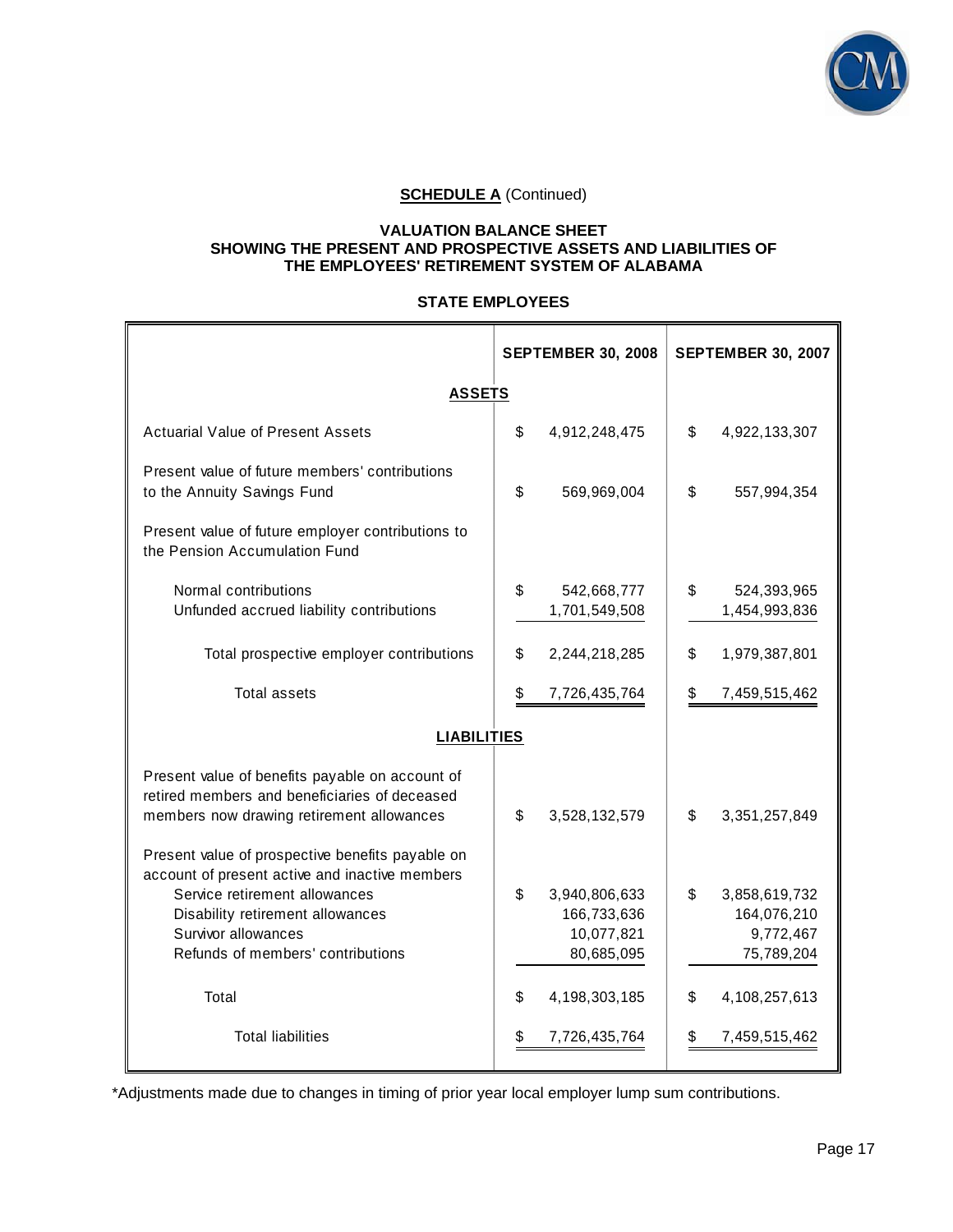

# **SCHEDULE A (Continued)**

#### **VALUATION BALANCE SHEET SHOWING THE PRESENT AND PROSPECTIVE ASSETS AND LIABILITIES OF THE EMPLOYEES' RETIREMENT SYSTEM OF ALABAMA**

## **STATE POLICEMEN**

|                                                                                                                                               | <b>SEPTEMBER 30, 2008</b> |                                                  | <b>SEPTEMBER 30, 2007</b>                              |
|-----------------------------------------------------------------------------------------------------------------------------------------------|---------------------------|--------------------------------------------------|--------------------------------------------------------|
| <b>ASSETS</b>                                                                                                                                 |                           |                                                  |                                                        |
| <b>Actuarial Value of Present Assets</b>                                                                                                      | \$                        | 350,685,611                                      | \$<br>350,437,005                                      |
| Present value of future members' contributions<br>to the Annuity Savings Fund                                                                 | \$                        | 48,062,858                                       | \$<br>46,419,969                                       |
| Present value of future employer contributions to<br>the Pension Accumulation Fund                                                            |                           |                                                  |                                                        |
| Normal contributions<br>Unfunded accrued liability contributions                                                                              | \$                        | 63,923,601<br>138,371,614                        | \$<br>61,413,619<br>124,971,531                        |
| Total prospective employer contributions                                                                                                      | \$                        | 202,295,215                                      | \$<br>186,385,150                                      |
| <b>Total assets</b>                                                                                                                           |                           | 601,043,684                                      | \$<br>583,242,124                                      |
| <b>LIABILITIES</b>                                                                                                                            |                           |                                                  |                                                        |
| Present value of benefits payable on account of<br>retired members and beneficiaries of deceased<br>members now drawing retirement allowances | \$                        | 292,211,549                                      | \$<br>277,487,478                                      |
| Present value of prospective benefits payable on<br>account of present active and inactive members                                            |                           |                                                  |                                                        |
| Service retirement allowances<br>Disability retirement allowances<br>Survivor allowances<br>Refunds of members' contributions                 | \$                        | 301,103,208<br>5,096,696<br>404,104<br>2,228,127 | \$<br>298,382,734<br>4,927,592<br>399,252<br>2,045,068 |
| Total                                                                                                                                         | \$                        | 308,832,135                                      | \$<br>305,754,646                                      |
| <b>Total liabilities</b>                                                                                                                      | \$                        | 601,043,684                                      | \$<br>583,242,124                                      |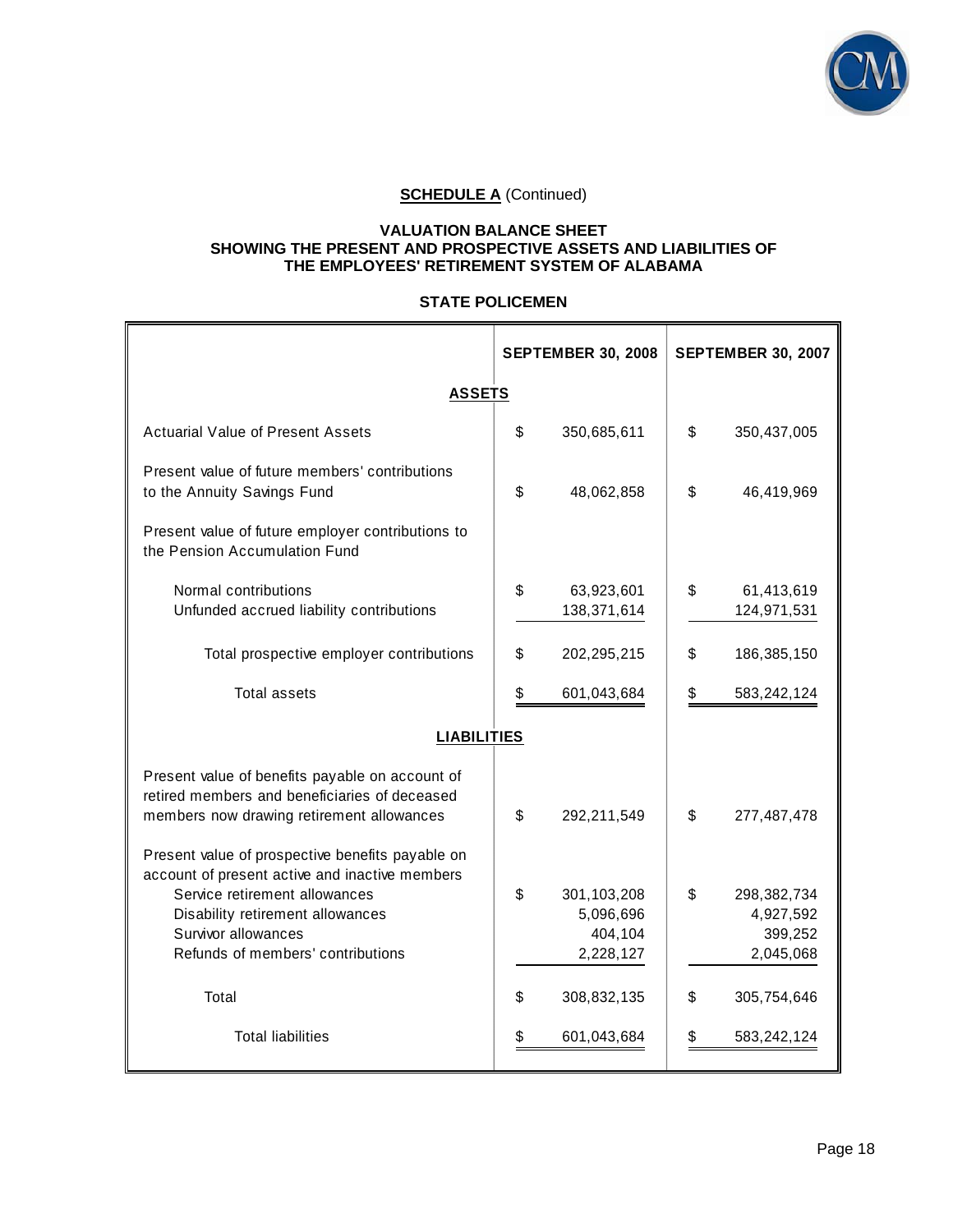

# **SCHEDULE A (Continued)**

#### **VALUATION BALANCE SHEET SHOWING THE PRESENT AND PROSPECTIVE ASSETS AND LIABILITIES OF THE EMPLOYEES' RETIREMENT SYSTEM OF ALABAMA**

#### **LOCAL EMPLOYEES**

|                                                                                                                                               | <b>SEPTEMBER 30, 2008</b> |                                | <b>SEPTEMBER 30, 2007</b>          |
|-----------------------------------------------------------------------------------------------------------------------------------------------|---------------------------|--------------------------------|------------------------------------|
| <b>ASSETS</b>                                                                                                                                 |                           |                                |                                    |
| <b>Actuarial Value of Present Assets</b>                                                                                                      | \$                        | 4,642,832,248                  | \$<br>4,498,326,504                |
| Present value of future members' contributions<br>to the Annuity Savings Fund                                                                 | \$                        | 832,917,078                    | \$<br>785,918,817                  |
| Present value of future employer contributions to<br>the Pension Accumulation Fund                                                            |                           |                                |                                    |
| Normal contributions<br>Unfunded accrued liability contributions                                                                              | \$                        | 699,395,977<br>1,332,998,973   | \$<br>660,562,004<br>1,019,478,962 |
| Total prospective employer contributions                                                                                                      | \$                        | 2,032,394,950                  | \$<br>1,680,040,966                |
| Total assets                                                                                                                                  | \$                        | 7,508,144,276                  | \$<br>6,964,286,287                |
| <b>LIABILITIES</b>                                                                                                                            |                           |                                |                                    |
| Present value of benefits payable on account of<br>retired members and beneficiaries of deceased<br>members now drawing retirement allowances | \$                        | 2,454,792,015                  | \$<br>2,283,116,134                |
| Present value of prospective benefits payable on<br>account of present active and inactive members<br>Service retirement allowances           |                           |                                |                                    |
| Disability retirement allowances                                                                                                              | \$                        | 4,711,649,816<br>187, 197, 045 | \$<br>4,364,215,930<br>173,786,601 |
| Survivor allowances                                                                                                                           |                           | 18,487,179                     | 17,101,537                         |
| Refunds of members' contributions                                                                                                             |                           | 136,018,221                    | 126,066,085                        |
| Total                                                                                                                                         | \$                        | 5,053,352,261                  | \$<br>4,681,170,153                |
| <b>Total liabilities</b>                                                                                                                      | \$                        | 7,508,144,276                  | \$<br>6,964,286,287                |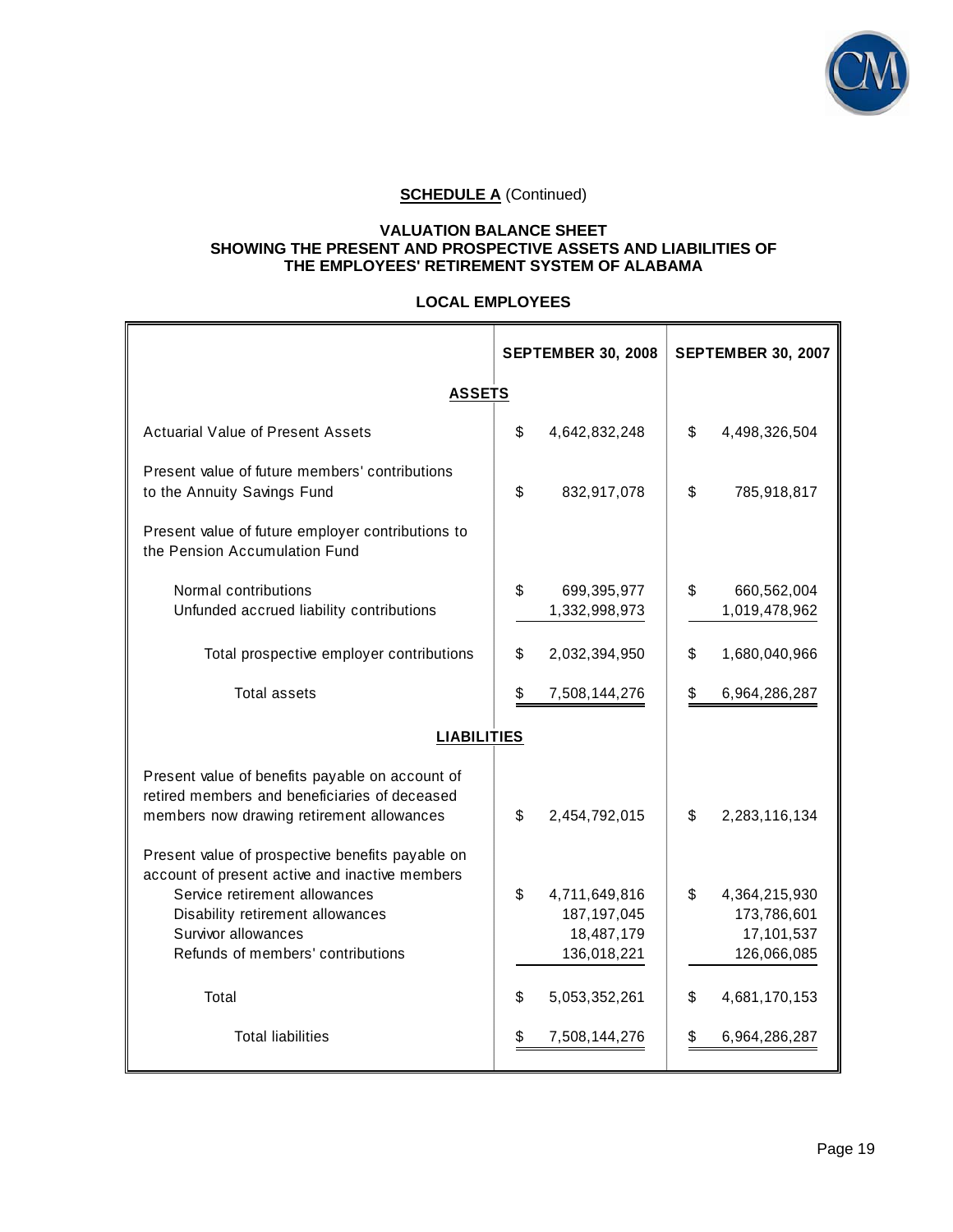

#### **SCHEDULE A** (continued)

## **SOLVENCY TEST (\$1000's)**

|                   |                                                        | <b>Aggregate Accrued Liabilities For</b>               |                                                                       |                                  | <b>Covered By Reported Assets</b> | <b>Portion of Accrued</b><br><b>Liabilities</b> |       |
|-------------------|--------------------------------------------------------|--------------------------------------------------------|-----------------------------------------------------------------------|----------------------------------|-----------------------------------|-------------------------------------------------|-------|
| Valuation<br>Date | (1)<br><b>Active</b><br>Member<br><b>Contributions</b> | (2)<br><b>Retirants</b><br>and<br><b>Beneficiaries</b> | (3)<br><b>Active Members</b><br>(Employer<br><b>Financed Portion)</b> | <b>Reported</b><br><b>Assets</b> | (1)                               | (2)                                             | (3)   |
| 9/30/2008         | \$1.860.095                                            | \$6.275.136                                            | \$4,943,455                                                           | \$9.905.766                      | 100%                              | 100%                                            | 35.8% |
| 9/30/2007         | 1.777.331                                              | 5.911.861                                              | 4.681.149                                                             | 9.770.897                        | 100                               | 100                                             | 44.5  |
| 2<br>9/30/2006    | 1.705.372                                              | 5.540.766                                              | 4,211,426                                                             | 9.287.531                        | 100                               | 100                                             | 48.5  |
| 3<br>9/30/2005    | 1.616.410                                              | 5.076.621                                              | 3.941.945                                                             | 8,935,358                        | 100                               | 100                                             | 56.9  |
| 9/30/2004         | 5<br>1,533,055                                         | 4.496.854                                              | 3,516,569                                                             | 8,563,945                        | 100                               | 100                                             | 72.1  |
| 9/30/2003         | 1,484,793                                              | 3,928,131                                              | 3,711,355                                                             | 8,312,500                        | 100                               | 100                                             | 78.1  |

<sup>1</sup> Reflects pay increases payable under Act 2007-297.<br><sup>2</sup> Reflects changes in actuarial assumptions.<br><sup>3</sup> Reflects pay increases payable under Act 2005-316 and Act 2006-231 and COLA granted effective October 1, 2006 under Act 2006-510.

A Reflects COLA granted effective October 1, 2005 under Act 2005-316.

Excludes \$20,500,000 of employee lump sum contributions made by local employers before September 30, 2004 not recognized for valuation purposes.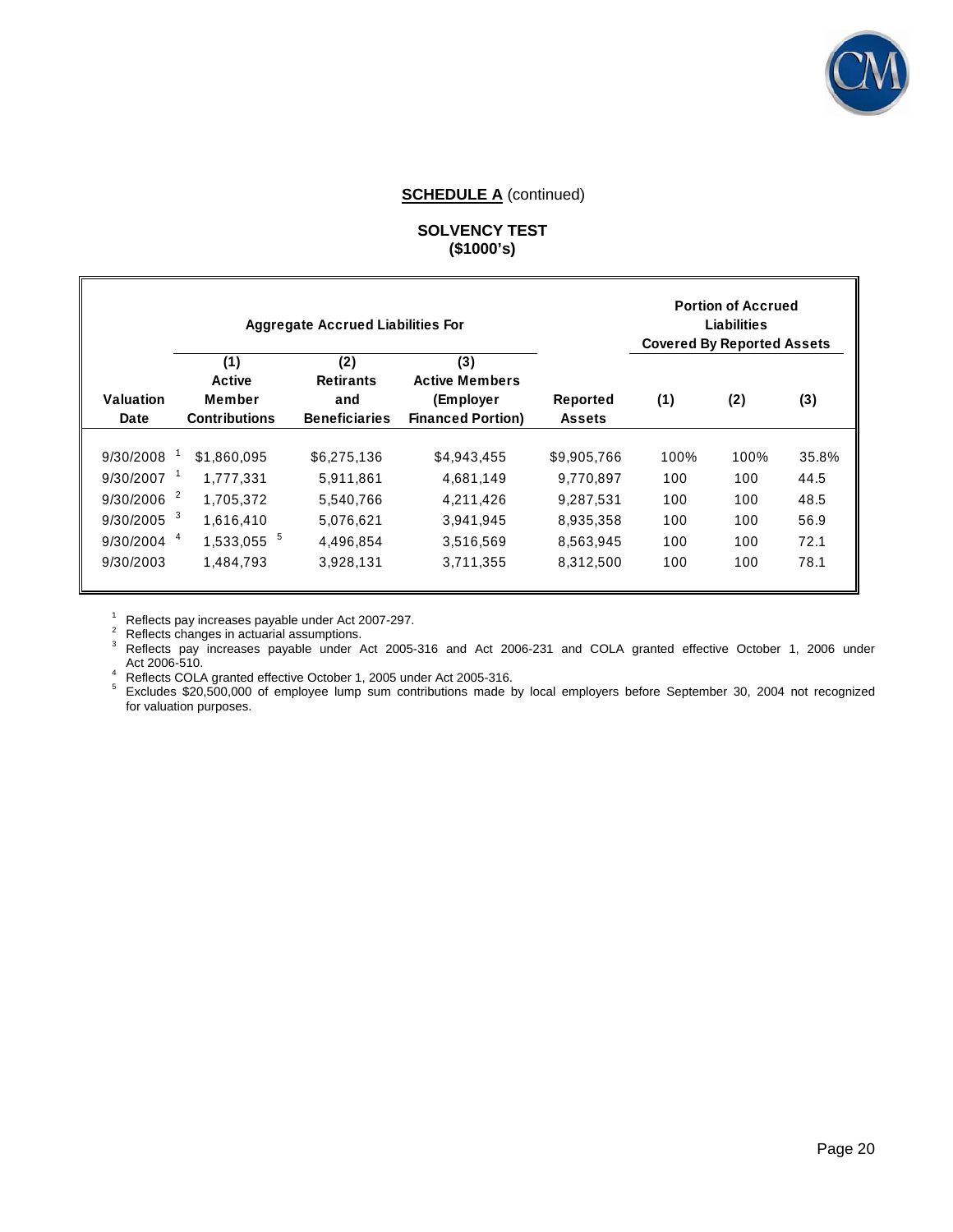

# **SCHEDULE B**

## **DEVELOPMENT OF THE ACTUARIAL VALUE OF ASSETS AS OF SEPTEMBER 30, 2008**

# **TOTAL - ALL GROUPS**

| (1) | Actuarial Value Beginning of Year                                                                                                                                                                                                                                                                                                               | \$9,770,896,816                                                                                              |
|-----|-------------------------------------------------------------------------------------------------------------------------------------------------------------------------------------------------------------------------------------------------------------------------------------------------------------------------------------------------|--------------------------------------------------------------------------------------------------------------|
| (2) | Market Value End of Year                                                                                                                                                                                                                                                                                                                        | \$8,565,299,540                                                                                              |
| (3) | Market Value Beginning of Year                                                                                                                                                                                                                                                                                                                  | \$10,344,692,497                                                                                             |
| (4) | Cash Flow<br>a. Contributions<br>b. Benefit Payments<br>c. Net: (4)a - (4)b                                                                                                                                                                                                                                                                     | \$<br>504,221,861<br>(713, 268, 212)<br>\$<br>(209, 046, 351)                                                |
| (5) | Investment Income<br>a. Market Total: (2) - (3) - (4)c<br>b. Assumed Rate<br>c. Amount of Immediate Recognition<br>$[(3) \times (5) \text{b}] + [(4) \text{c} * (5) \text{b} * 0.5]$<br>d. Adjustment for Employer Lump Sums<br>e. Adjusted Amount for Immediate Recognition: $(5)c + (5)d$<br>f. Amount for Phased-In Recognition: (5)a - (5)e | \$ (1,570,346,606)<br>8.00%<br>\$<br>819,213,546<br>\$<br>(3, 490)<br>\$<br>819,210,056<br>\$(2,389,556,662) |
| (6) | Phased-In Recognition of Investment Income<br>a. Current Year: 0.20 * (5)f<br>b. First Prior Year<br>c. Second Prior Year<br>d. Thrid Prior Year<br>e. Fourth Prior Year<br>Total Recognized Investment Gain<br>f.                                                                                                                              | \$<br>(477, 911, 332)<br>178,358,144<br>72,600<br>32,564,898<br>(208, 378, 497)<br>\$<br>(475, 294, 187)     |
| (7) | Actuarial Value End of Year<br>$(1) + (4)c + (5)e + (6)f$                                                                                                                                                                                                                                                                                       | 9,905,766,334<br>\$                                                                                          |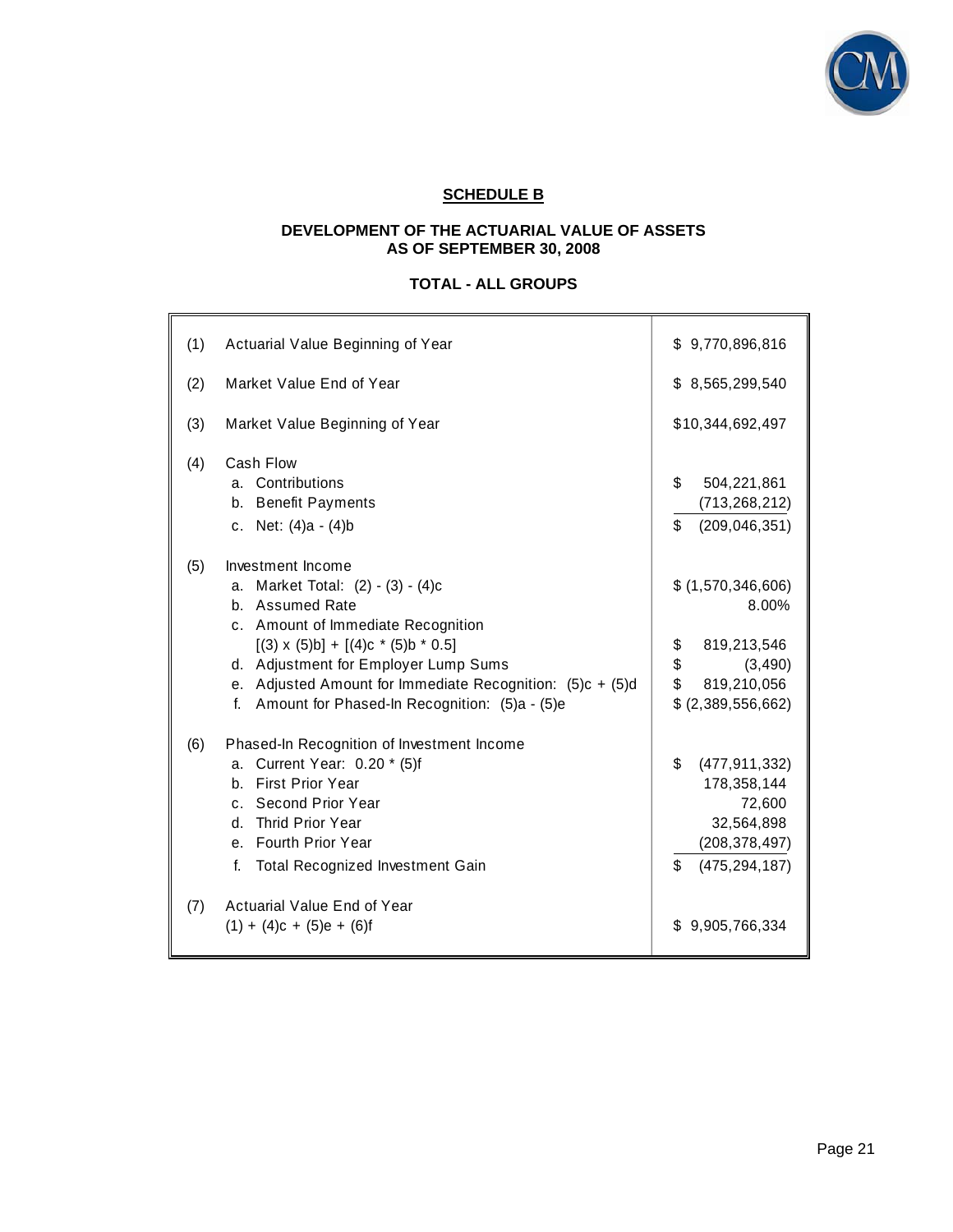

# **SCHEDULE B** (Continued)

## **DEVELOPMENT OF THE ACTUARIAL VALUE OF ASSETS AS OF SEPTEMBER 30, 2008**

## **STATE EMPLOYEES\***

| (1) | Actuarial Value Beginning of Year<br>a. Actuarial Value Beginning of Year<br>b. Adjustment<br>c. Adjusted Actuarial Value Beginning of Year                                                                                | \$4,922,133,307<br>54,287<br>\$4,922,187,594                                                                |
|-----|----------------------------------------------------------------------------------------------------------------------------------------------------------------------------------------------------------------------------|-------------------------------------------------------------------------------------------------------------|
| (2) | Market Value End of Year                                                                                                                                                                                                   | \$4,244,638,516                                                                                             |
| (3) | Market Value Beginning of Year<br>a. Market Value Beginning of Year<br>b. Adjustment<br>c. Adjusted Market Value Beginning of Year                                                                                         | \$5,203,219,169<br>64,589<br>\$5,203,283,758                                                                |
| (4) | Cash Flow<br>a. Contributions<br>b. Benefit Payments<br>c. Net                                                                                                                                                             | \$<br>218, 138, 767<br>(387, 424, 604)<br>\$<br>(169, 285, 837)                                             |
| (5) | Investment Income<br>a. Market Total: (2) - (3)c - (4)c<br>b. Assumed Rate<br>c. Amount of Immediate Recognition<br>$[(3)c \times (5)b] + [(4)c \cdot (5)b \cdot 0.5]$<br>d. Amount for Phased-In Recognition: (5)a - (5)c | \$<br>(789, 359, 405)<br>8.00%<br>\$<br>409,491,267<br>\$ (1, 198, 850, 672)                                |
| (6) | Phased-In Recognition of Investment Income<br>a. Current Year: 0.20 * (5)d<br>b. First Prior Year<br>c. Second Prior Year<br>d. Thrid Prior Year<br>e. Fourth Prior Year<br>f.<br>Total Recognized Investment Gain         | \$<br>(239, 770, 134)<br>90,734,650<br>(602, 930)<br>16,586,194<br>(117, 092, 329)<br>(250, 144, 549)<br>\$ |
| (7) | Actuarial Value End of Year<br>$(1)c + (4)c + (5)c + (6)f$                                                                                                                                                                 | 4,912,248,475<br>S.                                                                                         |

\*Adjustments due to the timing of prior year local employer lump sum contributions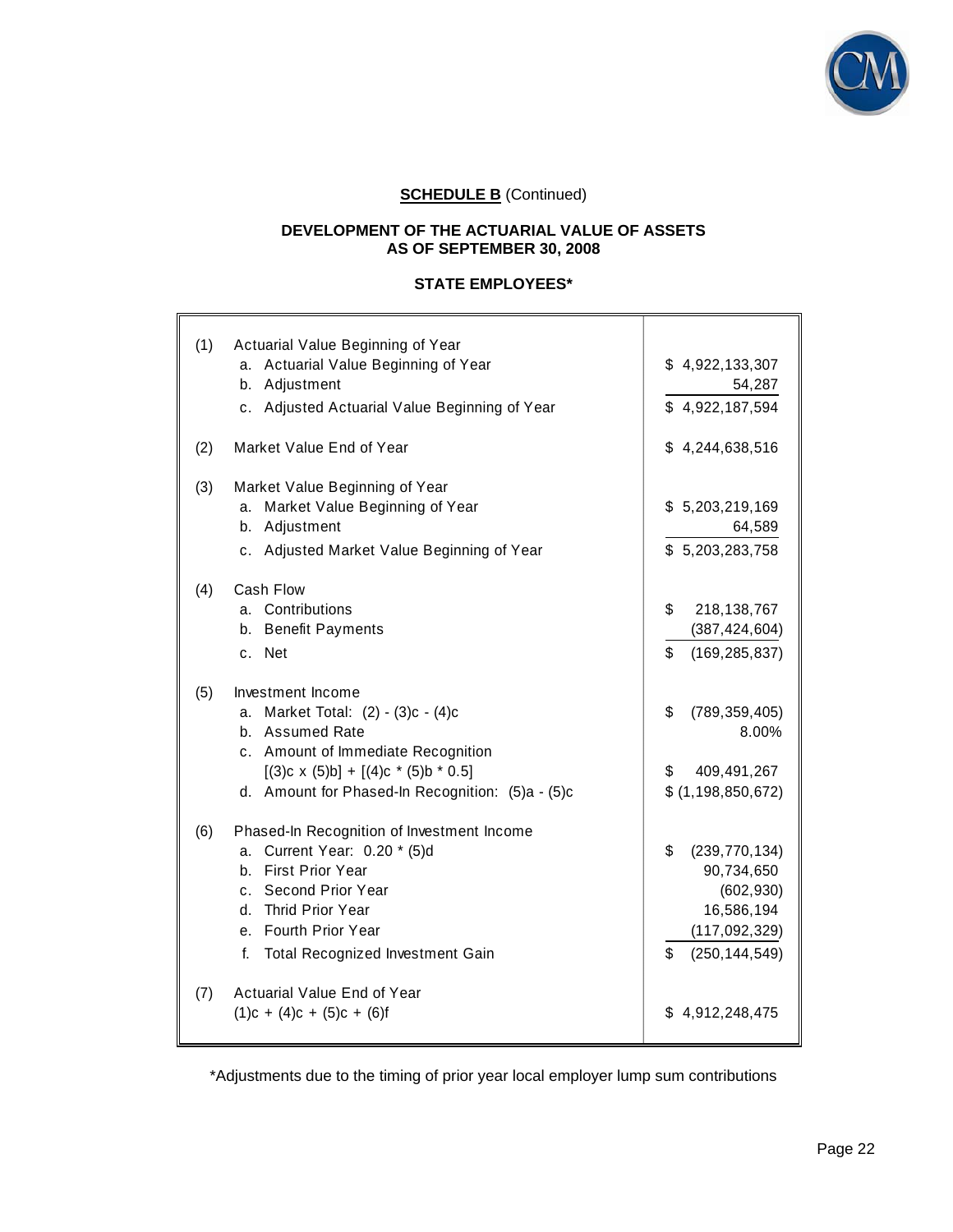

# **SCHEDULE B** (Continued)

## **DEVELOPMENT OF THE ACTUARIAL VALUE OF ASSETS AS OF SEPTEMBER 30, 2008**

# **STATE POLICEMEN**

| (1) | Actuarial Value Beginning of Year                                                                                                                                                                                               | \$             | 350,437,005                                                                            |
|-----|---------------------------------------------------------------------------------------------------------------------------------------------------------------------------------------------------------------------------------|----------------|----------------------------------------------------------------------------------------|
| (2) | Market Value End of Year                                                                                                                                                                                                        | \$             | 303,647,352                                                                            |
| (3) | Market Value Beginning of Year                                                                                                                                                                                                  | \$             | 369,785,053                                                                            |
| (4) | Cash Flow<br>a. Contributions<br>b. Benefit Payments<br>c. Net                                                                                                                                                                  | \$<br>\$       | 21,665,830<br>(32, 215, 742)<br>(10, 549, 912)                                         |
| (5) | Investment Income<br>a. Market Total: (2) - (3) - (4)c<br>b. Assumed Rate<br>c. Amount of Immediate Recognition<br>$[(3) \times (5)b] + [(4)c * (5)b * 0.5]$<br>d. Amount for Phased-In Recognition: (5)a - (5)c                | \$<br>\$<br>\$ | (55, 587, 789)<br>8.00%<br>29,160,808<br>(84, 748, 597)                                |
| (6) | Phased-In Recognition of Investment Income<br>a. Current Year: 0.20 * (5)d<br><b>First Prior Year</b><br>b.<br>c. Second Prior Year<br>Thrid Prior Year<br>d.<br>e. Fourth Prior Year<br>f.<br>Total Recognized Investment Gain | \$<br>\$       | (16, 949, 719)<br>6,573,000<br>(55, 022)<br>1,151,657<br>(9,082,206)<br>(18, 362, 290) |
| (7) | Actuarial Value End of Year<br>$(1) + (4)c + (5)c + (6)f$                                                                                                                                                                       | \$             | 350,685,611                                                                            |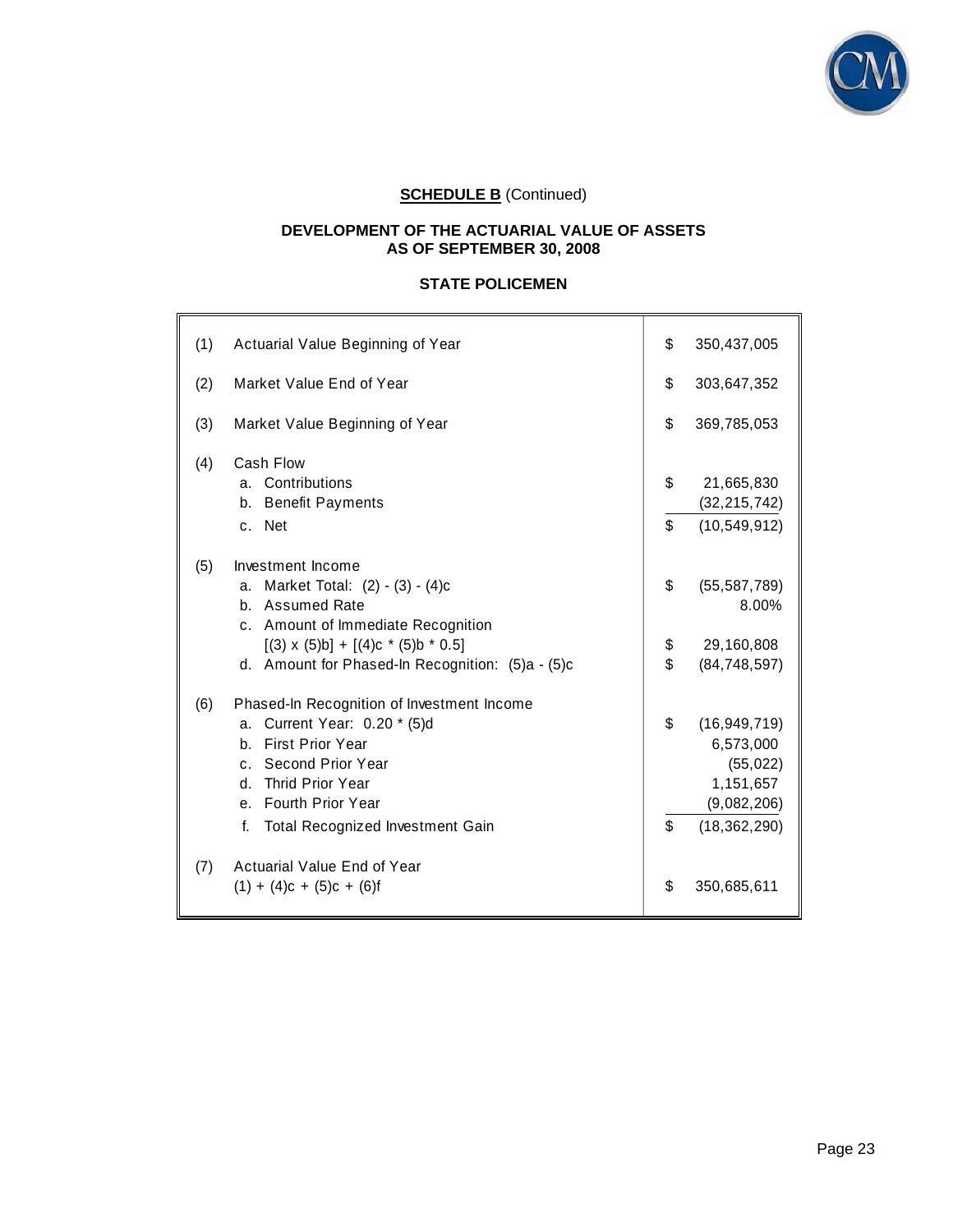

# **SCHEDULE B** (Continued)

## **DEVELOPMENT OF THE ACTUARIAL VALUE OF ASSETS AS OF SEPTEMBER 30, 2008**

## **LOCAL EMPLOYEES\***

| (1) | Actuarial Value Beginning of Year<br>a. Actuarial Value Beginning of Year<br>b. Adjustment<br>c. Adjusted Actuarial Value Beginning of Year                                                                                                                                                                                       | \$4,498,326,504<br>(54, 287)<br>\$4,498,272,217                                                                     |
|-----|-----------------------------------------------------------------------------------------------------------------------------------------------------------------------------------------------------------------------------------------------------------------------------------------------------------------------------------|---------------------------------------------------------------------------------------------------------------------|
| (2) | Market Value End of Year                                                                                                                                                                                                                                                                                                          | \$4,017,013,672                                                                                                     |
| (3) | Market Value Beginning of Year<br>a. Market Value Beginning of Year<br>b. Adjustment<br>c. Adjusted Market Value Beginning of Year                                                                                                                                                                                                | \$4,771,688,275<br>(64, 589)<br>\$4,771,623,686                                                                     |
| (4) | Cash Flow<br>a. Contributions<br>b. Benefit Payments<br>c. Net                                                                                                                                                                                                                                                                    | \$<br>264,417,264<br>(293, 627, 866)<br>\$<br>(29, 210, 602)                                                        |
| (5) | Investment Income<br>a. Market Total: (2) - (3)c - (4)c<br>b. Assumed Rate<br>c. Amount of Immediate Recognition<br>$[(3)c \times (5)b] + [(4)c \cdot (5)b \cdot 0.5]$<br>d. Adjustment for Employer Lump Sums<br>e. Adjusted Amount for Immediate Recognition: $(5)c + (5)d$<br>f. Amount for Phased-In Recognition: (5)a - (5)e | \$<br>(725, 399, 412)<br>8.00%<br>\$<br>380,561,471<br>\$<br>(3, 490)<br>\$<br>380,557,981<br>\$ (1, 105, 957, 393) |
| (6) | Phased-In Recognition of Investment Income<br>a. Current Year: 0.20 * (5)f<br>b. First Prior Year<br>c. Second Prior Year<br>d. Thrid Prior Year<br>e. Fourth Prior Year<br><b>Total Recognized Investment Gain</b><br>f.                                                                                                         | \$<br>(221, 191, 479)<br>81,050,494<br>730,552<br>14,827,047<br>(82, 203, 962)<br>\$<br>(206, 787, 348)             |
| (7) | Actuarial Value End of Year<br>$(1)c + (4)c + (5)e + (6)f$                                                                                                                                                                                                                                                                        | \$4,642,832,248                                                                                                     |

\*Adjustments due to the timing of prior year local employer lump sum contributions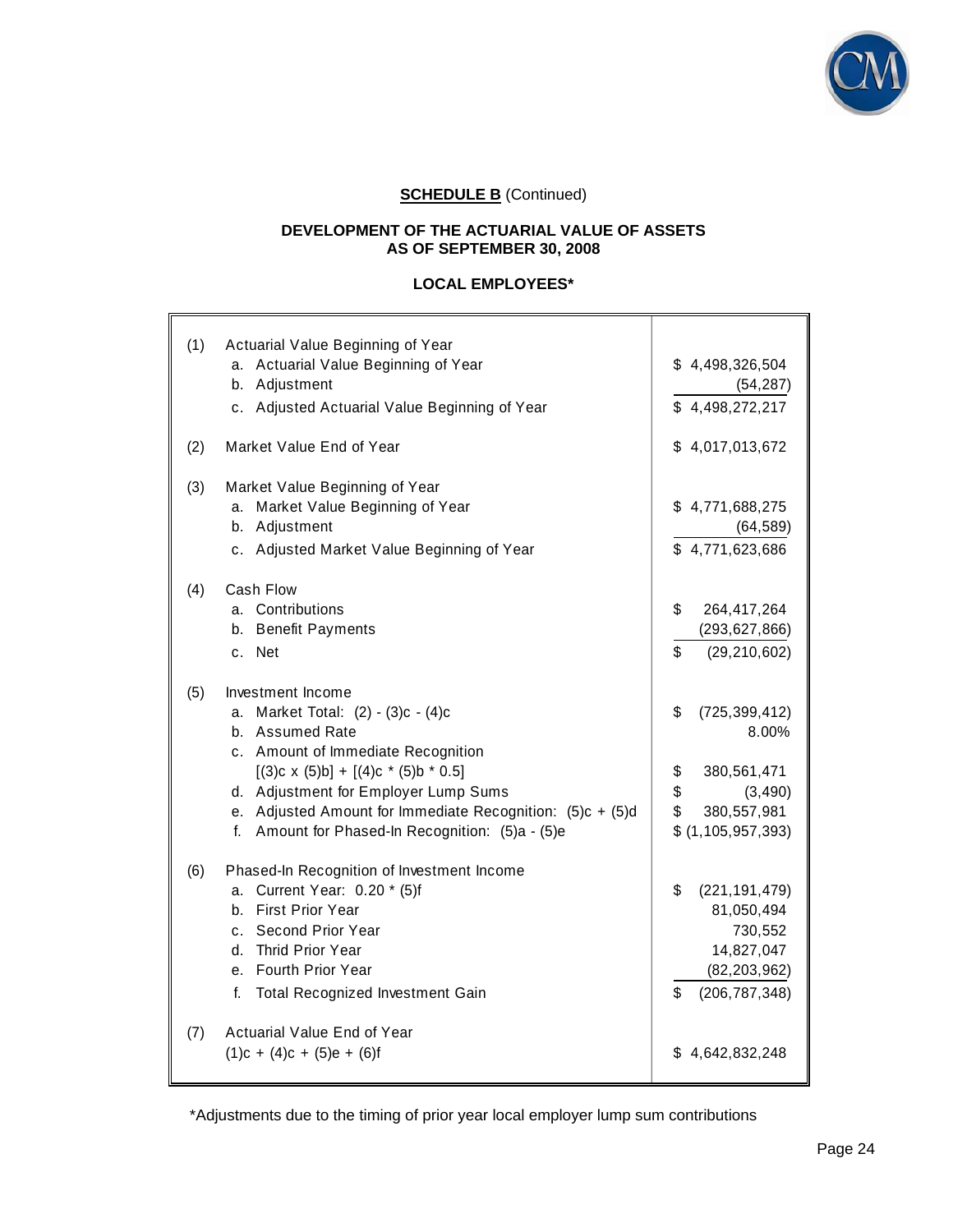

# **SCHEDULE C**

# **SUMMARY OF RECEIPTS AND DISBURSEMENTS FOR THE YEAR ENDING SEPTEMBER 30, 2008**

| Receipts for the Year                                                 |                                               |                       |
|-----------------------------------------------------------------------|-----------------------------------------------|-----------------------|
| Contributions:<br>Members<br>Employers                                | \$<br>191,654,891<br>312,566,970              |                       |
| Total                                                                 |                                               | \$<br>504,221,861     |
| Net Investment Income                                                 |                                               | (1,570,346,606)       |
| <b>TOTAL</b>                                                          |                                               | \$<br>(1,066,124,745) |
| Disbursements for the Year                                            |                                               |                       |
| <b>Benefit Payments</b><br><b>Refunds to Members</b><br>Miscellaneous | \$<br>655,599,213<br>26,472,512<br>31,196,487 |                       |
| <b>TOTAL</b>                                                          |                                               | \$<br>713,268,212     |
| Excess of Receipts Over Disbursements                                 |                                               | \$<br>(1,779,392,957) |
| Reconciliations of Asset Balances                                     |                                               |                       |
| Market Value of Assets as of September 30, 2007                       |                                               | \$10,344,692,497      |
| Excess of Receipts Over Disbursements                                 |                                               | (1,779,392,957)       |
| Market Value of Assets as of September 30, 2008                       |                                               | \$<br>8,565,299,540   |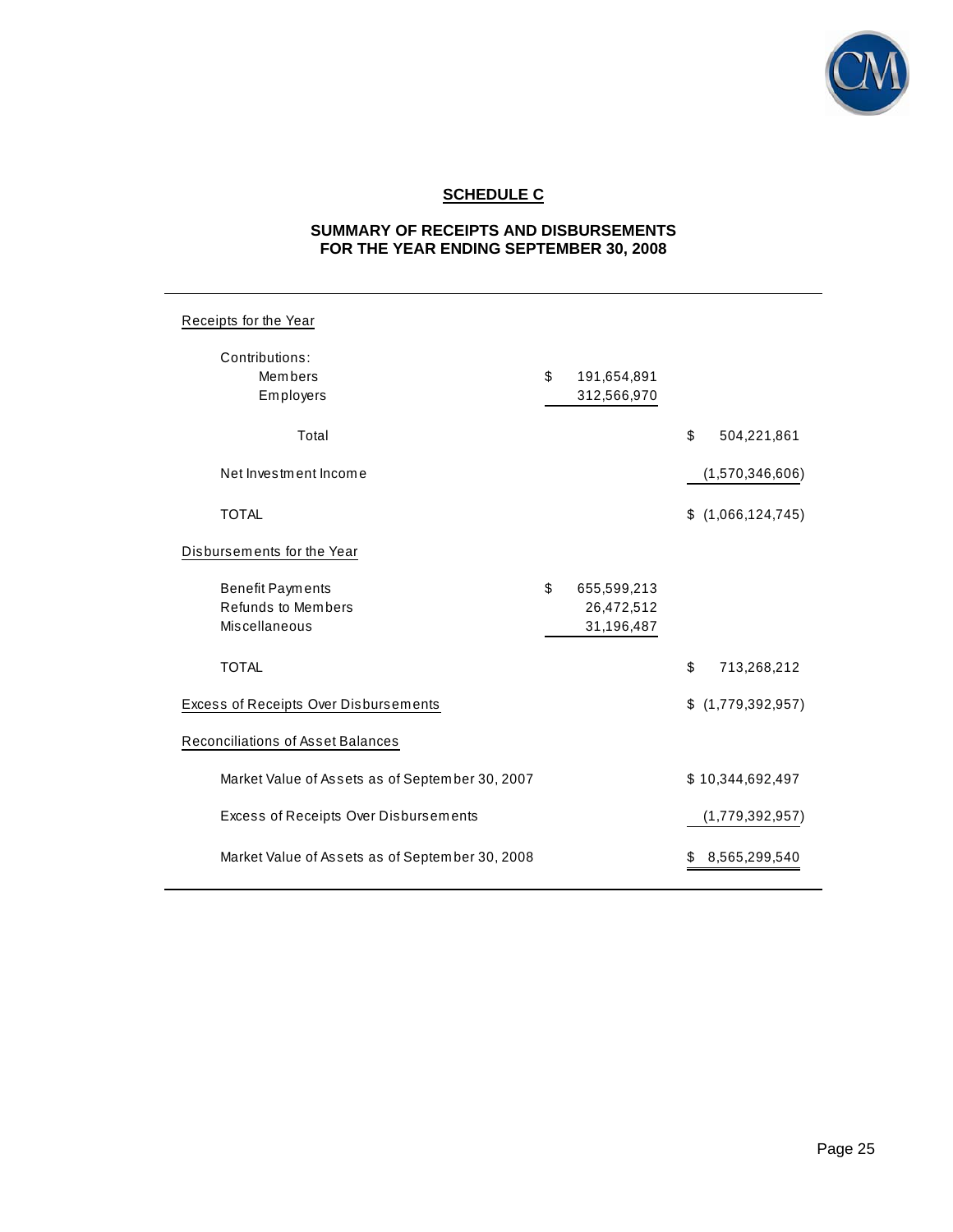

#### **SCHEDULE D**

## **OUTLINE OF ACTUARIAL ASSUMPTIONS AND METHODS**

**The assumptions and methods used in the valuation were based on the actuarial experience study prepared as of September 30, 2005, submitted to and adopted by the Board on May 30, 2007.** 

INVESTMENT RATE OF RETURN: 8% per annum, compounded annually.

SALARY INCREASES: Representative values of the assumed annual rates of future salary increases are as follows and include inflation at 4.50% per annum:

| Age | <b>Annual Rate</b> |
|-----|--------------------|
| 20  | 7.66%              |
| 25  | 7.75               |
| 30  | 7.61               |
| 35  | 7.25               |
| 40  | 6.98               |
| 45  | 6.60               |
| 50  | 6.32               |
| 55  | 5.84               |
| 60  | 5.49               |
| 65  | 5.05               |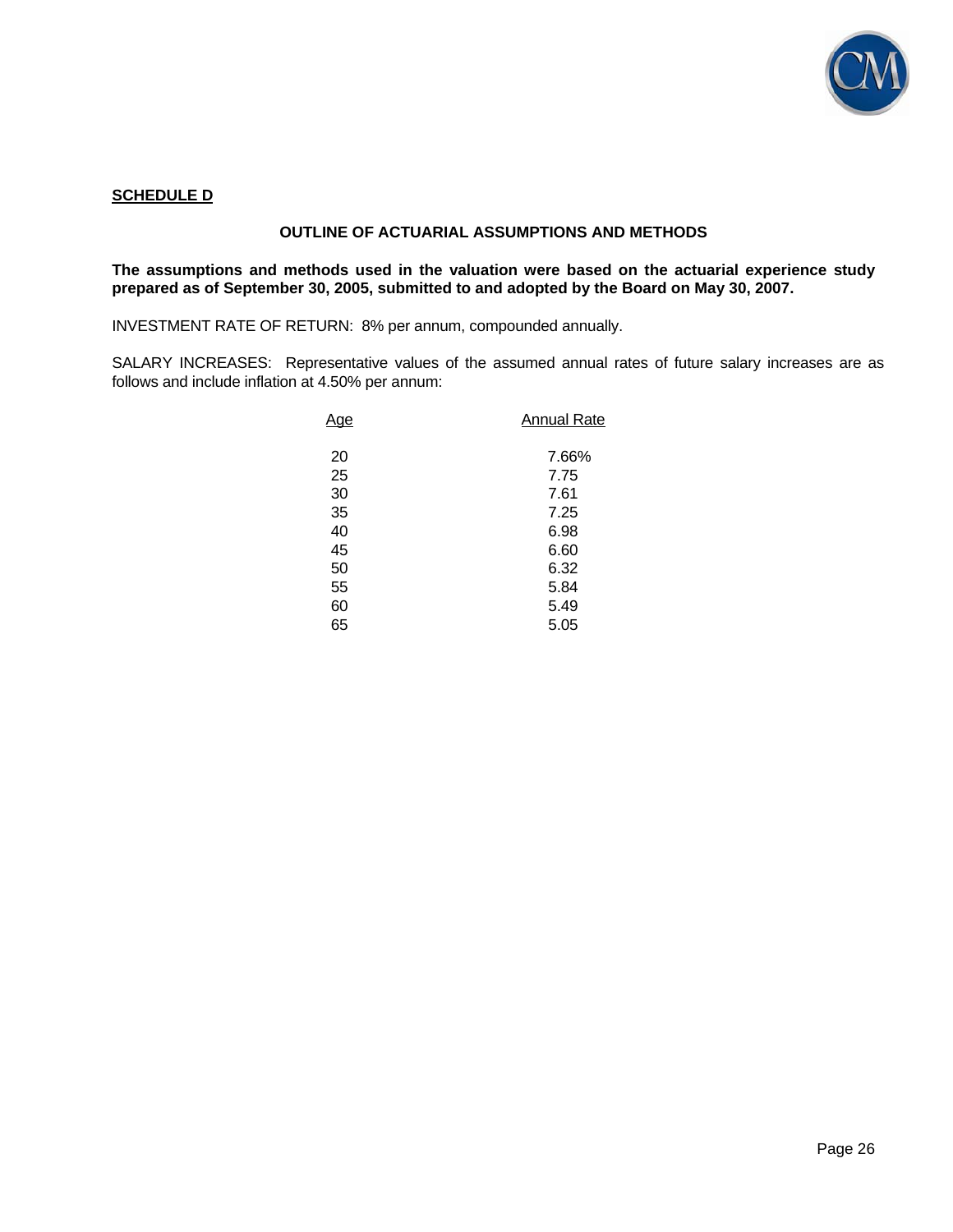

## **STATE AND LOCAL EMPLOYEES WITH DROP COVERAGE**

SEPARATIONS BEFORE SERVICE RETIREMENT: Representative values of the assumed annual rates of death, disability and withdrawal are shown in the following tables:

|            | Annual Rate of |        |                   |        |         |                                 |            |                                   |
|------------|----------------|--------|-------------------|--------|---------|---------------------------------|------------|-----------------------------------|
|            |                | Death  | <b>Disability</b> |        |         |                                 | Withdrawal |                                   |
| <u>Age</u> | Male           | Female | Male              | Female |         | Male<br><b>Years of Service</b> |            | Female<br><b>Years of Service</b> |
|            |                |        |                   |        | $0 - 4$ | $\overline{5+}$                 | $0 - 4$    | $5+$                              |
| 20         | .06%           | .03%   | .05%              | .08%   | 35.00%  |                                 | 37.00%     |                                   |
| 25         | .08            | .03    | .08               | .09    | 19.50   | 10.00%                          | 22.50      | 12.00%                            |
| 30         | .08            | .04    | .10               | .12    | 17.00   | 8.00                            | 18.50      | 10.00                             |
| 35         | .09            | .06    | .12               | .24    | 16.00   | 6.00                            | 18.00      | 7.50                              |
| 40         | .14            | .08    | .32               | .38    | 16.00   | 4.50                            | 15.00      | 5.00                              |
| 45         | .21            | .11    | .60               | .58    | 14.00   | 3.50                            | 13.00      | 4.00                              |
| 50         | .36            | .17    | 1.00              | .98    | 13.00   | 2.50                            | 13.00      | 3.50                              |
| 55         | .63            | .29    | 1.65              | 1.50   | 11.50   | 2.50                            | 14.00      | 3.00                              |
| 60         | 1.15           | .58    |                   |        | 12.00   | 3.00                            | 12.00      | 3.00                              |
| 62         | 1.45           | .76    |                   |        | 13.20   | 4.20                            | 12.20      | 4.60                              |
| 65         | 1.99           | 1.08   |                   |        | 15.00   | 6.00                            | 12.50      | 7.00                              |
| 69         | 2.85           | 1.50   |                   |        | 15.00   | 6.00                            | 12.50      | 7.00                              |

SERVICE RETIREMENT: Representative values of the assumed annual rates of service retirement are as follows:

|                                                          | <b>Annual Rate</b>                                  |                                                     |                                                                         |                                                               |  |  |  |  |
|----------------------------------------------------------|-----------------------------------------------------|-----------------------------------------------------|-------------------------------------------------------------------------|---------------------------------------------------------------|--|--|--|--|
|                                                          | Under age 65 with 25 or more<br>years of service    |                                                     | Under age 65 with less than<br>25 years of service<br>& All over age 65 |                                                               |  |  |  |  |
| <u>Age</u>                                               | Male <sup>1</sup>                                   | Female $2$                                          | Male                                                                    | Female                                                        |  |  |  |  |
| 45<br>50<br>55<br>60<br>62<br>64<br>65<br>70<br>72<br>75 | 15.00%<br>10.00<br>48.00<br>42.00<br>56.00<br>28.00 | 15.00%<br>10.00<br>51.00<br>48.00<br>58.00<br>50.00 | 16.00%<br>32.00<br>25.00<br>36.00<br>27.00<br>23.00<br>100.00           | 22.00%<br>31.00<br>24.00<br>36.00<br>30.00<br>30.00<br>100.00 |  |  |  |  |

<sup>1</sup>Rates are increased by 12% in year when member attains 25 years of service.<br><sup>2</sup>Rates are increased in year when member attains 25 years of service by 10% for ages less than 55 and by 17% for ages 55 and older.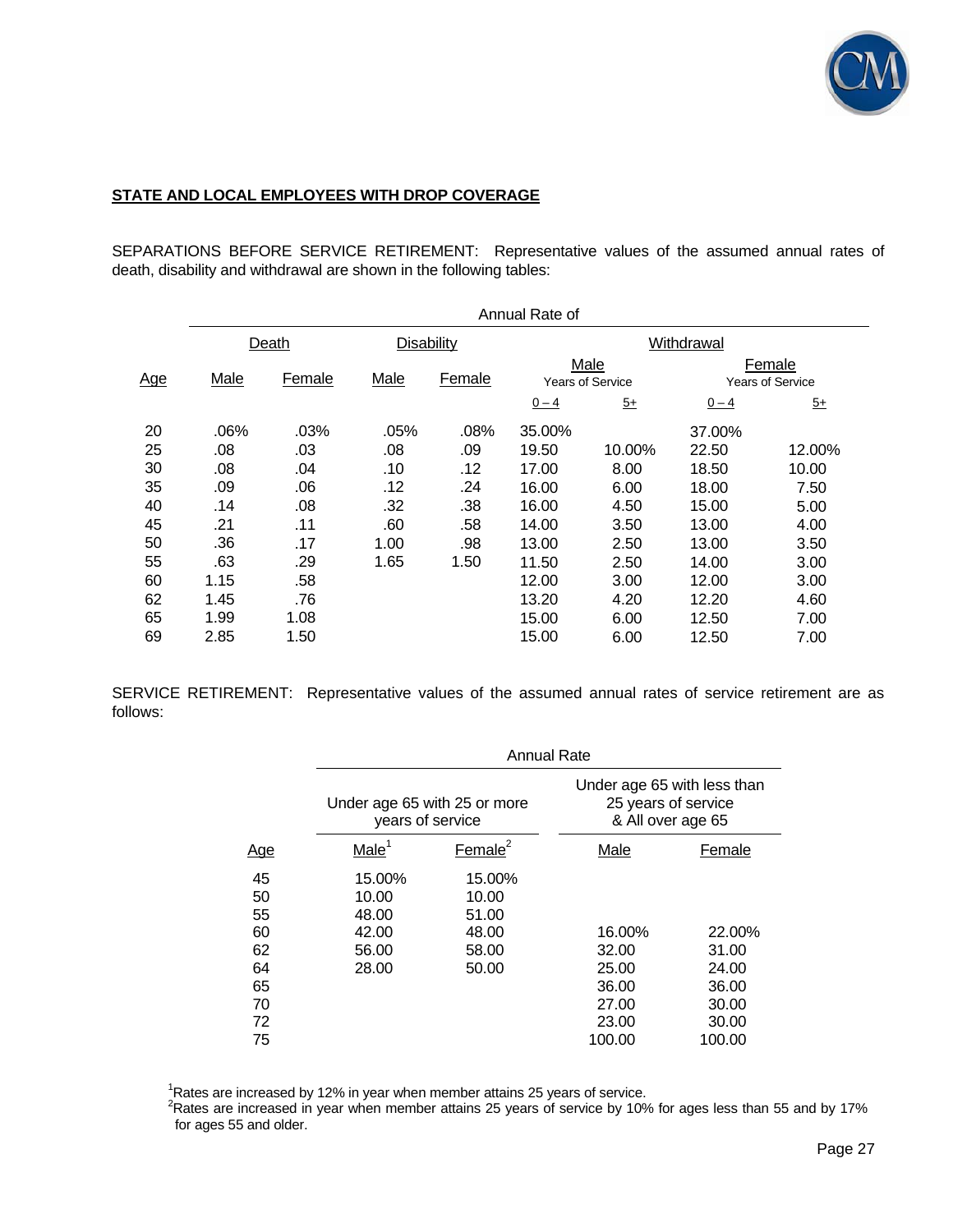

# **STATE POLICEMEN**

| Annual Rate of |      |        |            |                         |           |           |
|----------------|------|--------|------------|-------------------------|-----------|-----------|
| <u>Age</u>     |      | Death  | Disability | Withdrawal <sup>1</sup> | Service   |           |
|                | Male | Female |            |                         | <25 Years | 25+ Years |
| 20             | .06% | .03%   | .08%       | 2.00%                   |           |           |
| 25             | .08  | .03    | .10        | 2.00                    |           |           |
| 30             | .08  | .04    | .14        | 2.00                    |           |           |
| 35             | .09  | .06    | .22        | 2.00                    |           |           |
| 40             | .14  | .08    | .34        | 2.00                    |           | 19.00%    |
| 45             | .21  | .11    | .46        | 2.00                    |           | 19.00     |
| 50             | .36  | .17    | .60        |                         |           | 18.00     |
| 55             | .63  | .29    |            |                         | 20.00%    | 65.00     |
| 60             | 1.15 | .58    |            |                         | 20.00     | 100.00    |
| 62             | 1.45 | .76    |            |                         | 20.00     | 100.00    |
| 65             | 1.99 | 1.08   |            |                         | 100.00    | 100.00    |

 $1$  A rate of 3.50% is assumed during the first four years of employment.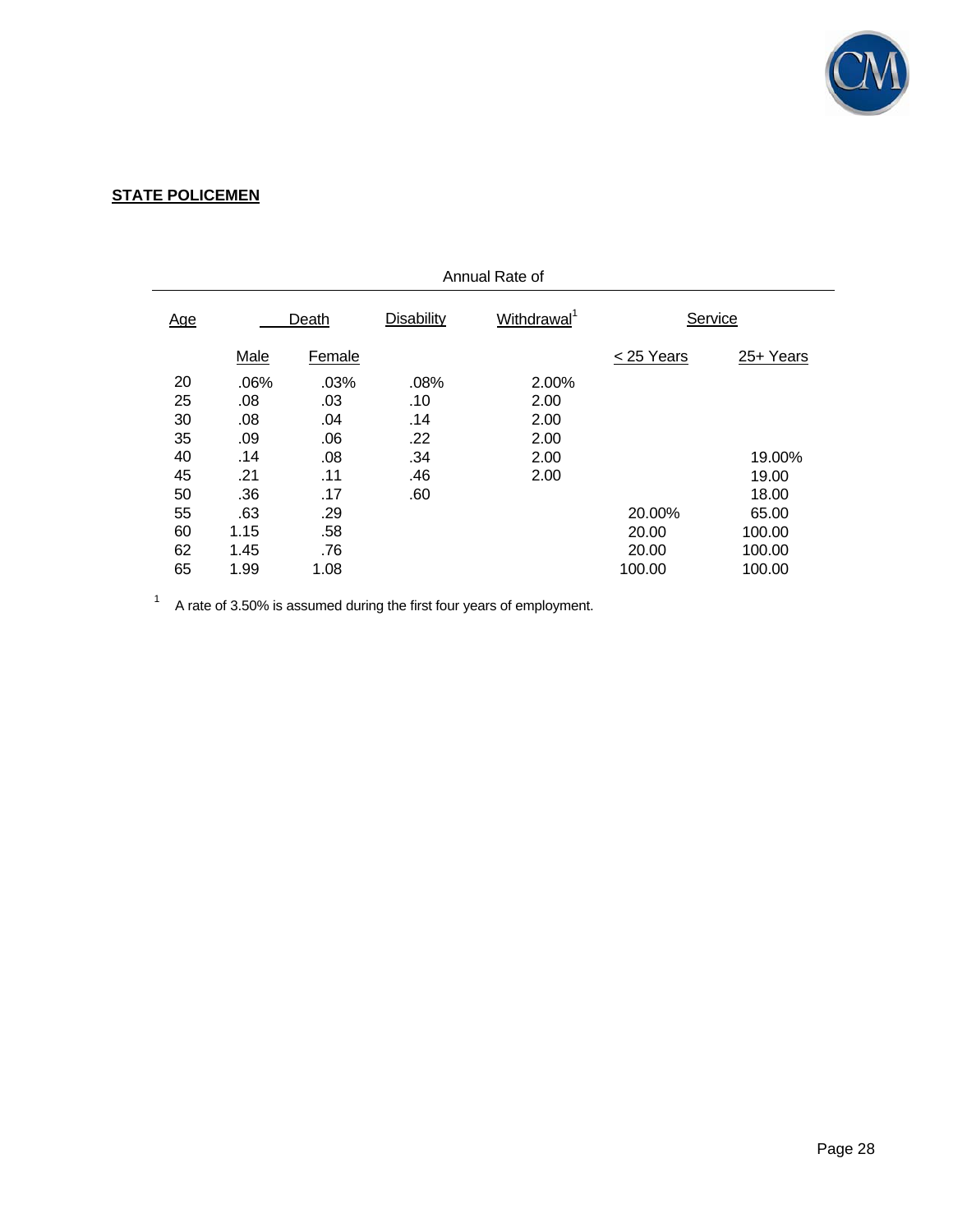

## **LOCAL EMPLOYEES WITH NO DROP COVERAGE**

SEPARATIONS BEFORE SERVICE RETIREMENT: Representative values of the assumed annual rates of death, disability and withdrawal are shown in the following tables:

|            | Annual Rate of |        |      |            |                                 |        |                                   |                 |
|------------|----------------|--------|------|------------|---------------------------------|--------|-----------------------------------|-----------------|
|            |                | Death  |      | Disability |                                 |        | Withdrawal                        |                 |
| <u>Age</u> | Male           | Female | Male | Female     | Male<br><b>Years of Service</b> |        | Female<br><b>Years of Service</b> |                 |
|            |                |        |      |            | $0 - 4$                         | $5+$   | $0 - 4$                           | $\overline{5+}$ |
| 20         | .06%           | .03%   | .06% | .06%       | 26.00%                          |        | 37.00%                            |                 |
| 25         | .08            | .03    | .08  | .13        | 21.00                           | 11.00% | 30.00                             | 15.00%          |
| 30         | .08            | .04    | .11  | .19        | 19.00                           | 8.50   | 25.00                             | 12.00           |
| 35         | .09            | .06    | .13  | .25        | 17.00                           | 6.50   | 22.00                             | 9.50            |
| 40         | .14            | .08    | .20  | .28        | 16.00                           | 4.50   | 19.00                             | 7.50            |
| 45         | .21            | .11    | .42  | .36        | 15.00                           | 4.25   | 18.00                             | 6.50            |
| 50         | .36            | .17    | .77  | .43        | 13.00                           | 4.00   | 17.00                             | 6.00            |
| 55         | .63            | .29    | 1.41 | .82        | 13.00                           | 4.25   | 16.00                             | 6.00            |
| 60         | 1.15           | .58    |      |            | 13.00                           | 5.00   | 16.00                             | 5.50            |
| 62         | 1.45           | .76    |      |            | 15.00                           | 6.20   | 16.00                             | 7.30            |
| 65         | 1.99           | 1.08   |      |            | 18.00                           | 8.00   | 16.00                             | 10.00           |
| 69         | 2.85           | 1.50   |      |            | 18.00                           | 8.00   | 16.00                             | 10.00           |

SERVICE RETIREMENT: Representative values of the assumed annual rates of service retirement are as follows:

|                                                    |                                                     | <b>Annual Rate</b>                                  |                                                                         |                                                     |  |  |  |  |  |
|----------------------------------------------------|-----------------------------------------------------|-----------------------------------------------------|-------------------------------------------------------------------------|-----------------------------------------------------|--|--|--|--|--|
|                                                    | Under age 65 with 25 or more<br>years of service    |                                                     | Under age 65 with less than<br>25 years of service<br>& All over age 65 |                                                     |  |  |  |  |  |
| <u>Age</u>                                         | Male <sup>1</sup>                                   | Female $2$                                          | Male                                                                    | Female                                              |  |  |  |  |  |
| 45<br>50<br>55<br>60<br>62<br>64<br>65<br>70<br>72 | 15.00%<br>12.00<br>16.00<br>19.00<br>49.00<br>28.00 | 17.00%<br>16.00<br>23.00<br>30.00<br>34.00<br>26.00 | 7.50%<br>31.00<br>14.00<br>28.00<br>20.00<br>20.00                      | 18.00%<br>28.00<br>15.00<br>29.00<br>17.00<br>24.00 |  |  |  |  |  |
| 75                                                 |                                                     |                                                     | 100.00                                                                  | 100.00                                              |  |  |  |  |  |

<sup>1</sup>Rates are increased by 12% in year when member attains 25 years of service.<br><sup>2</sup>Rates are increased in year when member attains 25 years of service by 10% for ages less than 55 and by 17% for ages 55 and older.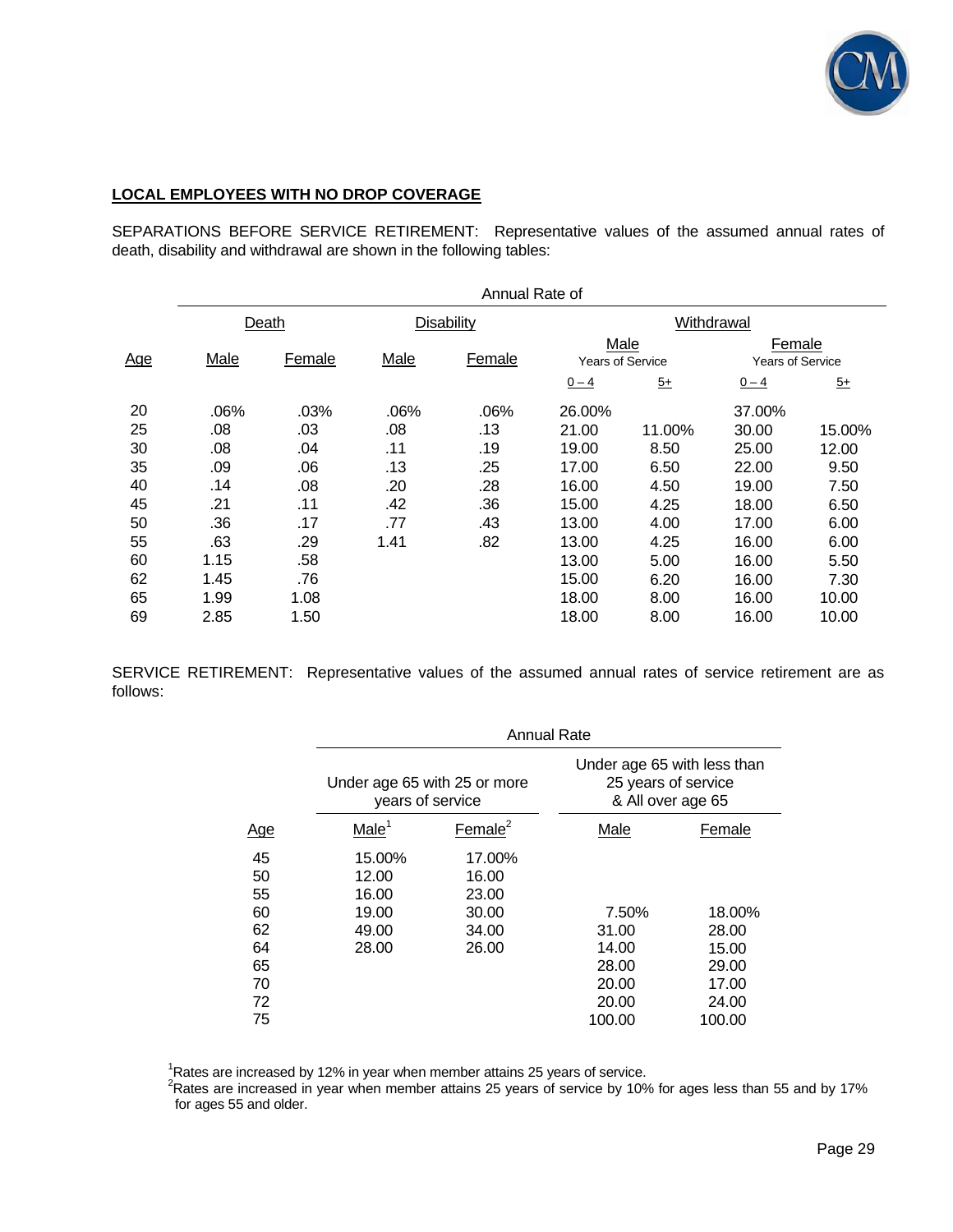

DEATH AFTER RETIREMENT: The rates of mortality for the period after service retirement are according to the 1994 Group Annuity Mortality Table set forward three years for males and set forward two years for females. Special tables are used for the period after disability retirement.

SPOUSAL BENEFIT: For those eligible for spousal benefits, it is assumed that 75% will elect the lump sum death benefit and 25% will elect the spousal benefit.

PERCENT MARRIED: 100% of employees are assumed to be married, with the wife 3 years younger than the husband.

ACTUARIAL METHOD: Entry age normal cost method. Actuarial gains and losses are reflected in the unfunded actuarial accrued liability.

ASSETS: Actuarial value, as developed in Schedule B. The actuarial value of assets recognizes a portion of the difference between the market value of assets and the expected value of assets, based on the assumed valuation rate of return. The amount recognized each year is 20% of the difference between market value and expected value.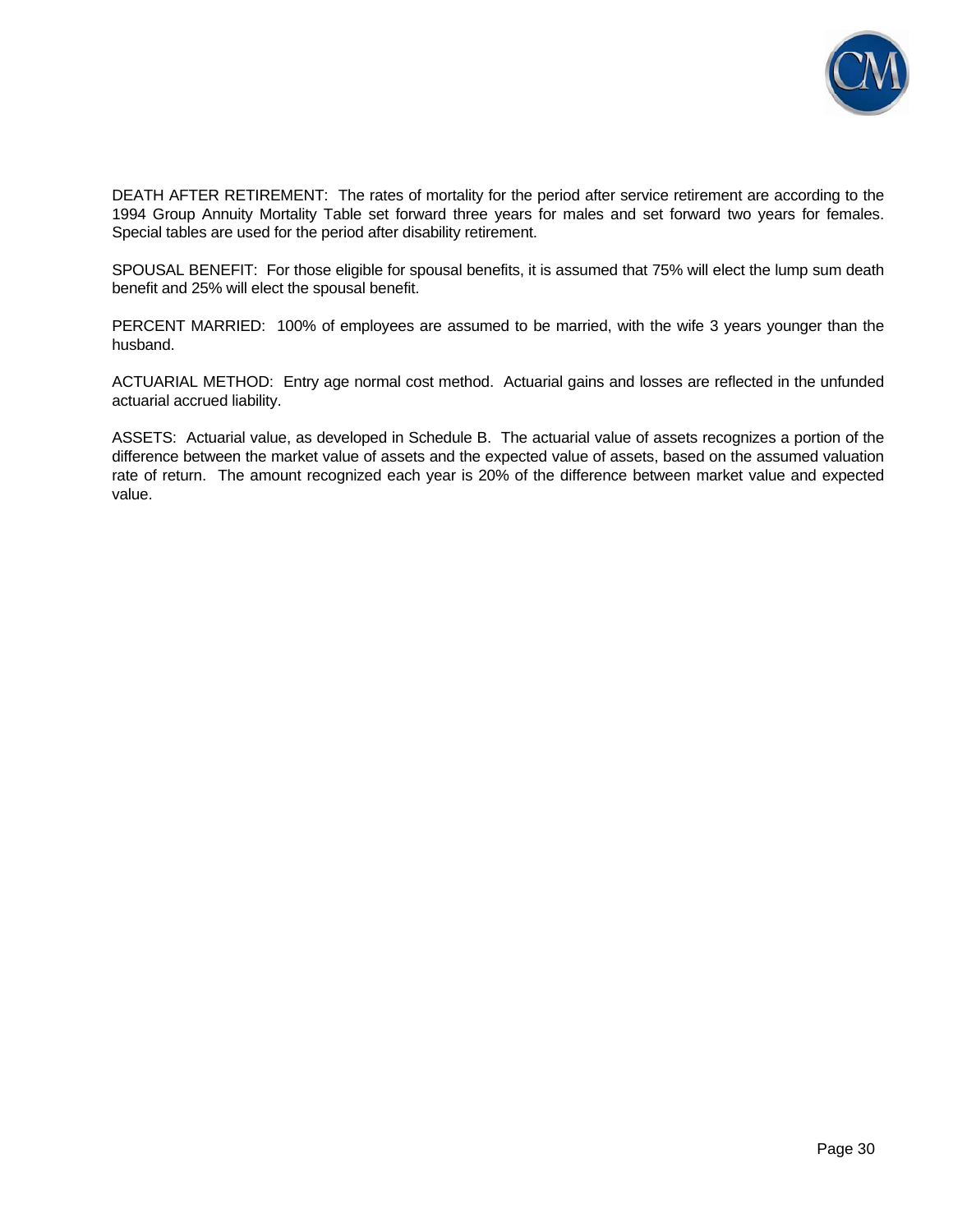

#### **SCHEDULE E**

#### **ACTUARIAL COST METHOD**

- 1. The valuation is prepared on the projected benefit basis, which is used to determine the present value of each member's expected benefit payable at retirement or death. The calculations are based on the member's age, years of service, sex, compensation, expected future salary increases, and an assumed future interest earnings rate (currently 8%). The calculations consider the probability of a member's death or termination of employment prior to becoming eligible for a benefit and the probability of the member terminating with a service, disability, or survivor's benefit. The present value of the expected benefits payable to active members is added to the present value of the expected future payments to retired members and beneficiaries to obtain the present value of all expected benefits payable to the present group of members and beneficiaries.
- 2. The employer contributions required to support the benefits of the System are determined following a level funding approach, and consist of a normal contribution and an accrued liability contribution.
- 3. The normal contribution is determined using the "entry age normal" method. Under this method, a calculation is made to determine the uniform and constant percentage rate of employer contribution which, if applied to the compensation of the average new member during the entire period of his anticipated covered service, would be required in addition to the contributions of the member to meet the cost of all benefits payable on his behalf.
- 4. The unfunded accrued liability is determined by subtracting the current assets and the present value of prospective employer normal contributions and member contributions from the present value of expected benefits to be paid from the System. The accrued liability contribution amortizes the balance of the unfunded accrued liability over a period of years from the valuation date.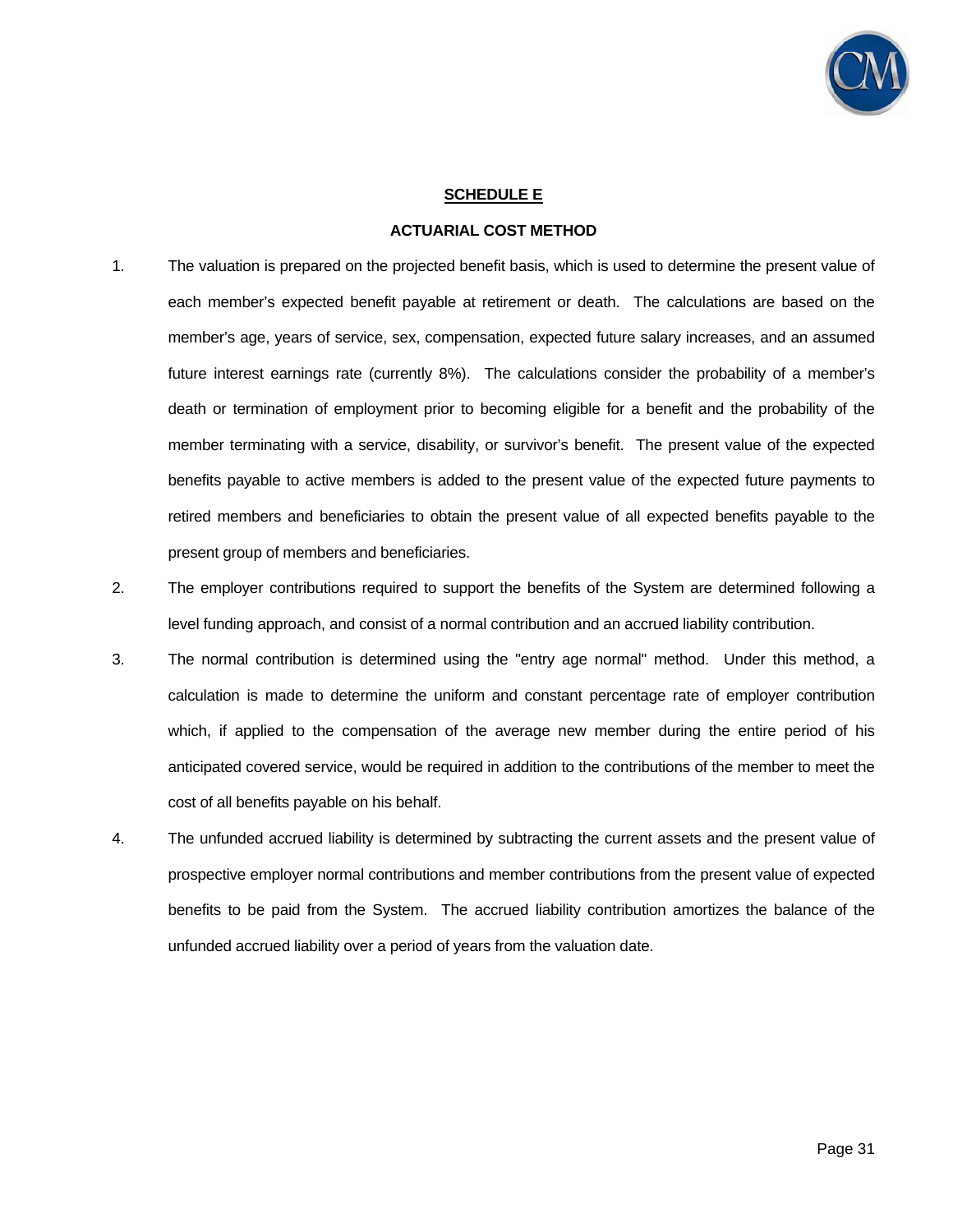

# **SCHEDULE F**

#### **SUMMARY OF MAIN SYSTEM PROVISIONS AS INTERPRETED FOR VALUATION PURPOSES**

The Employees' Retirement System of Alabama was established on October 1, 1945. The valuation took into account amendments to the System effective through the valuation date. The following summary describes the main benefit and contribution provisions of the System as interpreted for the valuation.

## 1 – DEFINITIONS

Average Final Compensation - the average compensation of a member for the 3 highest years in the last 10 years of creditable service.

Membership Service – all service rendered while a member of the Retirement System and for which contributions are made.

Creditable Service – the sum of membership service, prior service, and any other previous service established as creditable in accordance with the provisions of the retirement law.

Annuity – payments for life derived from accumulated contributions of a member.

Pension – payments for life derived from the accumulated contributions of an employer.

Retirement Allowance – the sum of the annuity and pension payments.

## 2 - BENEFITS

#### MEMBERS CLASSIFIED OTHER THAN STATE POLICEMEN

#### Service Retirement Allowance

Condition for Allowance **A** retirement allowance is payable upon the request of any member who has completed 25 years of creditable service, (except for employees of local employers who did not elect 25 year retirement), or who has attained age 60 and completed at least 10 years of creditable service.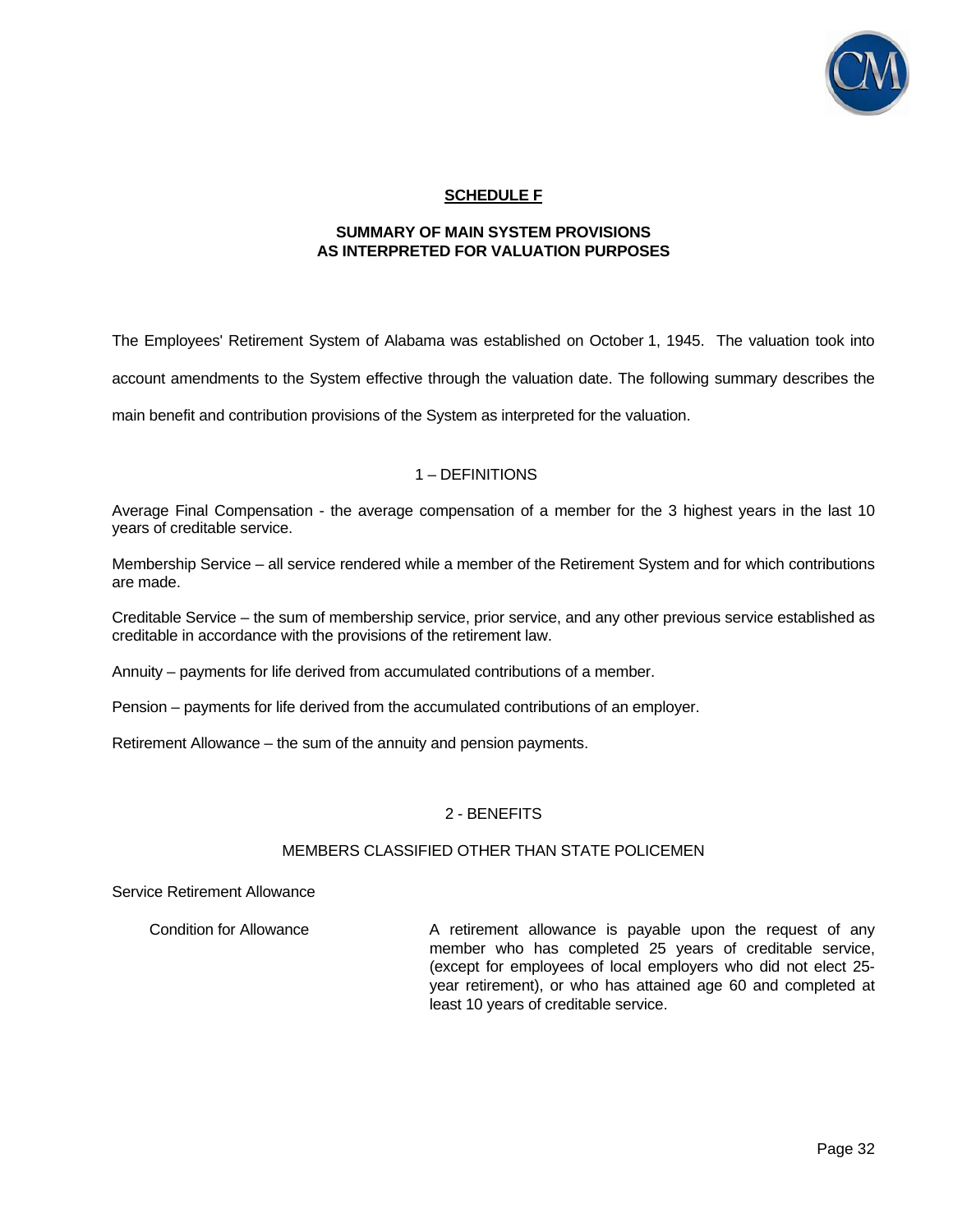

| <b>Amount of Allowance</b>                       | Upon service retirement a member receives a retirement<br>allowance equal to 2.0125% of the member's average final<br>compensation multiplied by the number of years of his creditable<br>service. At retirement, a member receives one additional year of<br>creditable service in determining the retirement allowance for<br>each five years of service as a full-time certified firefighter, police<br>officer or correctional officer.                          |
|--------------------------------------------------|----------------------------------------------------------------------------------------------------------------------------------------------------------------------------------------------------------------------------------------------------------------------------------------------------------------------------------------------------------------------------------------------------------------------------------------------------------------------|
| <b>Disability Retirement Allowance</b>           |                                                                                                                                                                                                                                                                                                                                                                                                                                                                      |
| <b>Condition for Allowance</b>                   | A disability retirement allowance may be granted to a member<br>who has 10 or more years of creditable service and becomes<br>permanently incapacitated for duty before reaching eligibility for<br>service retirement.                                                                                                                                                                                                                                              |
| Amount of Allowance                              | Upon retirement for disability, a member receives a retirement<br>allowance equal to 2.0125% of the member's average final<br>compensation multiplied by the number of years of his creditable<br>service. At retirement, a member receives one additional year of<br>creditable service in determining the retirement allowance for each<br>five years of service as a full-time certified firefighter, police officer<br>or correctional officer.                  |
| Benefits Payable on<br>Separation from Service   | Any member who withdraws from service is entitled to receive a<br>return of member contributions with allowable interest. A member<br>who has completed 10 years of creditable service may, after<br>separation from service, continue in the membership of the<br>System and file for service retirement after reaching age 60.                                                                                                                                     |
| Benefits Payable upon<br>Death in Active Service | In the event of the death of a member eligible for service<br>retirement, the designated beneficiary may elect: (1) to exercise<br>option 3 as defined below under "Special Privileges at Retirement<br>- All Employees" or (2) to receive a return of member<br>contributions and total interest earned plus a death benefit<br>payable from the pre-retirement death benefit fund equal to the<br>salary on which the member made retirement contributions for the |

previous fiscal year (October 1 – September 30).\*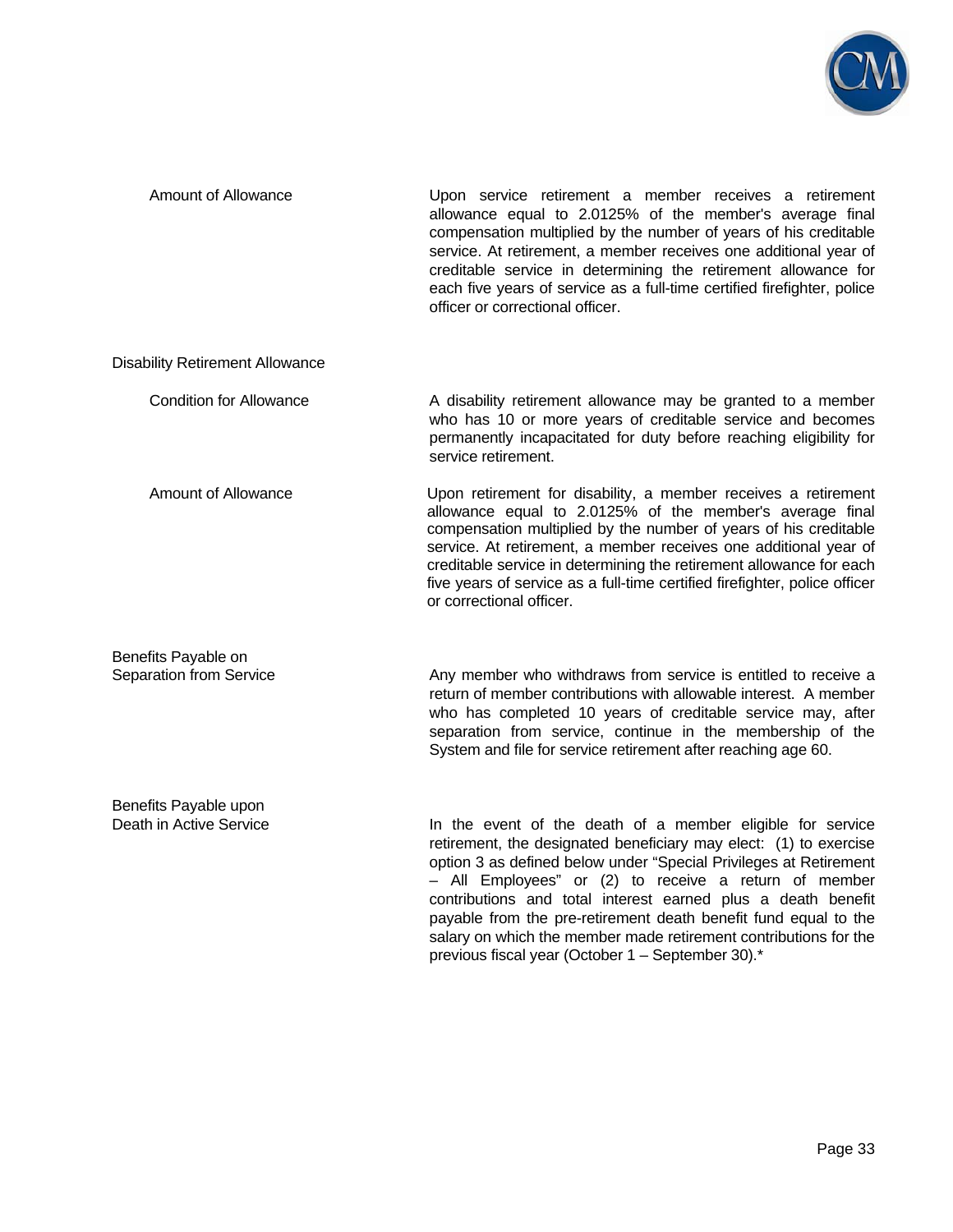

 In the event of the death of a member with more than one year of service who is not eligible for retirement, the designated beneficiary shall receive a return of member contributions and total interest earned. Also, the designated beneficiary shall receive an additional death benefit payable from the preretirement death benefit fund equal to the salary on which their retirement contributions were made for the previous fiscal year (October 1 – September 30).\*

 In the event of a job-related death of a member at any age with less than 1 year of service, the designated beneficiary shall receive the return of member contributions and total earned interest plus a death benefit payable from the pre-retirement death benefit fund equal to the annual earnable compensation of the member at the time death occurs.\*

 In the event of a non job-related death of a member with less than 1 year of service, the beneficiary shall receive the return of member contributions and total interest earned plus a matching death benefit which is limited to a maximum of \$5,000.

However, if the death occurred more than 180 calendar days after the member's last day in pay status, or if the deceased had applied for a refund of contributions or terminated employment, the lump sum will be the same as if the member had less than one year of service and the death was not jobrelated.

Deferred Retirement Option Plan

(DROP) A member may elect to participate in the Deferred Retirement Option Plan (DROP) upon completion of at least 25 years of service (at least 30 years for employers that did not elect 25 year retirement) of creditable service (excluding sick leave) and attainment of at least 55 years of age. Under the DROP, the member may defer receipt of a retirement allowance and continue employment for a period not to exceed five years, nor to be less than three years. At the end of this period, the member may withdraw from active service and receive the retirement benefit based on his or her years of service credit at the time of enrollment in the DROP, and also receive a payment for the deferred retirement benefits, employee contributions while participating in the DROP, and interest earned on DROP deposits.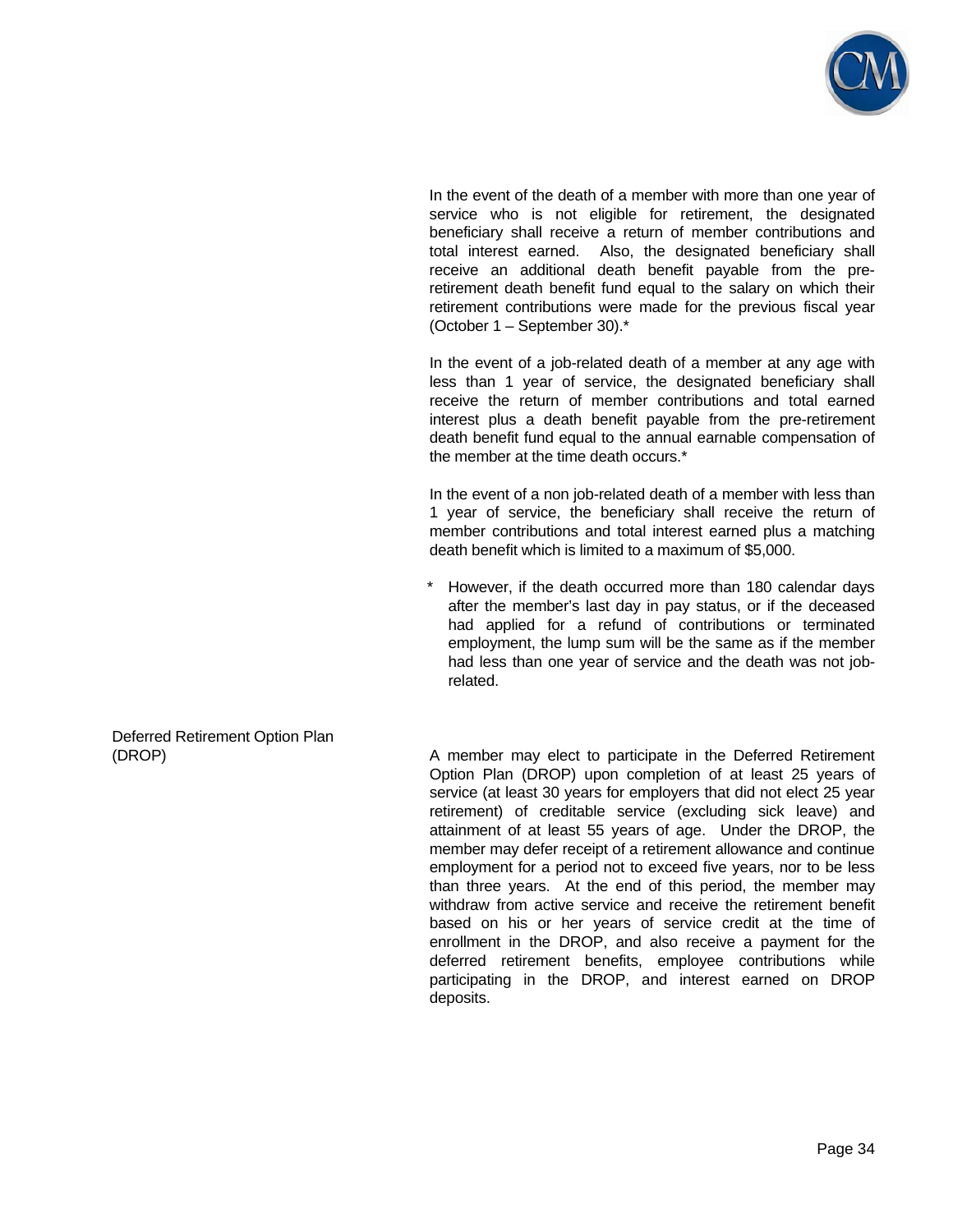

Member Contributions Regular members contribute 5% of salary. Certified police officers and firefighters contribute 6% of salary. DROP participants continue to contribute during the DROP period, but receive a refund of these contributions and interest upon retirement.

## MEMBERS CLASSIFIED AS STATE POLICEMEN

| <b>Service Retirement Allowance</b>    |                                                                                                                                                                                                                                                                                                                                                                                                                       |
|----------------------------------------|-----------------------------------------------------------------------------------------------------------------------------------------------------------------------------------------------------------------------------------------------------------------------------------------------------------------------------------------------------------------------------------------------------------------------|
| <b>Condition for Allowance</b>         | A retirement allowance is payable upon the request of any<br>member who has completed 25 years of creditable service or who<br>has attained age 52 and completed at least 10 years of creditable<br>service.                                                                                                                                                                                                          |
| Amount of Allowance                    | Upon service retirement a member receives a retirement<br>allowance equal to 2.875% of the member's average final<br>compensation multiplied by the number of years of his creditable<br>service.                                                                                                                                                                                                                     |
|                                        | A member who has attained 20 or more years of creditable<br>service and retires prior to age 60 is eligible to receive a "bonus<br>service credit" up to 4 years as follows:                                                                                                                                                                                                                                          |
|                                        | Age 56 or older – bonus service of 4 years reduced by 1<br>$\blacksquare$<br>month for each month over the age of 56.                                                                                                                                                                                                                                                                                                 |
|                                        | Age 52 to 56 – bonus service of 4 years.                                                                                                                                                                                                                                                                                                                                                                              |
|                                        | Age 52 or less (disability retirement only) – bonus service of 4<br>۰.<br>years.                                                                                                                                                                                                                                                                                                                                      |
|                                        | Age 52 or less with 25 or more years of service $-$ bonus<br>service of 4 years.                                                                                                                                                                                                                                                                                                                                      |
| <b>Disability Retirement Allowance</b> |                                                                                                                                                                                                                                                                                                                                                                                                                       |
| <b>Condition for Allowance</b>         | A disability retirement allowance may be granted to a member<br>who has 10 or more years of creditable service or who becomes<br>disabled as a result of his employment in line of duty without<br>regard to his years of creditable service, and who becomes<br>permanently incapacitated, mentally or physically, for the further<br>performance of duty before reaching the minimum age for service<br>retirement. |
| <b>Amount of Allowance</b>             | Upon retirement for disability, a member receives a retirement<br>allowance equal to 2.875% of the member's average final<br>compensation multiplied by the number of years of his creditable<br>service.                                                                                                                                                                                                             |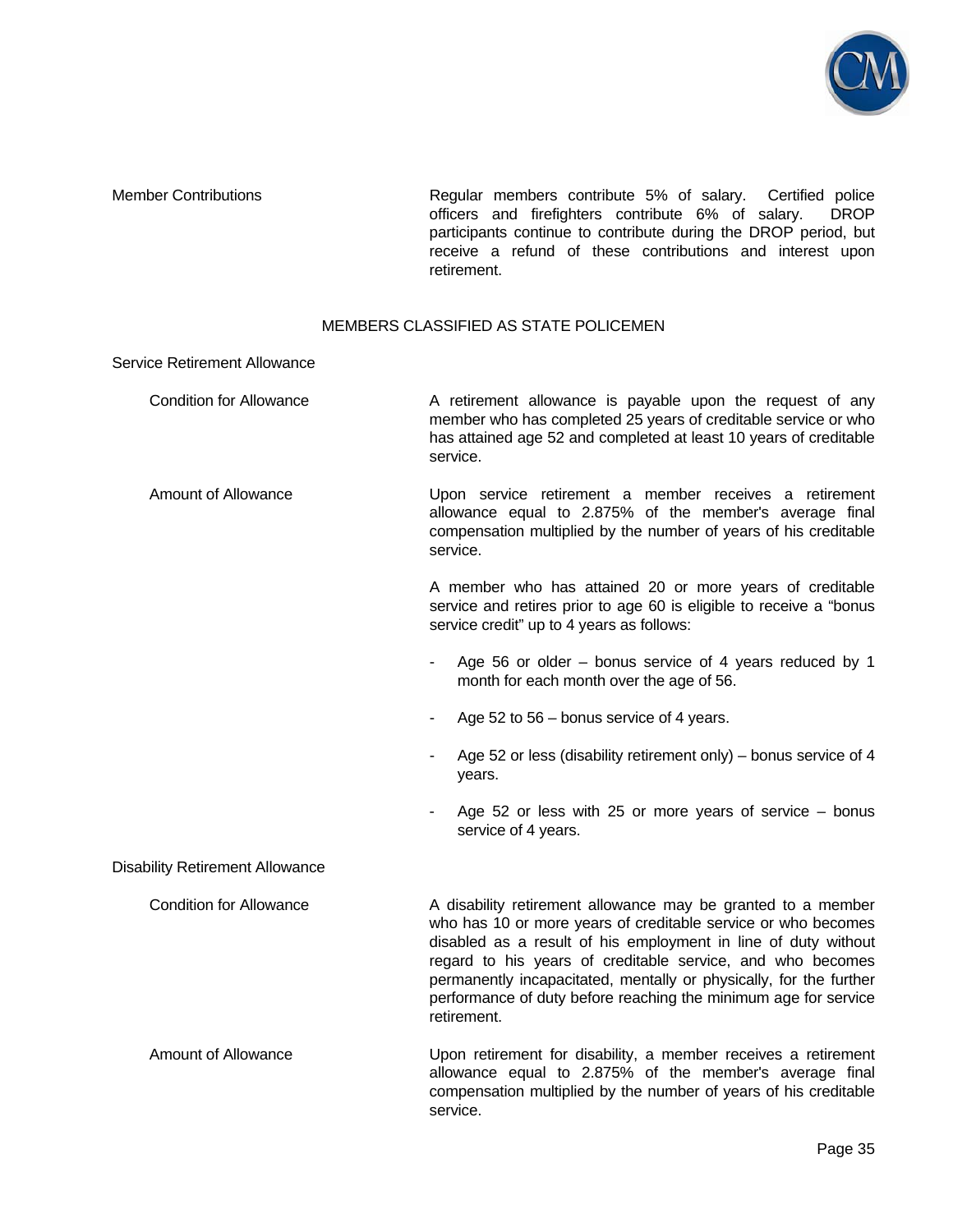

Benefits Payable on

Benefits Payable upon

Separation from Service **Any member who withdraws from service is entitled to receive a** Any member who withdraws from service is entitled to receive a return of member contributions with allowable interest. A member who has completed 10 years of creditable service may, after separation from service, continue in the membership of the System and file for service retirement after reaching age 52.

Death in Active Service **In the event of the death of a member who is eligible for service** retirement, the designated beneficiary may elect: (1) to exercise option 3 as defined below under "Special Privileges at Retirement – All Employees" or (2) to receive a return of member contributions and total interest earned plus a death benefit payable from the pre-retirement death benefit fund equal to the salary on which the member made retirement contributions for the previous fiscal year (October 1 – September 30).\*

> In the event of the death of a member with more than one year of service who is not eligible for retirement, the designated beneficiary shall receive a return of member contributions and total interest earned. Also, the designated beneficiary shall receive an additional death benefit payable from the preretirement death benefit fund equal to the salary on which their retirement contributions were made for the previous fiscal year (October 1 – September 30).\*

> In the event of a job-related death of a member at any age with less than 1 year of service, the designated beneficiary shall receive the return of member contributions and total earned interest plus a death benefit payable from the pre-retirement death benefit fund equal to the annual earnable compensation of the member at the time death occurs.\*

> In the event of a non job-related death of a member with less than 1 year of service, the beneficiary shall receive the return of member contributions and total interest earned plus a matching death benefit which is limited to a maximum of \$5,000.

However, if the death occurred more than 180 calendar days after the member's last day in pay status, or if the deceased had applied for a refund of contributions or terminated employment, the lump sum will be the same as if the member had less than one year of service and the death was not job-related.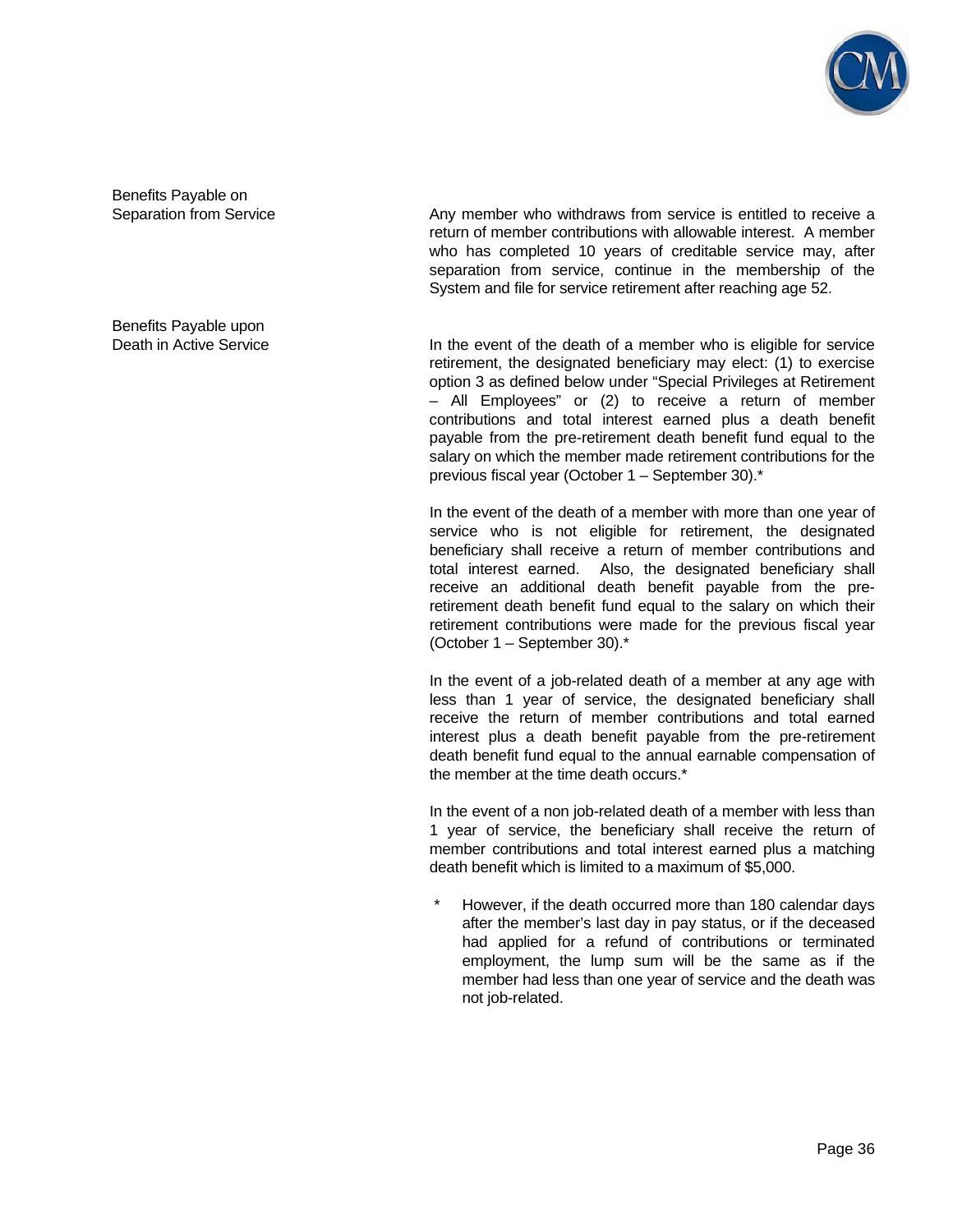

Deferred Retirement Option Plan

(DROP) A member may elect to participate in the Deferred Retirement Option Plan (DROP) upon completion of at least 25 years of creditable service (excluding sick leave) and attainment of at least 52 years of age. Under the DROP, the member may defer receipt of a retirement allowance and continue employment for a period not to exceed five years, nor to be less than three years. At the end of this period, the member may withdraw from active service and receive the retirement benefit based on his or her years of service credit at the time of enrollment in the DROP, and also receive a payment for the deferred retirement benefits, employee contributions while participating in the DROP, and interest earned on DROP deposits.

Member Contributions Each member contributes 10% of salary. DROP participants continue to contribute during the DROP period, but receive a refund of these contributions with interest upon retirement.

#### 3 - SPECIAL PRIVILEGES AT RETIREMENT – ALL MEMBERS

 In lieu of the full retirement allowance, any member may, at retirement, elect to receive a reduced retirement allowance equal in value to the full allowance, with the provision that:

 Option 1. If the member dies before the annuity payments equal or exceed the present value of the member's annuity at the date of retirement, the balance is paid to a designated beneficiary or to the estate, or

 Option 2. After the member's death, the member's allowance is continued throughout the life of the designated beneficiary, or

 Option 3. After the member's death, one half of the member's allowance is continued throughout the life of the designated beneficiary, or

 Option 4. Some other benefit is paid either to the member or to the designated beneficiary provided such benefit, together with the reduced retirement allowance, is of equivalent actuarial value to his retirement allowance and is approved by the Board of Control.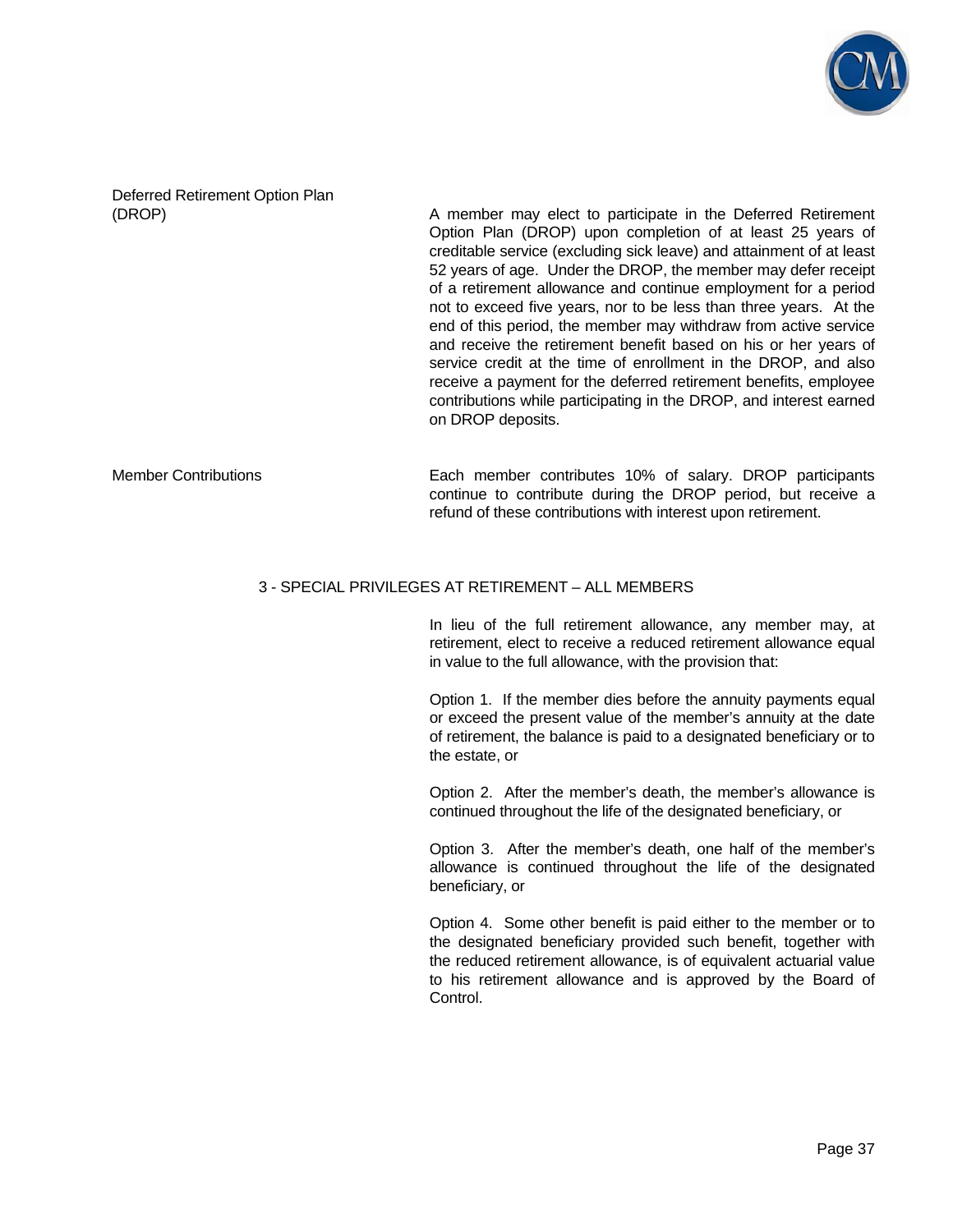

## **SCHEDULE G**

#### **SCHEDULE OF ACTIVE PARTICIPANT DATA AS OF SEPTEMBER 30, 2008 STATE EMPLOYEES**

| <b>Attained</b>          | <b>Completed Years of Service</b> |                   |                   |                   |                   |                   |                   |                 |                |                |                    |
|--------------------------|-----------------------------------|-------------------|-------------------|-------------------|-------------------|-------------------|-------------------|-----------------|----------------|----------------|--------------------|
| Age                      | Under 1                           | 1 to $4$          | 5 to 9            | 10 to 14          | 15 to 19          | 20 to 24          | 25 to 29          | 30 to 34        | 35 to 39       | 40 & up        | <b>Total</b>       |
| Under 25<br>Avg. Pay     | 719<br>\$25,622                   | 746<br>\$27,515   | 10<br>\$26,754    |                   |                   |                   |                   |                 |                |                | 1,475<br>\$26,587  |
| 25 to 29<br>Avg. Pay     | 640<br>\$28,169                   | 2,152<br>\$32,469 | 552<br>\$33,694   | 5<br>\$31,171     |                   |                   |                   |                 |                |                | 3,349<br>\$31,847  |
| 30 to 34<br>Avg. Pay     | 408<br>\$28,245                   | 1,486<br>\$33,810 | 1,334<br>\$39,341 | 270<br>\$39,809   | 3<br>\$38,372     |                   |                   |                 |                |                | 3,501<br>\$35,735  |
| 35 to 39<br>Avg. Pay     | 383<br>\$29,136                   | 1,184<br>\$34,785 | 1,191<br>\$39,753 | 855<br>\$46,490   | 368<br>\$47,185   | 9<br>\$40,984     |                   |                 |                |                | 3,990<br>\$39,392  |
| 40 to 44<br>Avg. Pay     | 298<br>\$29,179                   | 947<br>\$33,589   | 859<br>\$38,109   | 718<br>\$46,593   | 1,209<br>\$51,499 | 442<br>\$50,840   | 11<br>\$57,315    |                 |                |                | 4,484<br>\$42,832  |
| 45 to 49<br>Avg. Pay     | 263<br>\$31,367                   | 905<br>\$33,586   | 815<br>\$37,382   | 595<br>\$45,300   | 1,124<br>\$50,202 | 1,141<br>\$56,747 | 370<br>\$49,598   | 22<br>\$54,289  |                |                | 5,235<br>\$45,231  |
| 50 to 54<br>Avg. Pay     | 196<br>\$29,881                   | 751<br>\$33,682   | 737<br>\$37,928   | 545<br>\$43,733   | 893<br>\$47,253   | 931<br>\$55,253   | 825<br>\$56,878   | 389<br>\$55,205 | 29<br>\$57,127 |                | 5,296<br>\$46,570  |
| 55 to 59<br>Avg. Pay     | 138<br>\$34,741                   | 515<br>\$36,426   | 617<br>\$36,325   | 458<br>\$44,543   | 773<br>\$48,089   | 641<br>\$52,217   | 189<br>\$55,742   | 144<br>\$63,421 | 23<br>\$58,211 |                | 3,498<br>\$45,174  |
| 60 to 64<br>Avg. Pay     | 164<br>\$60,957                   | 294<br>\$43,525   | 348<br>\$39,438   | 243<br>\$44,000   | 395<br>\$47,457   | 297<br>\$52,132   | 63<br>\$56,292    | 24<br>\$62,532  | 14<br>\$54,756 | 4<br>\$94,987  | 1,846<br>\$47,471  |
| 65 to 69<br>Avg. Pay     | 33<br>\$59,411                    | 76<br>\$54,653    | 108<br>\$41,492   | 75<br>\$47,688    | 98<br>\$53,481    | 74<br>\$51,530    | 12<br>\$47,058    | 6<br>\$44,276   | 1<br>\$44,092  | 1<br>\$94,735  | 484<br>\$49,991    |
| 70 & up<br>Avg. Pay      | 11<br>\$58,606                    | 32<br>\$56,640    | 40<br>\$38,045    | 22<br>\$43,628    | 39<br>\$48,969    | 21<br>\$58,282    | 11<br>\$55,917    | 1<br>\$31,804   | 1<br>\$70,434  | 5<br>\$54,030  | 183<br>\$49,508    |
| <b>Total</b><br>Avg. Pay | 3,253<br>\$30,535                 | 9,088<br>\$33,764 | 6,611<br>\$38,117 | 3,786<br>\$45,041 | 4,902<br>\$49,252 | 3,556<br>\$54,280 | 1,481<br>\$54,806 | 586<br>\$57,338 | 68<br>\$57,010 | 10<br>\$74,483 | 33,341<br>\$41,467 |

 In addition there are 1,610 employees with annual compensation of \$96,900,333 participating in the DROP as of September 30, 2008. Amounts shown do not reflect any increase in effect after the valuation date.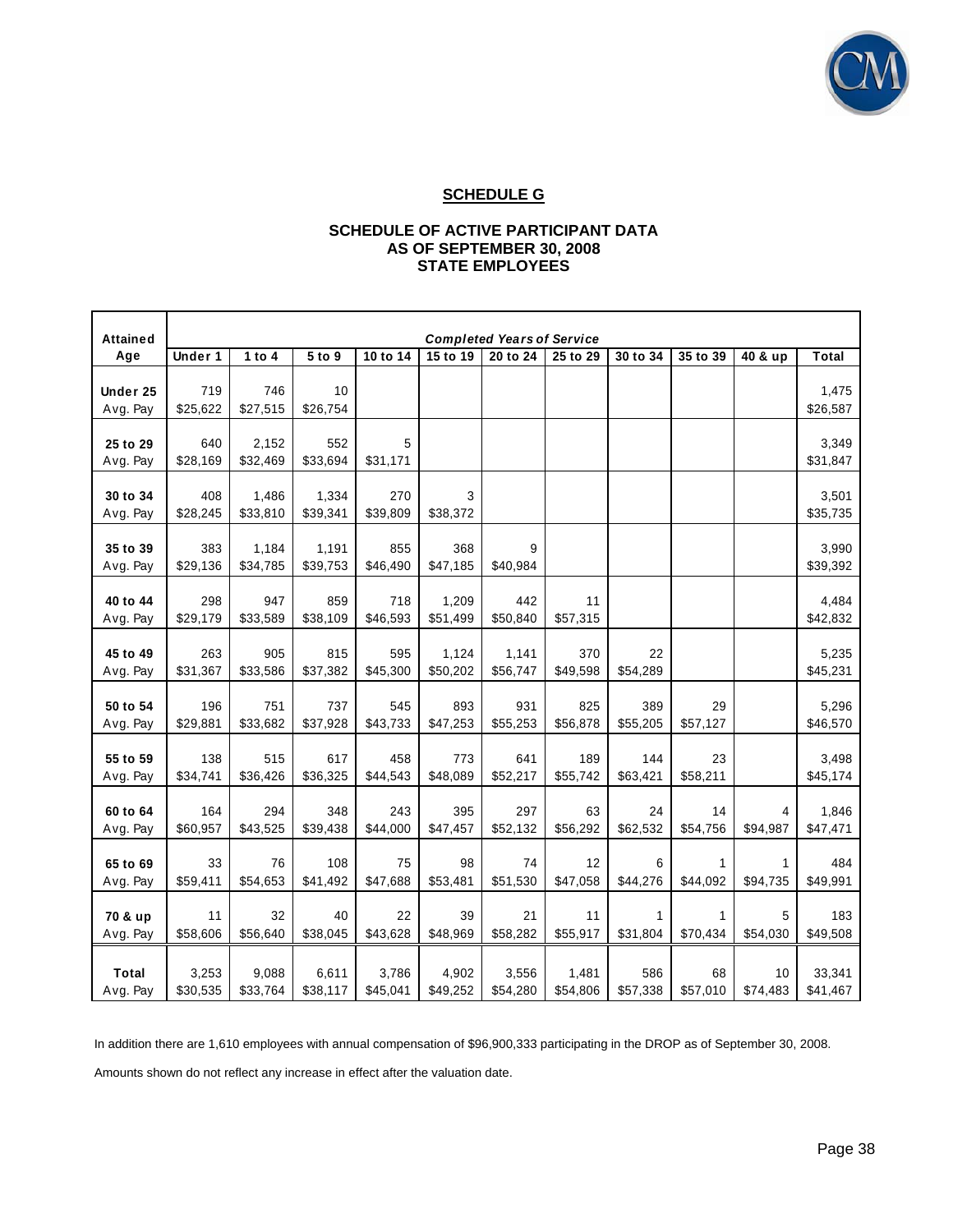

## **SCHEDULE G** (Continued)

#### **SCHEDULE OF ACTIVE PARTICIPANT DATA AS OF SEPTEMBER 30, 2008 STATE POLICEMEN**

| <b>Attained</b>          | <b>Completed Years of Service</b> |                 |                 |                            |                 |                 |                          |                            |          |         |                 |
|--------------------------|-----------------------------------|-----------------|-----------------|----------------------------|-----------------|-----------------|--------------------------|----------------------------|----------|---------|-----------------|
| Age                      | Under 1                           | 1 to $4$        | 5 to 9          | 10 to 14                   | 15 to 19        | 20 to 24        | 25 to 29                 | 30 to 34                   | 35 to 39 | 40 & up | <b>Total</b>    |
| Under 25<br>Avg. Pay     |                                   | 9<br>\$46,642   | 1<br>\$53,903   |                            |                 |                 |                          |                            |          |         | 10<br>\$47,368  |
| 25 to 29<br>Avg. Pay     |                                   | 35<br>\$45,647  | 27<br>\$48,455  |                            |                 |                 |                          |                            |          |         | 62<br>\$46,870  |
| 30 to 34<br>Avg. Pay     | $\overline{2}$<br>\$48,125        | 33<br>\$47,929  | 39<br>\$49,117  | 46<br>\$58,482             |                 |                 |                          |                            |          |         | 120<br>\$52,364 |
| 35 to 39<br>Avg. Pay     | $\overline{2}$<br>\$48,815        | 28<br>\$47,580  | 35<br>\$48,696  | 80<br>\$58,690             | 30<br>\$69,716  |                 |                          |                            |          |         | 175<br>\$56,691 |
| 40 to 44<br>Avg. Pay     | 3<br>\$47,552                     | 12<br>\$50,556  | 16<br>\$52,083  | 47<br>\$61,699             | 52<br>\$71,374  | 36<br>\$77,830  | 3<br>\$80,389            |                            |          |         | 169<br>\$66,491 |
| 45 to 49<br>Avg. Pay     |                                   | 8<br>\$51,196   | 3<br>\$55,362   | 21<br>\$62,438             | 22<br>\$67,442  | 76<br>\$78,371  | 17<br>\$82,813           | $\overline{2}$<br>\$98,255 |          |         | 149<br>\$73,363 |
| 50 to 54<br>Avg. Pay     |                                   | 5<br>\$59,357   | 3<br>\$69,055   | 5<br>\$64,388              | 11<br>\$70,840  | 17<br>\$77,263  | 9<br>\$84,901            | $\overline{2}$<br>\$88,705 |          |         | 52<br>\$74,233  |
| 55 to 59<br>Avg. Pay     | 3<br>\$59,240                     | 1<br>\$66,779   |                 | $\overline{2}$<br>\$71,186 | 3<br>\$65,356   | 3<br>\$78,626   | $\mathbf{1}$<br>\$66,089 |                            |          |         | 13<br>\$68,070  |
| 60 to 64<br>Avg. Pay     | $\overline{2}$<br>\$70,410        | 1<br>\$76,345   | 1<br>\$82,945   |                            |                 |                 |                          |                            |          |         | 4<br>\$75,028   |
| 65 to 69<br>Avg. Pay     |                                   |                 |                 | 1<br>\$84,289              |                 |                 |                          |                            |          |         | \$84,289        |
| 70 & up<br>Avg. Pay      |                                   |                 |                 |                            |                 |                 |                          |                            |          |         |                 |
| <b>Total</b><br>Avg. Pay | 12<br>\$54,590                    | 132<br>\$48,390 | 125<br>\$50,173 | 202<br>\$60,124            | 118<br>\$70,016 | 132<br>\$78,087 | 30<br>\$82,640           | $\overline{4}$<br>\$93,480 |          |         | 755<br>\$62,095 |

In addition there are 34 employees with annual compensation of \$2,871,596 participating in the DROP as of September 30, 2008.

Amounts shown do not reflect any increase in effect after the valuation date.